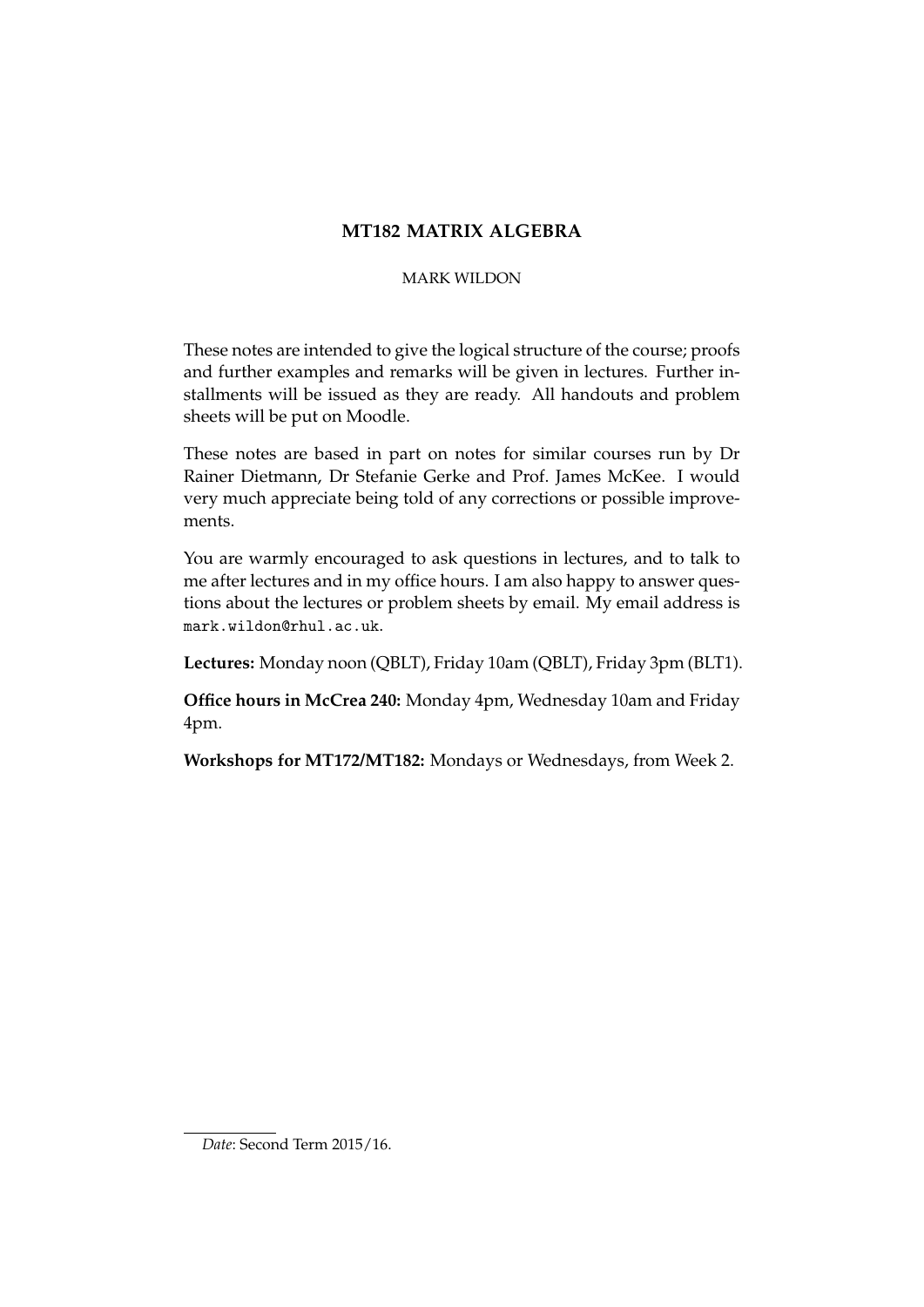### MATRIX ALGEBRA

This course is on vectors and matrices, the fundamental objects of algebra. You will learn the material mainly by solving problems, in lectures, in workshops and in your own time.

### **Outline.**

- (A) *Vectors in*  $\mathbb{R}^3$ : vector notation, displacement vectors, dot product and vector product. Lines and planes. Use in solving geometric problems.
- (B) *Introduction to matrices:* matrix addition and multiplication. Rotations and reflections in  $\mathbb{R}^2$  and  $\mathbb{R}^3$ . Eigenvectors and eigenvalues, characteristic polynomial, trace and determinant. Diagonalization with applications.
- (C) *Determinants:* permutations and disjoint cycle decomposition. Definition of the determinant of an  $n \times n$  matrix. Application: inverting a matrix.
- (D) *Solving equations:* elementary row operations, echelon form and row-reduced echelon form, rank. Application to solving equation and computing inverse of a matrix.
- (E) *Vector spaces:* abstract vector spaces, linear independence, spanning, dimension, subspaces. Bases of vector spaces.

**Recommended Reading.** All these books are available on short-term loan from the library. If you find there are not enough copies, email me.

- [1] *Linear algebra (Schaum's outlines)*, Seymour Lipschutz, McGraw-Hill (1968), 510.76 LIP. Clear and concise with lots of examples.
- [2] *Undergraduate algebra: A first course*, Christopher Norman, Oxford University Press (1986), 512.11 NOR. Very clear, good for Part (E) of the course.
- [3] *Linear algebra: a modern introduction*, David Poole, Brooks/Cole (2011), 3rd edition, 512.3 POO. Simple and straightforward, good for first four parts of course.
- [4] *Linear algebra*, Stephen H. Freidberg, Arnold J. Insel, Laurence E. Spence, Pearson Education (2002), 515.5 FRI. More advanced, good for further reading.

Also you will find a link on Moodle to Prof. James McKee's notes. These will give you a different view of the course material with more detail than these notes.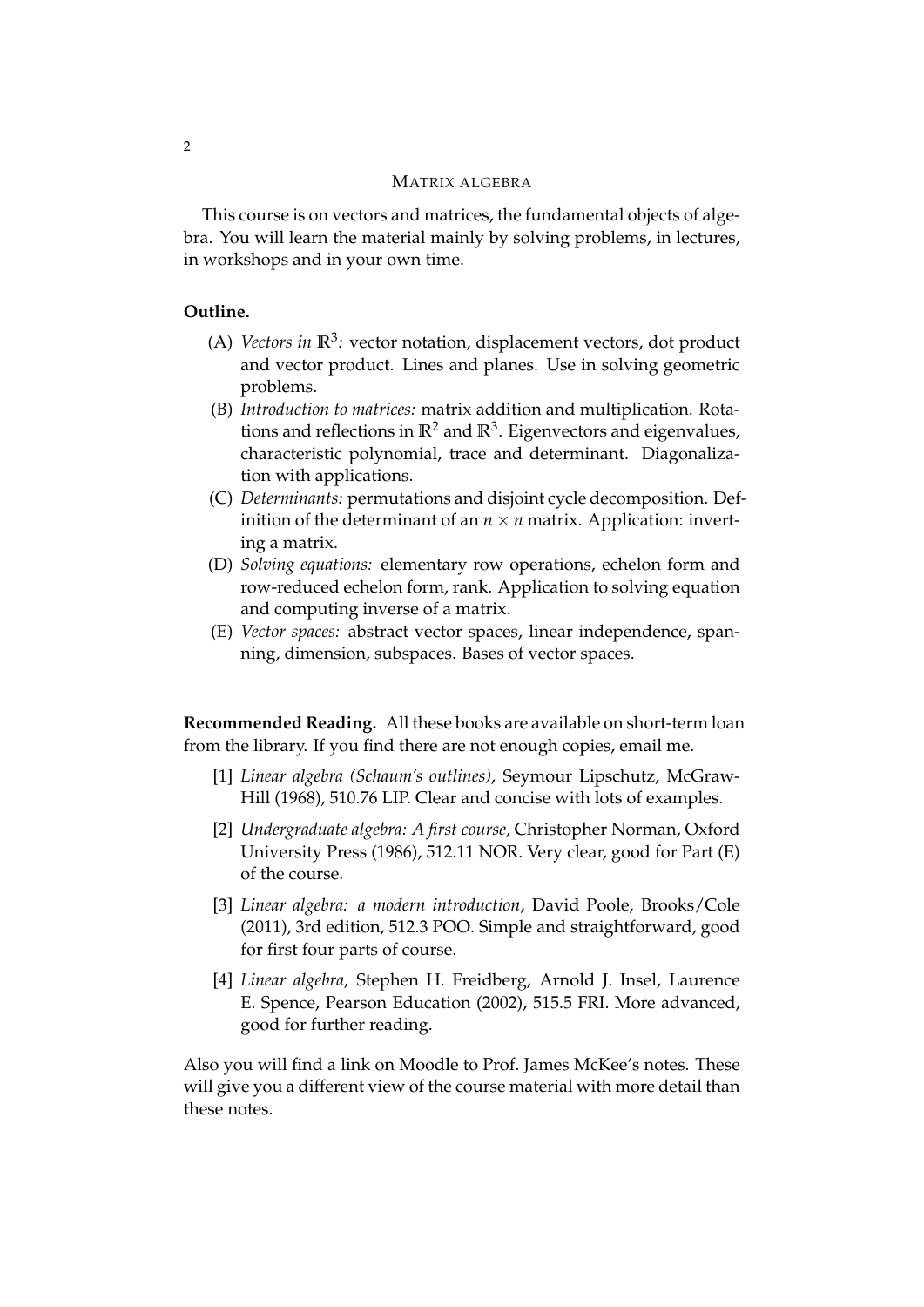**Problem sheets.** There will be 8 marked problem sheets; the first is due in on Friday 22nd January. To encourage you to work hard during the term, **each problem sheet is worth 1.25% of your overall grade**. Note that this mark is awarded for *any reasonable attempt* at the sheet. (There is a link on Moodle to the document explaining this policy in more detail.)

**Moodle.** All handouts, problem sheets and answers will be posted on Moodle. You should find a link under 'My courses', but if not, go to moodle.rhul.ac.uk/course/view.php?id=406.

**Exercises in these notes.** Exercises set in these notes are mostly simple tests that you are following the material. Some will be used for quizzes in lectures. **Doing the others will help you to review your notes.**

**Optional questions and extras.** The 'Bonus question' at the end of each problem sheet, any 'optional' questions, and any 'extras' in these notes are included for interest only, and to show you some mathematical ideas beyond the scope of this course. You should not worry if you find them difficult.

**If you can do the compulsory questions on problem sheets, know the definitions and main results from lectures, and can prove the results whose proofs are marked as examinable in these notes, then you should do very well in the examination.**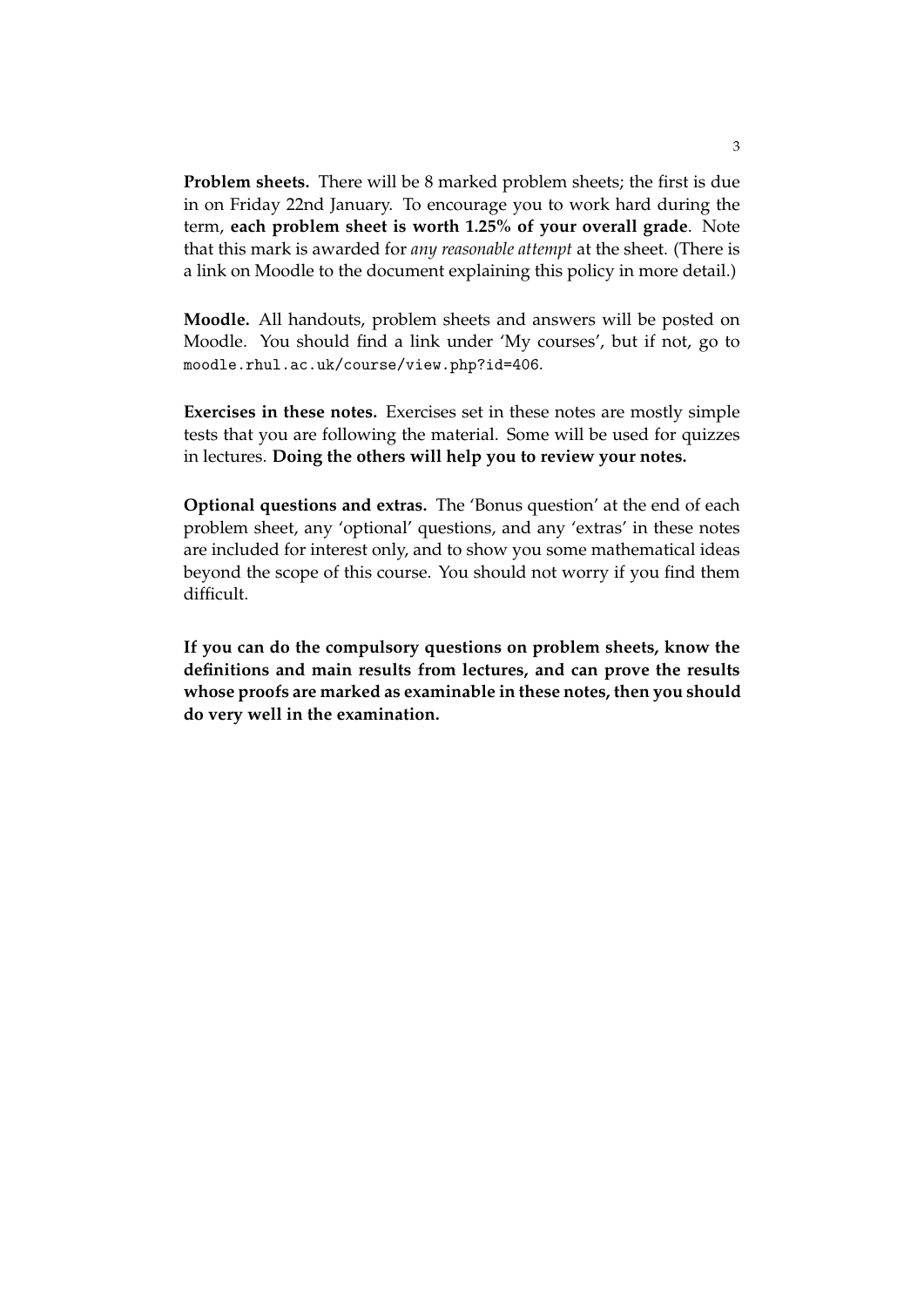# 4

# **(A) Vectors in R**<sup>3</sup>

### 1. INTRODUCTION TO VECTORS

Lecture 1 **VECTORS AND DISPLACEMENT VECTORS.** 

**Definition 1.1.**  $\mathbb{R}^3$  is the set of all *ordered triples*  $(x, y, z)$  of real numbers.

The notation  $(x, y, z)$  means that we care about the order of the entries. For example  $(1, 2, 3) \neq (2, 1, 3)$ . Ordered triples are not sets.

We think of  $(x, y, z) \in \mathbb{R}^3$  as the point in three-dimensional space with *coordinates x*, *y* and *z* in the *x*, *y* and *z* directions. For example, the diagram below shows a cube with one vertex at the *origin*  $O = (0, 0, 0)$ .



We can also write elements of  $\mathbb{R}^3$  as *vectors* in column notation. As vectors,  $(0,0,0)$ ,  $(1,0,0)$ ,  $(0,0,1)$  and  $(0,0,1)$  are

$$
\mathbf{0} = \begin{pmatrix} 0 \\ 0 \\ 0 \end{pmatrix}, \quad \mathbf{i} = \begin{pmatrix} 1 \\ 0 \\ 0 \end{pmatrix}, \quad \mathbf{j} = \begin{pmatrix} 0 \\ 0 \\ 1 \end{pmatrix}, \quad \mathbf{k} = \begin{pmatrix} 0 \\ 0 \\ 1 \end{pmatrix}.
$$

Vectors are written in bold; when handwritten, they are underlined. We will see a more general definition of vectors later in the course.

**Exercise 1.2.** Label each vertex of the cube by the corresponding vector.

Suppose that  $A$  and  $B$  are distinct points in  $\mathbb{R}^3$ . Starting from  $A$  we can walk to *B*. The *displacement vector AB*, gives the distance we move in each coordinate direction. For example if  $A = (1, 2, 3)$  and  $B = (3, 2, 1)$  then

$$
A = (1,2,3)
$$

$$
\overrightarrow{AB} = \begin{pmatrix} 2 \\ 0 \\ -2 \end{pmatrix}
$$

$$
(3,2,1) = B
$$

since we move  $3 - 1 = 2$  in the *x*-direction,  $2 - 2 = 0$  in the *y*-direction and  $1 - 3 = -2$  in the *z*-direction.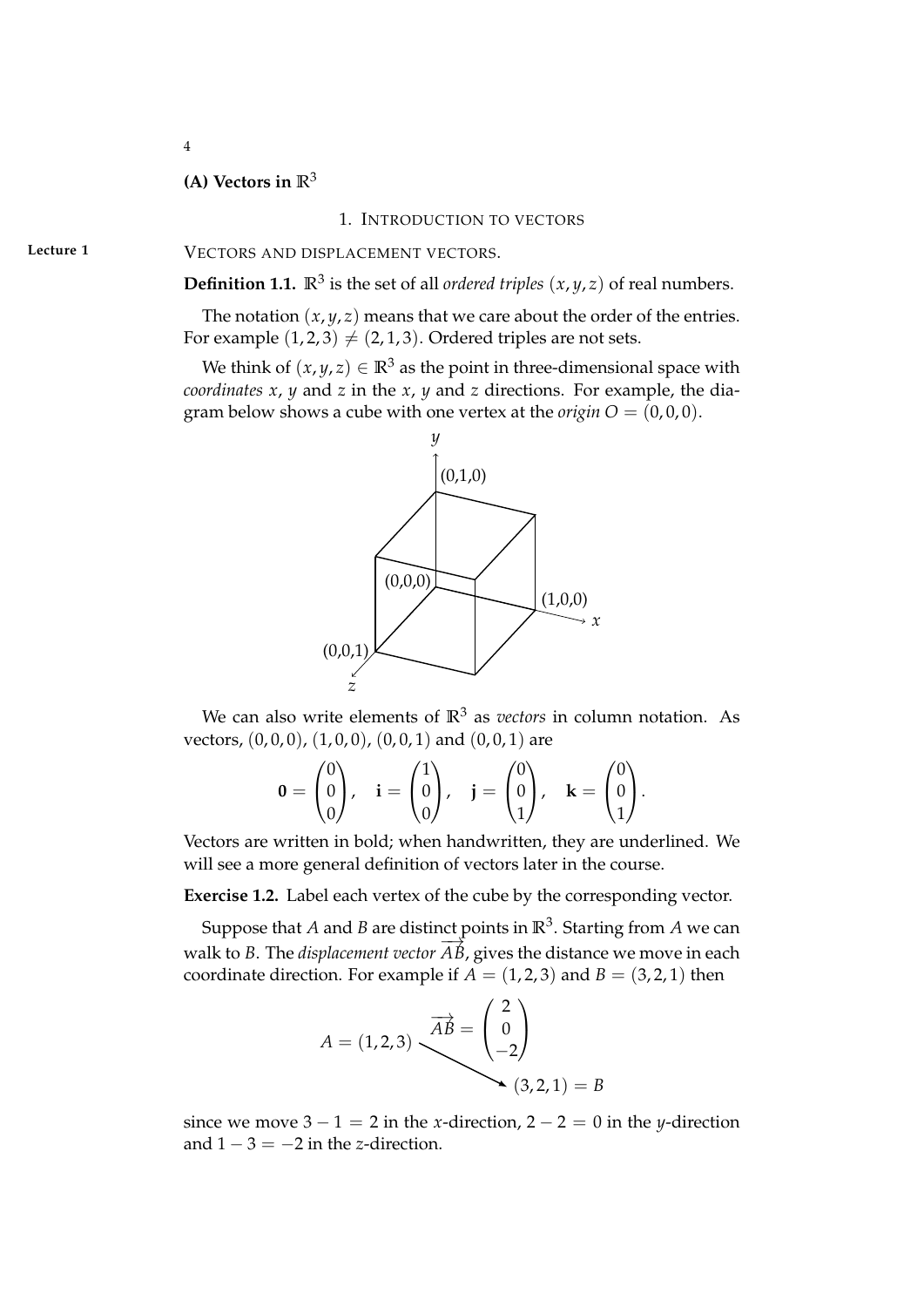### **Problem 1.3.**

- (a) What is the displacement vector from  $(1, 0, 0)$  to  $(0, 0, 1)$ ?
- (b) If we apply this displacement starting at  $(1, 1, 0)$ , where do we finish?
- (c) If we finish at  $(12, -3, 2)$  after applying this displacement, where must we have started?
- (d) What is the displacement vector from the origin *O* to (1, 1, 0)?

VECTOR SUM AND PARALLELOGRAM RULE.

**Problem 1.4.** Let  $B = (1, 0, 0)$  and let  $C = (0, 1, 0)$ . Start at the origin O and apply the displacement vector  $\overrightarrow{OB}$ . Where do we finish? Now apply  $\overrightarrow{OC}$ . Let *D* be the finishing point. Find *D*.

$$
C = (0, 1, 0)
$$

$$
\overrightarrow{OB} = \begin{pmatrix} 1 \\ 0 \\ 0 \end{pmatrix}, \quad \overrightarrow{OC} = \begin{pmatrix} 0 \\ 1 \\ 0 \end{pmatrix}.
$$

$$
O = (0, 0, 0)
$$

$$
B = (1, 0, 0)
$$

This motivates the following definition.

**Definition 1.5.** Let **u** =  $\sqrt{ }$  $\mathbf{I}$ *a b c*  $\overline{ }$  $\int$  and **v** =  $\sqrt{ }$  $\overline{1}$ *x y z*  $\setminus$  be vectors. We define the *sum* of **u** and **v** by  $\mathbf{u} + \mathbf{v} =$  $\sqrt{ }$  $\overline{1}$ *a* + *x b* + *y c* + *z*  $\setminus$  $\vert \cdot$ 

Generalizing Problem 1.4, let *A*, *B*, *C*, *D* be points. If we start at *A*, and apply the displacement vectors  $\overrightarrow{AB}$  then  $\overrightarrow{AC}$ , we end up at *D* where  $\overrightarrow{AD} = \overrightarrow{AB} + \overrightarrow{AC}$ . This is called the *parallelogram rule*.



**Exercise 1.6.** Which displacement vectors label the sides *BD* and *CD* of the parallelogram? What is  $\overrightarrow{AB} + \overrightarrow{BA}$ ? What is  $\overrightarrow{AB} + \overrightarrow{BC} + \overrightarrow{CD} + \overrightarrow{DA}$ ?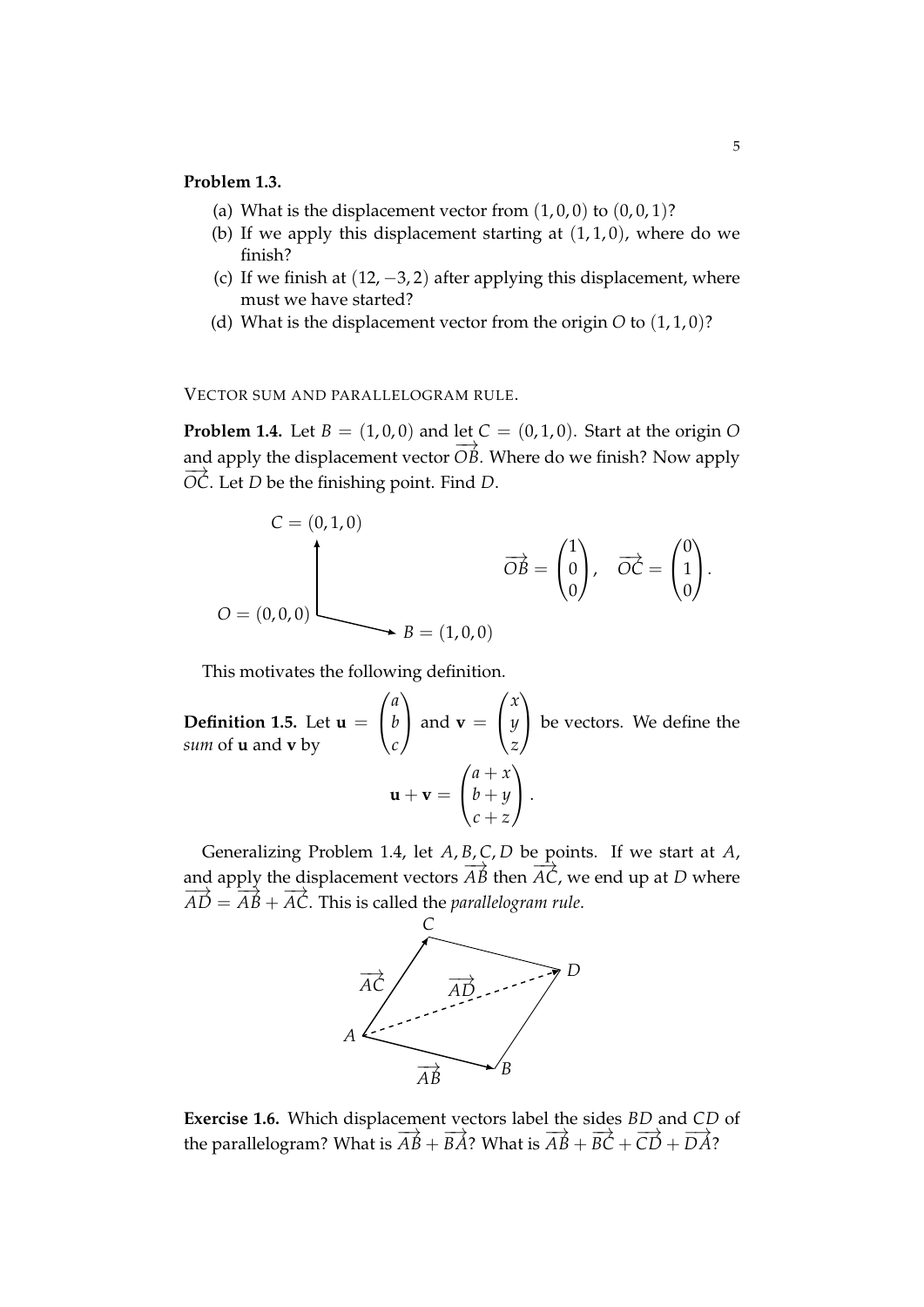SCALAR MULTIPLICATION AND LINEAR COMBINATIONS. Elements of **R** are called *scalars*.

**Definition 1.7.** Let **v** be as in Definition 1.6, and let *α* ∈ **R**. We define the *scalar multiplication* of *α* and **v** by *α***v** =  $\sqrt{ }$  $\overline{1}$ *αx αy αz*  $\setminus$  $\cdot$ 

Using this we can perform more complicated vector computations.

**Example 1.8.** Let  $A = (1, 0, 1)$  and  $B = (1, 2, 3)$  and let **u** and **v** be the corresponding vectors. Then

$$
2\mathbf{u} - 3\mathbf{v} = 2\begin{pmatrix} 1 \\ 0 \\ 1 \end{pmatrix} - 3\begin{pmatrix} 1 \\ 2 \\ 3 \end{pmatrix} = \begin{pmatrix} -1 \\ -6 \\ -7 \end{pmatrix} = -\begin{pmatrix} 1 \\ 6 \\ 7 \end{pmatrix}
$$

**Exercise:** Find **v** − **u**. Note that **v** − **u** =  $\overrightarrow{OB} - \overrightarrow{OA} = \overrightarrow{AB}$ . Find *α* such that the *z*-coordinate of  $\alpha$ **u** + **v** is zero.

A sum of the form  $\alpha$ **u** +  $\beta$ **v** is called a *linear combination* of the vectors **u** and **v**. More generally,  $\alpha_1 \mathbf{u}_1 + \cdots + \alpha_r \mathbf{v}_r$  is a linear combination of the vectors  $\mathbf{v}_1, \ldots, \mathbf{v}_r$ .

**Problem 1.9.** Let **u** and **v** be as in Example 1.8. Express **u** as a linear combination of the vectors **i**, **j**, **k**. Express **v** as a linear combination of  $i, i + j, k.$ 

**Problem 1.10.** There is a unique plane  $\Pi$  containing  $(0,0,0)$ ,  $(1,-1,0)$ and  $(0, 1, -1)$ . Is  $(1, 0, -1)$  in this plane? Is  $(1, 1, -3)$  in this plane?

DOT PRODUCT. You might have seen another definition of vector, as something having both magnitude and direction. **Exercise:** criticize this definition.

**Definition 1.11.** The *length* of a vector  $\mathbf{v} =$  $\sqrt{ }$  $\mathbf{I}$ *x y z*  $\setminus$ is  $||v|| = \sqrt{x^2 + y^2 + z^2}$ .

The notation  $|v|$  is also used. This can be confused with the absolute value of a real number, or the modulus of a complex number, so  $||v||$  is probably better.

**Example 1.12.** Consider the cube shown on page 4. The length of a diagonal across a face, and the length of a space diagonal are

$$
\left\| \begin{pmatrix} 1 \\ 1 \\ 0 \end{pmatrix} \right\| = \sqrt{2} \quad \text{and} \quad \left\| \begin{pmatrix} 1 \\ 1 \\ 1 \end{pmatrix} \right\| = \sqrt{3}.
$$

How can we compute the angle between two non-zero vectors?



**Lecture 2**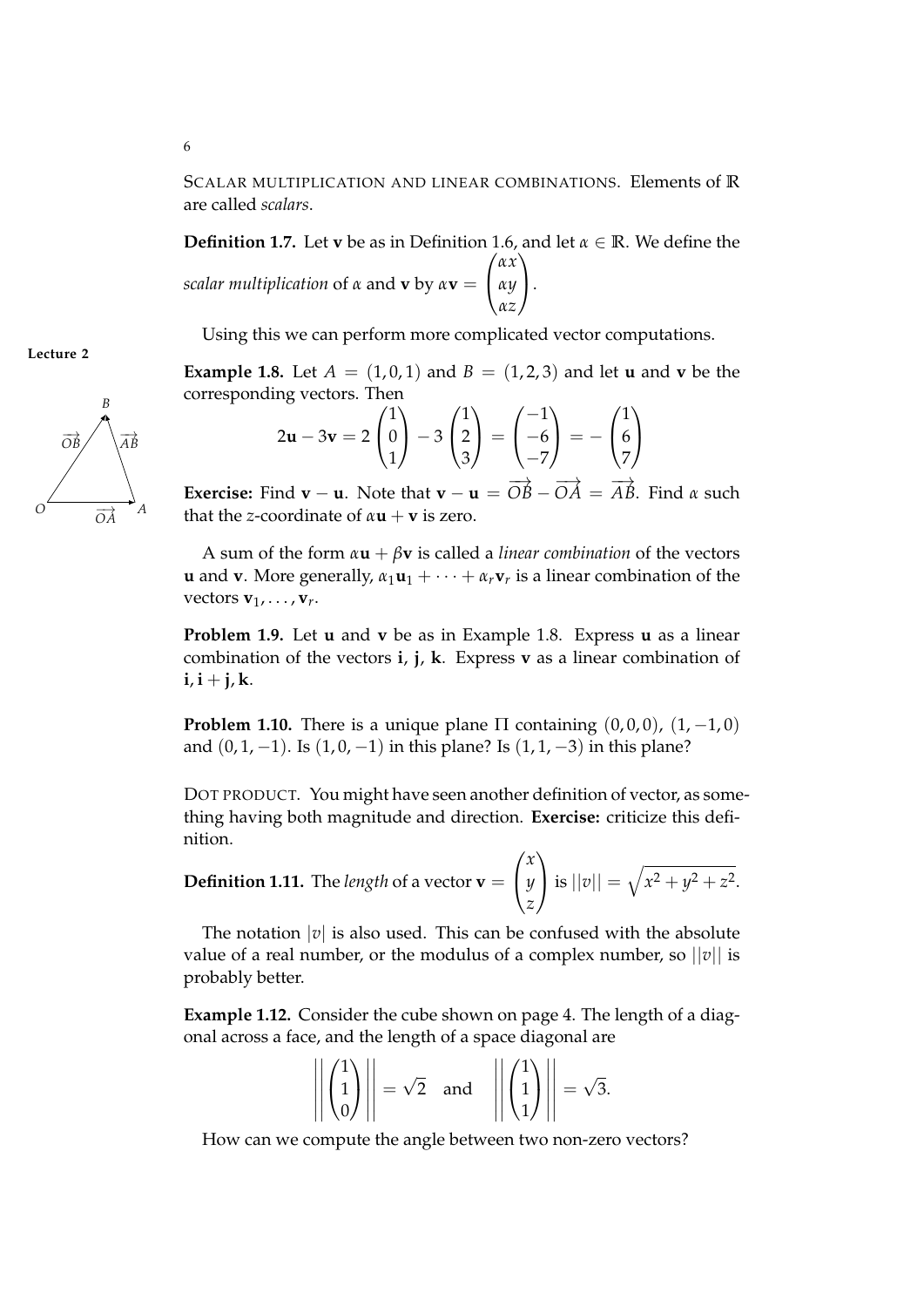

**Example 1.13.** We will find the angle between  $\sqrt{3}$ **i** + **j** and  $\sqrt{3}$ **i** - **j** by considering the triangle with vertices at  $(0,0,0)$ ,  $(\sqrt{3},1,0)$  and  $(\sqrt{3},-1,0)$ .

The key property that we used was  $||\sqrt{3}i + j|| = ||\sqrt{3}i - j|| = 2$ , so the triangle is isosceles. We can reduce to this case by scaling each vector.

**Exercise 1.14.** Show that if  $\mathbf{v} \in \mathbb{R}^3$  and  $\alpha \in \mathbb{R}$  then  $||\alpha \mathbf{v}|| = |\alpha| ||\mathbf{v}||$ . Deduce that **v**/||**v**|| has length 1. (Such vectors are said to be *unit vectors*.)

**Lecture 3**

**Theorem 1.15.** Let  $\mathbf{u} = a\mathbf{i} + b\mathbf{j} + c\mathbf{k}$  and let  $\mathbf{v} = x\mathbf{i} + y\mathbf{j} + z\mathbf{k}$  be non-zero *vectors. Let θ be the angle between* **u** *and* **v***. Then*

$$
\cos \theta = \frac{ax + by + cz}{||\mathbf{u}|| ||\mathbf{v}||}.
$$

The diagram used in the proof is below:  $\hat{\mathbf{u}} = \mathbf{u}/||\mathbf{u}|| = a'\mathbf{i} + b'\mathbf{j} + c'\mathbf{k}$ and  $\hat{\mathbf{v}} = \mathbf{v}/||\mathbf{v}|| = x'\mathbf{i} + y'\mathbf{j} + z'\mathbf{k}$ .



This motivates the following definition.

**Definition 1.16.** Let  $\mathbf{u} = a\mathbf{i} + b\mathbf{j} + c\mathbf{k}$  and  $\mathbf{v} = x\mathbf{i} + y\mathbf{j} + z\mathbf{k} \in \mathbb{R}^3$ . The *dot product* of **u** and **v** is

$$
\mathbf{u} \cdot \mathbf{v} = ax + by + cz.
$$

PROPERTIES OF THE DOT PRODUCT.

**Lemma 1.17.** *Let*  $\mathbf{n}, \mathbf{v} \in \mathbb{R}^3$  be non-zero vectors [corrected in lecture]. Let *θ be the angle between* **n** *and* **v***.*

- (a)  $\mathbf{v} \cdot \mathbf{v} = ||\mathbf{v}||^2$ .
- *(b)*  $\mathbf{n} \cdot \mathbf{v} = ||\mathbf{n}|| ||\mathbf{v}|| \cos \theta$
- *(c)*  $\mathbf{n} \cdot \mathbf{v} = 0$  *if and only if*  $\mathbf{n}$  *and*  $\mathbf{v}$  *are orthogonal.*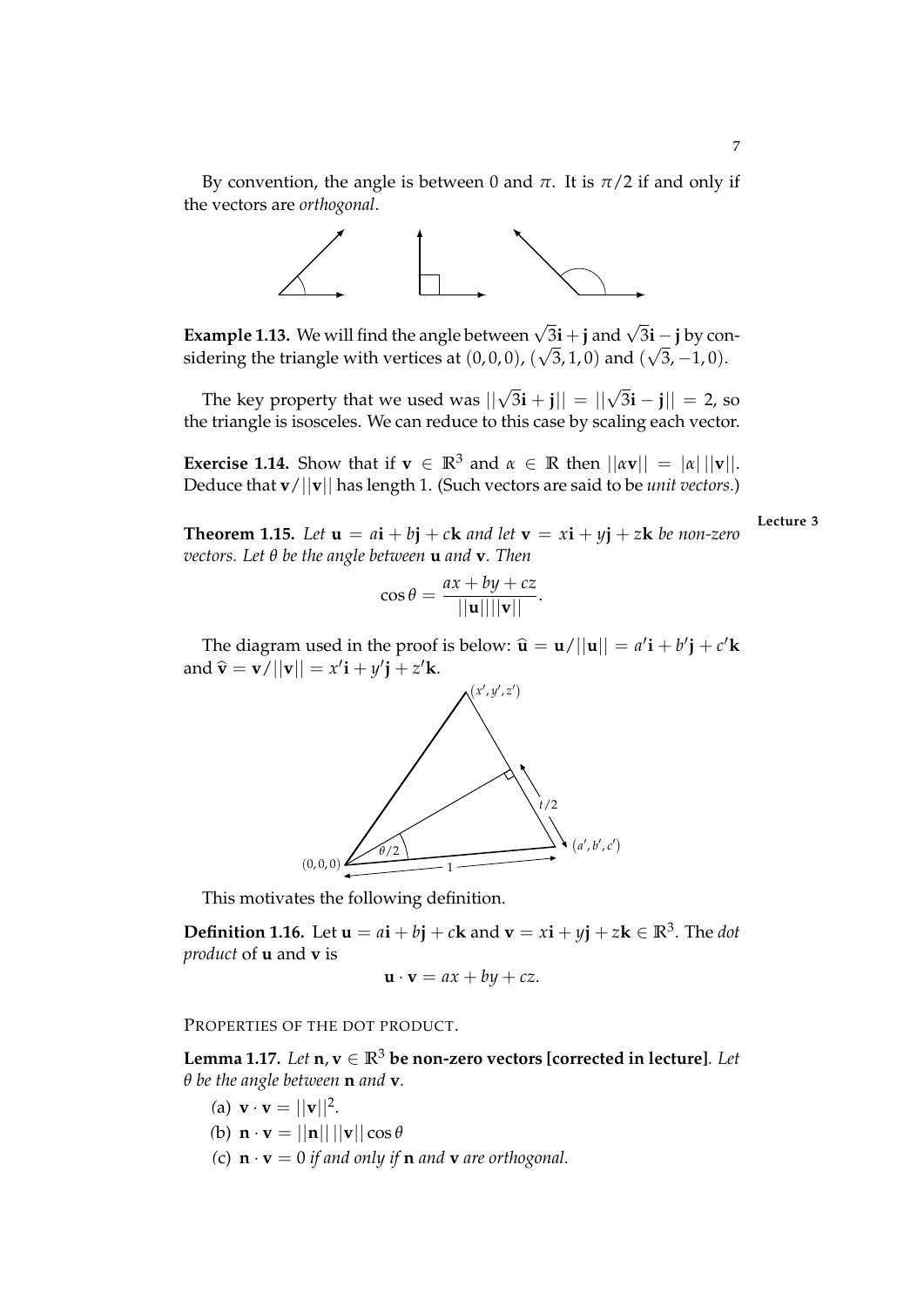

 $f(\mathbf{e})$  *Let*  $\mathbf{u} \in \mathbb{R}^3$  *and let*  $\alpha$ ,  $\beta \in \mathbb{R}$ *. Then*  $\mathbf{n} \cdot (\alpha \mathbf{u} + \beta \mathbf{v}) = \alpha \mathbf{n} \cdot \mathbf{u} + \beta \mathbf{n} \cdot \mathbf{v}$ *.* 

In words, (d) says that the component of **v** in the direction of **n** has length  $\mathbf{n} \cdot \mathbf{v}$ . Note  $||\mathbf{n}|| = 1$  is required. (You can always scale  $\mathbf{n}$ .)

**Example 1.18.** Let  $\ell$  be the line through the points  $A = (1, 0, 0)$  and  $B =$ (0,0,1). Let  $\ell'$  be a line with direction **i** +  $\sqrt{2}$ **j** − **k** intersecting  $\ell$ . The angle between  $\ell$  and  $\ell'$  does not depend on where the intersection is. Since the direction of  $\ell$  is  $\overrightarrow{AB} = -\mathbf{i} + \mathbf{k}$ , the angle  $\theta$  is determined by

$$
\cos \theta = \frac{(-\mathbf{i} + \mathbf{k}) \cdot (\mathbf{i} + \sqrt{2}\mathbf{j} - \mathbf{k})}{||-\mathbf{i} + \mathbf{k}|| ||\mathbf{i} + \sqrt{2}\mathbf{j} - \mathbf{k}||} = \frac{-2}{\sqrt{2} \times 2} = -\frac{\sqrt{2}}{2}.
$$
\nThus, the angle is  $3\pi/4$  and the angle we want is  $\pi/4$ .

\nwhere  $\sin \theta$  is  $\frac{1}{2} \frac{\sqrt{2}}{2} \frac{\sqrt{3}}{2} = 1$ .

So the obtuse angle is  $3\pi/4$  and the angle we want is  $\pi/4$ .

|               | ີ |  |  |
|---------------|---|--|--|
| $\sin \theta$ |   |  |  |
| $\cos \theta$ |   |  |  |
|               |   |  |  |

You need to know the standard values of sine and cosine. The table in the margin may be a useful reminder.

Part (a) of Lemma 1.17 is surprisingly useful. As an application of (a) and (b) we prove the cosine rule. We need Example 1.8:  $\overrightarrow{OB} - \overrightarrow{OA} = \overrightarrow{AB}$ .

**Lecture 4** OA Exercise 1.19. Let  $A, B \in \mathbb{R}^3$  be points such that OAB is a triangle. Let  $\mathbf{u} = \overrightarrow{OA}$  and  $\mathbf{v} = \overrightarrow{OB}$  and let  $\theta$  be the angle between  $\mathbf{u}$  and  $\mathbf{v}$ . Find the length of the side *AB* by using (a) to compute

 $||\overrightarrow{AB}||^2 = ||\overrightarrow{OB} - \overrightarrow{OA}||^2 = ||\mathbf{v} - \mathbf{u}||^2.$ 

A more challenging exercise is to use (d) and (e) in Lemma 1.17 to show that the altitudes of a triangle meet at a point. This is a bonus question on Sheet 2.

LINES AND PLANE ANGLE AND INTERSECTION. At A-level you saw that the plane through  $\mathbf{a} \in \mathbb{R}^3$  with normal direction  $\mathbf{n} \in \mathbb{R}^3$  is  $\{\mathbf{v} \in \mathbb{R}^3$  :  $\mathbf{n} \cdot \mathbf{v} = \mathbf{n} \cdot \mathbf{a}$ .

**Problem 1.20.** What is the angle *θ* between the planes

$$
\{ \mathbf{v} \in \mathbb{R}^3 : (-\mathbf{i} + \mathbf{j} + 2\mathbf{k}) \cdot \mathbf{v} = 1 \} \text{ and } \{ \mathbf{v} \in \mathbb{R}^3 : (-\mathbf{i} + \mathbf{k}) \cdot \mathbf{v} = -1 \}?
$$

A line always makes an angle between 0 and  $\pi/2$  (a right angle) with a plane.



8

**n**

**v**

**n** · **v**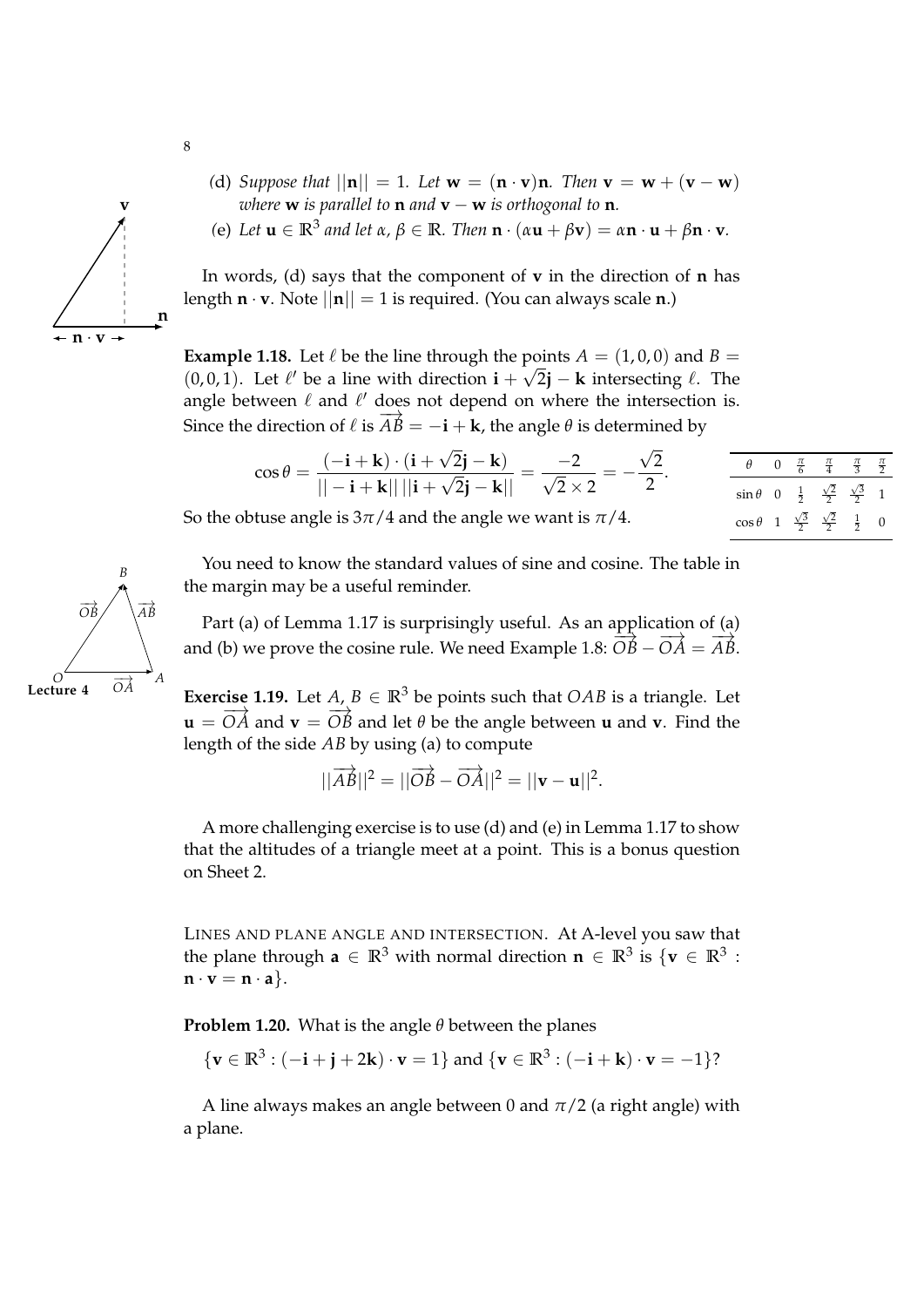**Lemma 1.21.** Let  $\Pi$  be a plane with normal **n**. Let  $\ell$  be a line with direction **c** *meeting*  $\Pi$  *at a unique point. The angle*  $\theta$  *between*  $\Pi$  *and*  $\ell$  *satisfies* 

$$
\sin \theta = |\hat{\mathbf{n}} \cdot \hat{\mathbf{c}}|
$$

*where*  $\hat{\mathbf{n}} = \mathbf{n}/||\mathbf{n}||$  *and*  $\hat{\mathbf{c}} = \mathbf{c}/||\mathbf{c}||$ *.* 

**Problem 1.22.** Let  $\Pi$  be the *xz*-plane, so  $\Pi = \{xi : x \in \mathbb{R} \}$ . Let  $\ell$ be the line passing through **0** and  $\mathbf{i} + \sqrt{2/3}\mathbf{j} - \mathbf{k}$ . What are the minimum and maximum angles between  $\ell$  and a line in  $\Pi$  passing through 0?



Where does  $\Pi$  meet the line through  $(-1, -1, 0)$  and  $(0, 1, 1)$ ? (You can use the same method for Question 4(b) on Sheet 1.)

### 2. THE VECTOR PRODUCT

MOTIVATION. To solve Problem 1.22 we needed a vector orthogonal to **Lecture 5** the *xz*-plane. In this case the normal vector **j** was obvious.

**Problem 2.1.** Let  $\Pi$  be the plane containing **i**,  $2\mathbf{i} + \mathbf{j}$  and  $4\mathbf{i} + 2\mathbf{j} + \mathbf{k}$ . Find a normal vector to Π.

By Lemma 1.17(c), 
$$
\begin{pmatrix} x \\ y \\ z \end{pmatrix}
$$
 is orthogonal to both  $\begin{pmatrix} a \\ b \\ c \end{pmatrix}$  and  $\begin{pmatrix} r \\ s \\ t \end{pmatrix}$  if and   
  $ax + by + cz = 0$   
\n $rx + sy + tz = 0$ .

Multiply the first equation by *t*, the second by *c* and subtract to get

$$
(at - cr)x + (bt - cs)y = 0.
$$

This suggests we might take  $x = bt - cs$  and  $y = cr - at$ . Substituting in we find that both equations hold when  $z = as - br$ .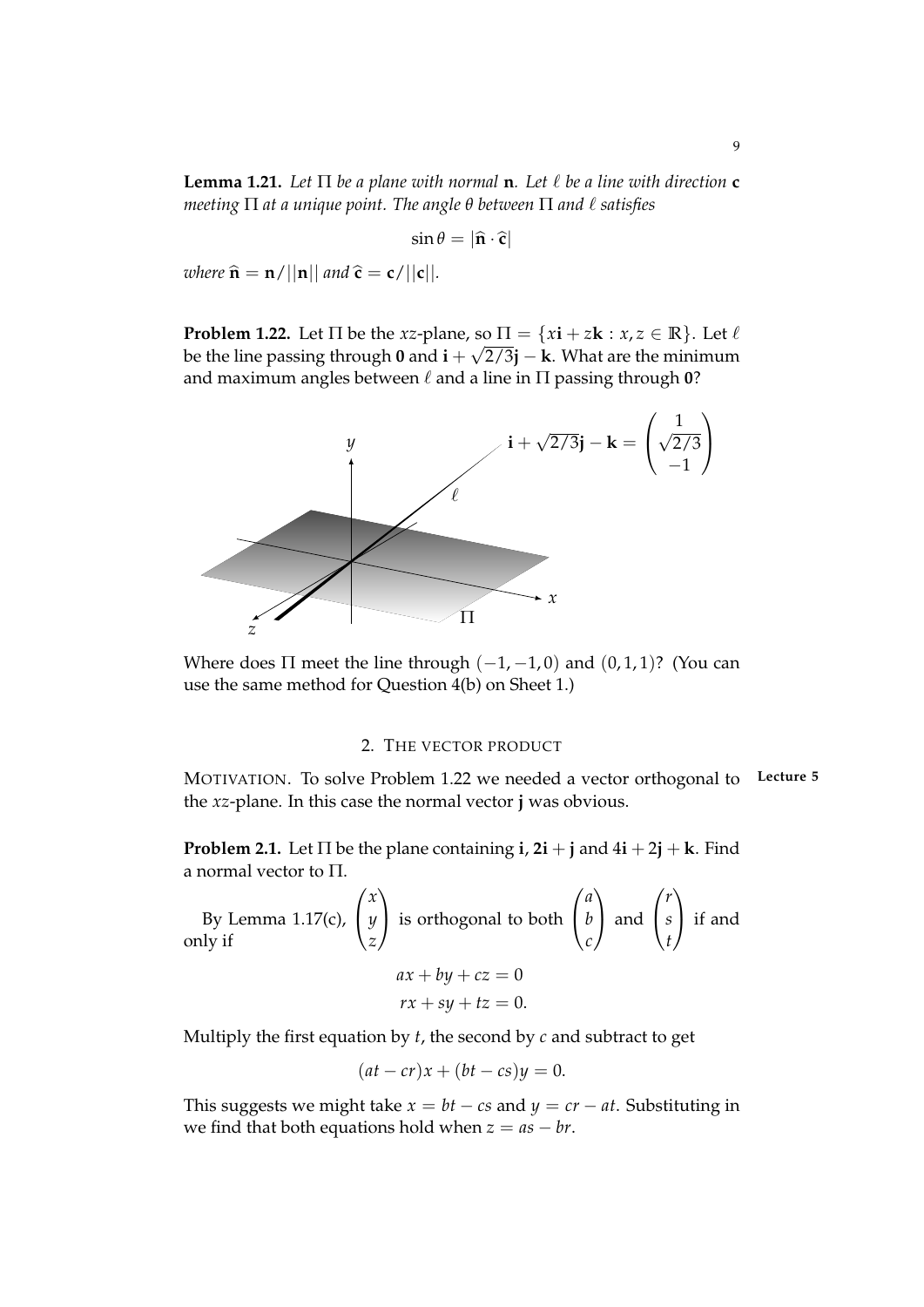DEFINITION AND PROPERTIES OF THE VECTOR PRODUCT.

**Definition 2.2.** The *vector product* of vectors 
$$
\begin{pmatrix} a \\ b \\ c \end{pmatrix}
$$
 and  $\begin{pmatrix} r \\ s \\ t \end{pmatrix}$  is defined by\n
$$
\begin{pmatrix} a \\ b \\ c \end{pmatrix} \times \begin{pmatrix} r \\ s \\ t \end{pmatrix} = \begin{pmatrix} bt - cs \\ cr - at \\ as - br \end{pmatrix}.
$$

If you remember the top entry is *bt* − *cs* you can obtain the others using the cyclic permutations  $a \mapsto b \mapsto c \mapsto a$  and  $r \mapsto s \mapsto t \mapsto r$ . Sometimes  $\wedge$  is used rather than  $\times$ .

### **Exercise 2.3.**

- (a) Show that **v**  $\times$  **v** = **0** for all **v**  $\in \mathbb{R}^3$ .
- (b) Show that  $\mathbf{i} \times \mathbf{j} = \mathbf{k}$ ,  $\mathbf{j} \times \mathbf{k} = \mathbf{i}$  and  $\mathbf{k} \times \mathbf{i} = \mathbf{j}$ . Hence find  $(\mathbf{i} + \mathbf{j}) \times \mathbf{k} = \mathbf{k}$  $(i - k)$ .



**Lecture 6** It remains to find the length of  $\mathbf{u} \times \mathbf{v}$ .

**Theorem 2.4.** *Let* **u** *and* **v** *be non-zero vectors. Let θ be the angle between* **u** *and* **v***. Then*

$$
||\mathbf{u} \times \mathbf{v}|| = ||\mathbf{u}|| \, ||\mathbf{v}|| \sin \theta.
$$

AREA OF TRIANGLES. The identity

$$
||\mathbf{u} \times \mathbf{v}||^2 = ||\mathbf{u}||^2 ||\mathbf{v}||^2 - (\mathbf{u} \cdot \mathbf{v})^2
$$

seen in the proof of Theorem 2.4 is useful and of independent interest.

**Problem 2.5.** Let  $B = (1, 8, 2)$  and  $C = (8, 2, 1)$ . Let  $\overrightarrow{OD} = \overrightarrow{OB} + \overrightarrow{OC}$ .

- (a) What is the area of the parallelogram *OBDC*?
- (b) What is the area of the triangle *OBC*?



Suppose that *ABC* is a triangle with sides and angles as shown in the margin. Using Theorem 2.4 and the argument for (b), its area is

$$
\frac{1}{2}||\overrightarrow{AB}|| \, ||\overrightarrow{AC}|| \sin \alpha = \frac{1}{2}bc \sin \alpha.
$$

Repeating this argument with the other sides gives  $\frac{1}{2}bc \sin \alpha = \frac{1}{2}ca \sin \beta =$ 1  $\frac{1}{2}$ *ab* sin  $\gamma$ . Now divide through by  $\frac{1}{2}$ *abc* to get the sine rule.

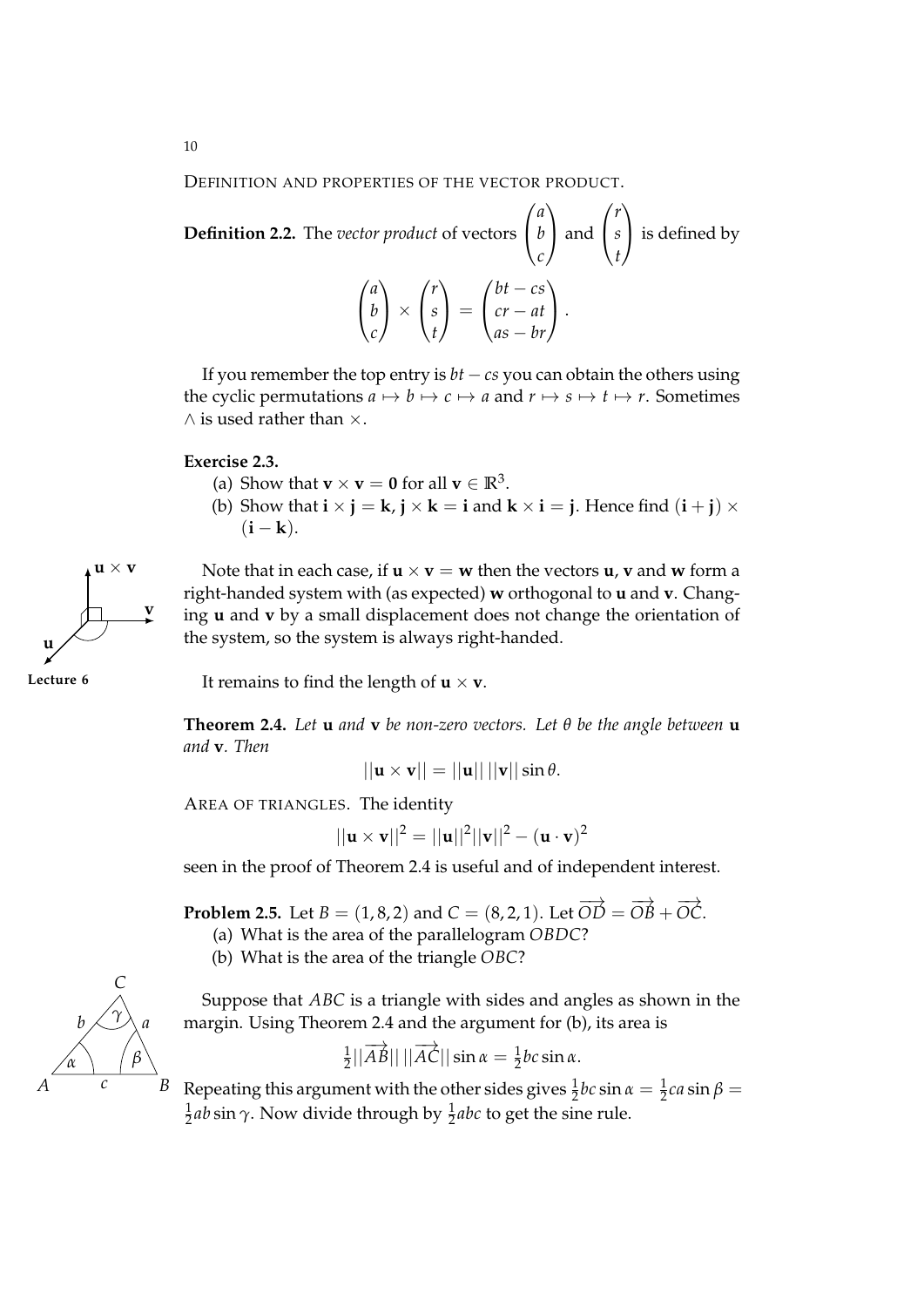**Lecture 7** EQUATION OF A PLANE. If Π is a plane and **n** is a normal vector to Π then we have already used that

$$
\Pi = \{ \mathbf{v} \in \mathbb{R}^3 : \mathbf{n} \cdot \mathbf{v} = \alpha \}
$$

for some  $\alpha \in \mathbb{R}$ . (This will be proved later in the course.) We can find **v** and *α* using the vector product.

**Example 2.6.** Let  $\Pi$  be the plane through  $A = (1, 2, 3)$ ,  $B = (3, 1, 2)$  and  $C = (2, 3, 1)$ . Then

$$
\Pi = \{ \overrightarrow{OA} + \lambda \overrightarrow{AB} + \mu \overrightarrow{AC} : \lambda, \mu \in \mathbb{R} \}.
$$

(Compare Problem 1.10, where we could take  $A = O$ , so  $\overrightarrow{OA} = 0$ .) A normal vector is

$$
\overrightarrow{AB} \times \overrightarrow{AC} = \begin{pmatrix} 2 \\ -1 \\ -1 \end{pmatrix} \times \begin{pmatrix} 1 \\ 1 \\ -2 \end{pmatrix} = \begin{pmatrix} 3 \\ 3 \\ 3 \end{pmatrix}.
$$

We can scale the normal vector as we like, so dividing by 3, we take  $n =$  $\mathbf{i} + \mathbf{j} + \mathbf{k}$ . Since

$$
\mathbf{n} \cdot \overrightarrow{OA} = \begin{pmatrix} 1 \\ 1 \\ 1 \end{pmatrix} \cdot \begin{pmatrix} 1 \\ 2 \\ 3 \end{pmatrix} = 6
$$

we have  $\Pi = {\mathbf{v} \in \mathbb{R}^3 : (\mathbf{i} + \mathbf{j} + \mathbf{k}) \cdot \mathbf{v} = 6}.$ 

INTERSECTION OF PLANES.

**Problem 2.7.** Let  $\Pi$  be the plane through **0** with normal  $\mathbf{i} + \mathbf{j}$ . Let  $\Pi'$  be the plane through **j** with normal  $\mathbf{i} + 2\mathbf{j} + \mathbf{k}$ . Let  $\ell = \Pi \cap \Pi'$ . Find **a** and  $c \in \mathbb{R}^3$  such that

$$
\ell = \{ \mathbf{a} + \lambda \mathbf{c} : \lambda \in \mathbb{R} \}.
$$

SHORTEST DISTANCES.

**Problem 2.8.** Let  $A = (2,3,1)$ . What is the shortest distance between A and a point *P* on the plane  $\Pi$  through **0** with normal direction  $\mathbf{i} + \mathbf{j} + \mathbf{k}$ ?

The solution using Lemma 1.17(d) needed that **0** ∈ Π. One can always translate the plane and point to reduce to this case: see Question 4(b) on Sheet 2.

Recall that the line through **a** with direction **c** is  $\{a + \lambda c : \lambda \in \mathbb{R}\}.$ 

**Problem 2.9.** Let  $\ell$  be the line through  $-\mathbf{i}$  and  $\mathbf{i} + \mathbf{j} + \mathbf{k}$ .

- 
- (a) Does  $\ell$  meet the line through **0** with direction  $\mathbf{i} + \mathbf{k}$ ? **[Corrected** from  $i - j$ .]
- (b) Does  $\ell$  meet the line  $\ell'$  through **0** with direction  $\mathbf{i} + \mathbf{j}$ ?
- (c) What is the shortest distance between  $\ell$  and  $\ell'$ ?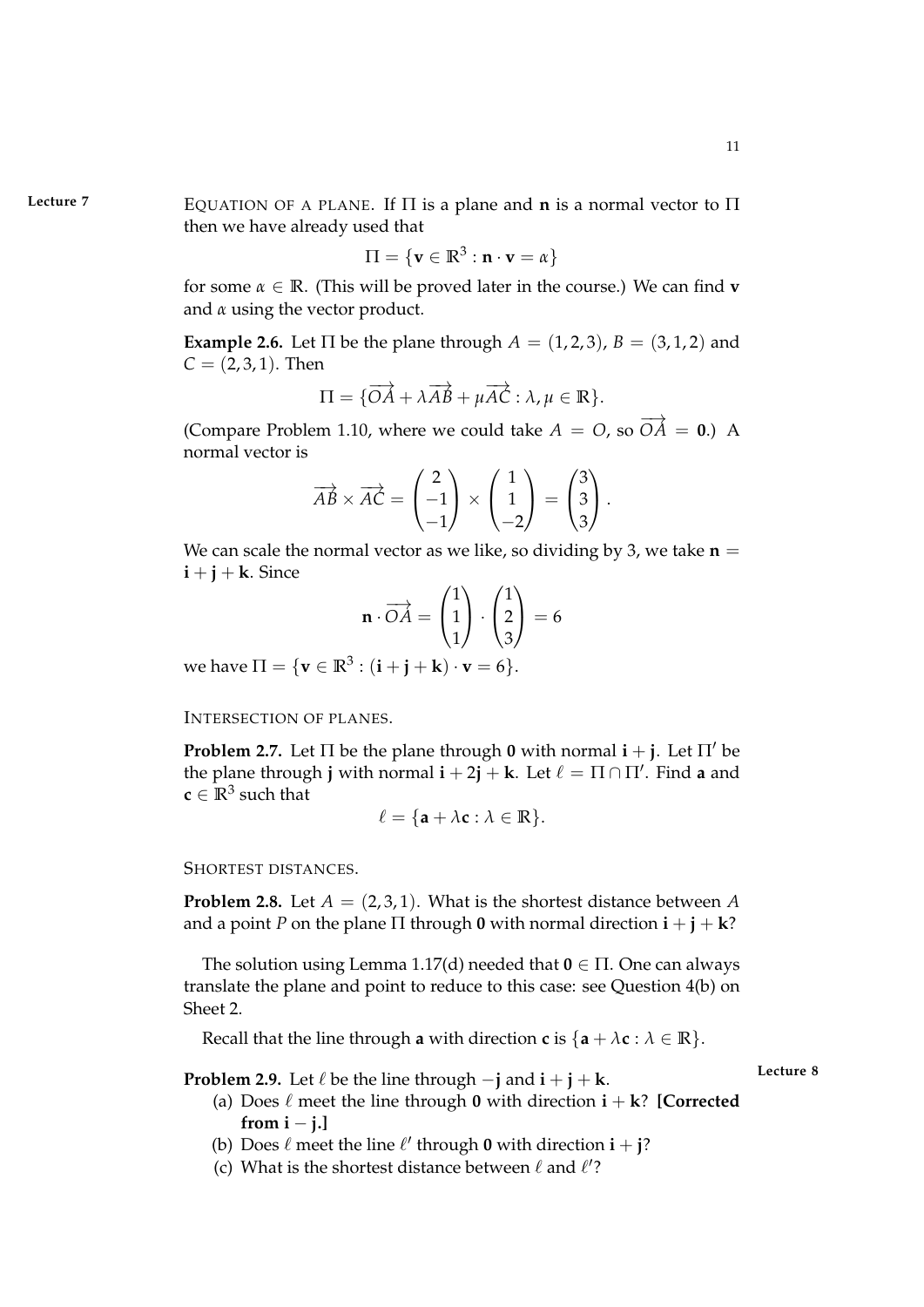The argument used for (c) generalizes to prove the following lemma.

**Lemma 2.10.** Let  $\ell$  be the line through **a** with direction **c**. Let  $\ell'$  be the line through **a'** with direction **c'**. The shortest distance between  $\ell$  and  $\ell'$  is

$$
\Big|\frac{\mathbf{c}\times\mathbf{c}'}{||\mathbf{c}\times\mathbf{c}'||}\cdot(\mathbf{a}'-\mathbf{a})\Big|.
$$

In particular,  $\ell$  and  $\ell'$  intersect if and only if  $(c \times c') \cdot (a' - a) = 0$ . This motivates the following section.

THE SCALAR TRIPLE PRODUCT.

**Problem 2.11.** What is the volume of the parallelepiped formed by the vectors  $\mathbf{i} + \mathbf{k}$ , 2 $\mathbf{i}$ ,  $\frac{1}{3}$  $\frac{1}{3}$ **i** + **j**, shown in the figure below?



More generally there is the following result.

**Theorem 2.12.** *Let* **a**, **b**, **c**  $\in \mathbb{R}^3$ *. The volume of the parallelepiped formed by* **a**, **b**, **c**  $\in \mathbb{R}^3$  *is*  $|$   $(\mathbf{a} \times \mathbf{b}) \cdot \mathbf{c}|$ *.* 

**Exercise 2.13.** Deduce from Theorem 2.12 that

 $(\mathbf{a} \times \mathbf{b}) \cdot \mathbf{c} = (\mathbf{b} \times \mathbf{c}) \cdot \mathbf{a} = (\mathbf{c} \times \mathbf{a}) \cdot \mathbf{b}.$ 

What is the geometric interpretation of the sign of  $(\mathbf{a} \times \mathbf{b}) \cdot \mathbf{c}$ ?

The scalar  $(\mathbf{a} \times \mathbf{b}) \cdot \mathbf{c}$  is called the *scalar triple product* of  $\mathbf{a}, \mathbf{b}, \mathbf{c}$ .

**Lecture 9**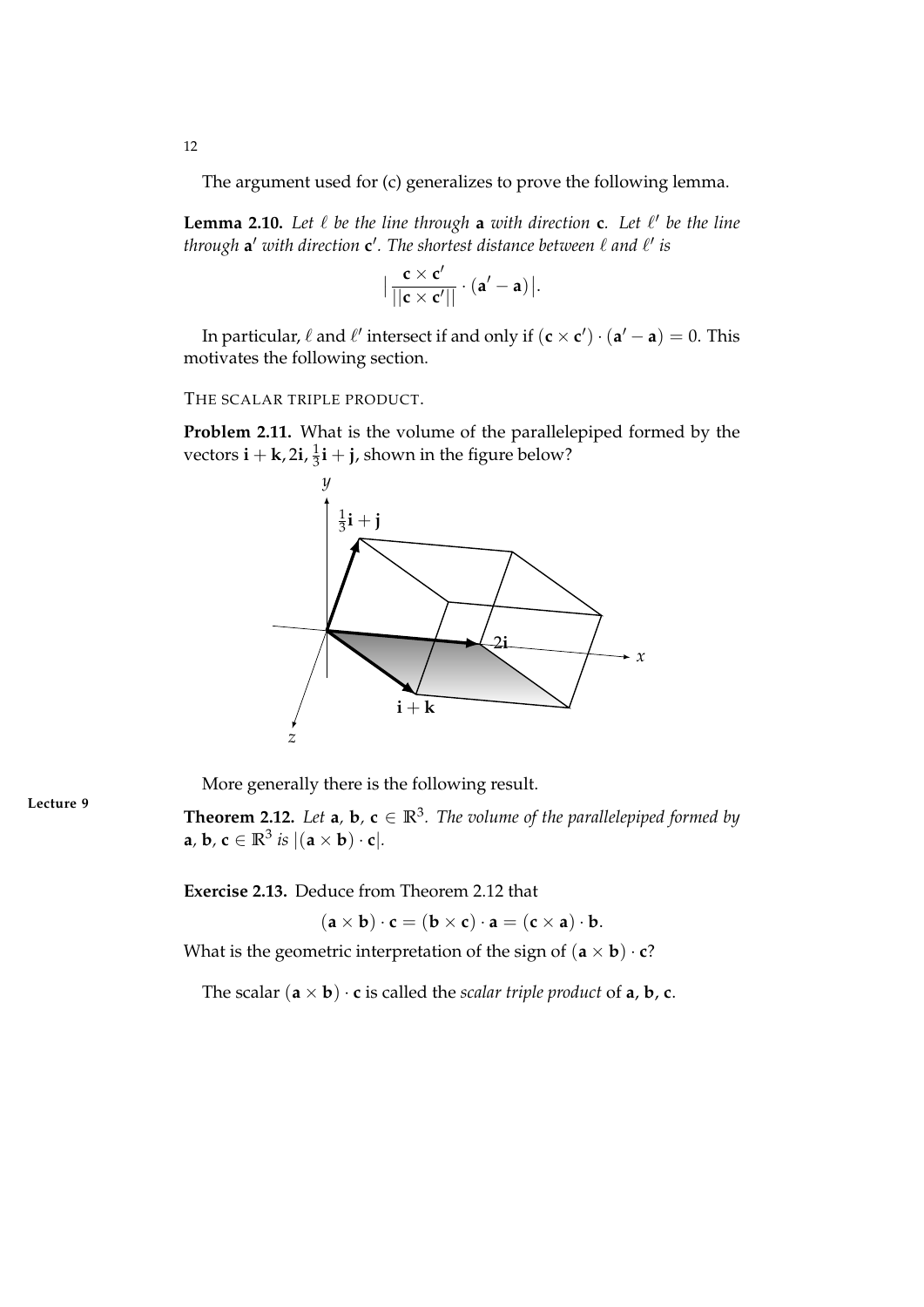### **(B) Introduction to matrices**

### 3. MATRICES AND VECTORS

VECTORS IN ANY DIMENSION. We now generalize the definition of 'vector' to mean an element of  $\mathbb{R}^n$ , for any  $n \in \mathbb{N}$ . If  $\mathbf{u} \in \mathbb{R}^n$  we write  $u_i$  for the *i*th coordinate of **u**. As usual vectors are written in column form.

**Definition 3.1.** The *length* of  $\mathbf{u} \in \mathbb{R}^n$  is defined by

$$
||\mathbf{u}|| = \sqrt{u_1^2 + \cdots + u_n^2}.
$$

The *dot product* of vectors  $\mathbf{u}, \mathbf{v} \in \mathbb{R}^n$  is defined by

$$
\mathbf{u}\cdot\mathbf{v}=u_1v_1+u_2v_2+\cdots+u_nv_n.
$$

The *sum* of vectors **u** and **v**  $\in \mathbb{R}^n$  and the *scalar multiplication* of **v**  $\in \mathbb{R}^n$ by *α* ∈ **R** are defined by the obvious generalization of Definition 1.7.

For example if  $P = (0, 1, 2, 3)$  and  $Q = (3, 2, 1, 0) \in \mathbb{R}^4$  and  $\mathbf{u} = \overrightarrow{OP}$ ,  $\mathbf{v} = \overrightarrow{OQ}$ , then  $v_1 = 3$ ,  $v_2 = 2$ ,  $v_3 = 1$ ,  $v_4 = 0$  and

$$
\mathbf{u} = \begin{pmatrix} 0 \\ 1 \\ 2 \\ 3 \end{pmatrix}, \mathbf{v} = \begin{pmatrix} 3 \\ 2 \\ 1 \\ 0 \end{pmatrix}, \mathbf{v} - \mathbf{u} = \begin{pmatrix} 3 \\ 2 \\ 1 \\ 0 \end{pmatrix} - \begin{pmatrix} 0 \\ 1 \\ 2 \\ 3 \end{pmatrix} = \begin{pmatrix} 3 \\ 1 \\ -1 \\ -3 \end{pmatrix}, 2\mathbf{v} = \begin{pmatrix} 0 \\ 2 \\ 4 \\ 6 \end{pmatrix}.
$$

All the properties of the dot product proved in Lemma 1.17 hold in any dimension. In particular  $||\mathbf{u}||^2 = \mathbf{u} \cdot \mathbf{u}$  for any vector **u**, and if  $\theta$  is the angle between **u** and **v** then  $||\mathbf{u}|| \, ||\mathbf{v}|| \cos \theta = \mathbf{u} \cdot \mathbf{v}$ .

**Problem 3.2.** Let  $S = \{(x, y, z, w) : x, y, z, w \in \{0, 1\}\}\subseteq \mathbb{R}^4$  be the set of vertices of the hypercube of side 1.

- (a) What is the angle between  $(1, 1, 0, 0)$  and  $(0, 1, 1, 0)$ ?
- (b) What is the angle between  $(1, 1, 0, 0)$  and  $(0, 0, 1, 1)$ ?
- (c) What is the set of distances between points in *S*?

Shapes in high dimensions can be unintuitive. For instance, the maximum distance between two vertices in an *n*-dimensional cube with side length 1 is  $\sqrt{n}$ : it is maybe surprising that this tends to infinity with *n*.

Part of the power of algebra is that it lets us reason about these shapes without having to visualize them.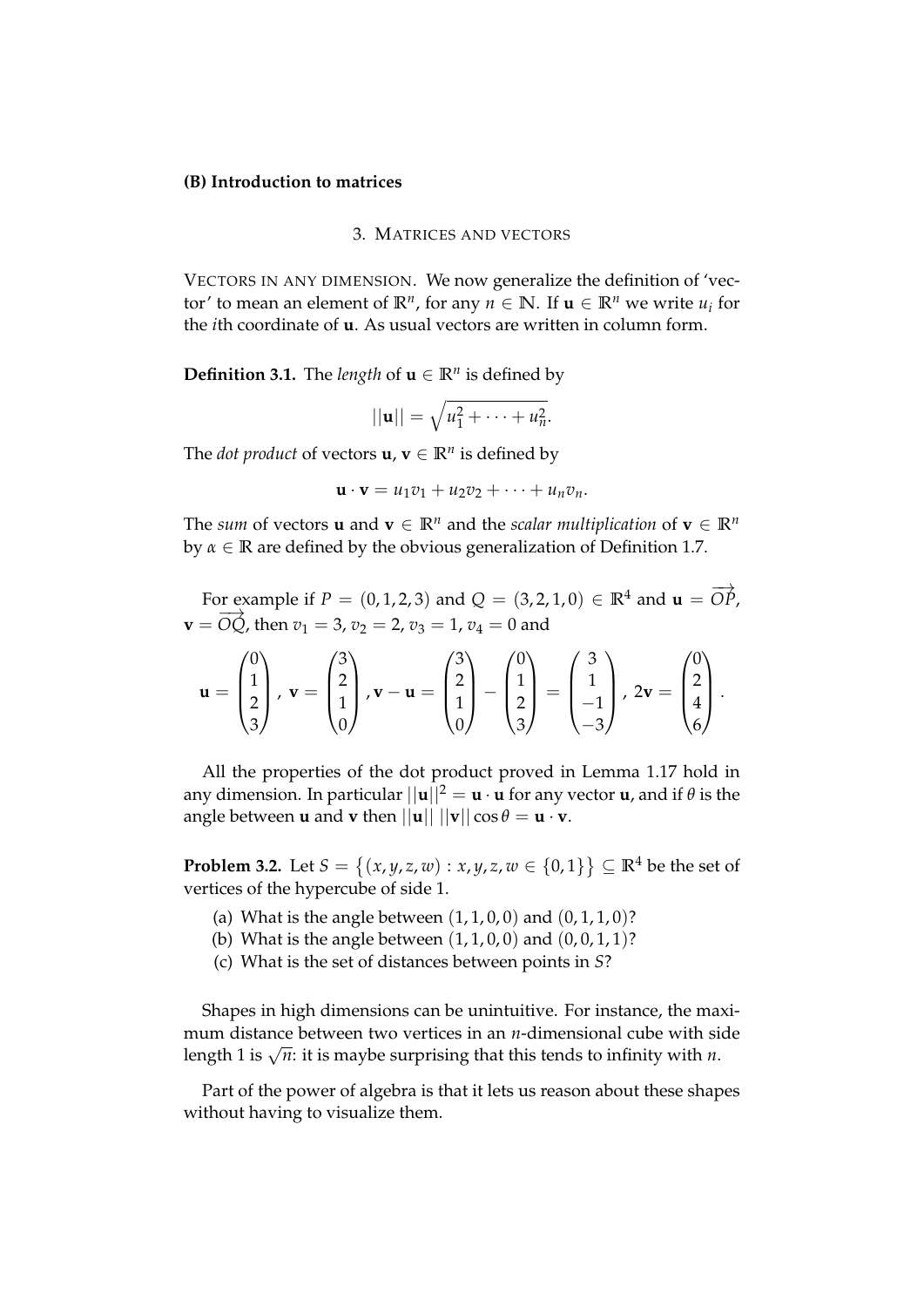MATRICES. **Lecture 10**

**Definition 3.3.** Let  $m, n \in \mathbb{N}$ . An  $m \times n$  matrix is an array with m rows and *n* columns of real numbers.

Matrices are useful simply as containers.

**Problem 3.4.** The matrix below records the stock prices of British Land, Glencore and Whitbread in the first weeks of 2012 and 2016, all in pence.<sup>1</sup>

$$
\begin{array}{cc}\n 2012 \begin{pmatrix} 360 & 395 & 1589 \\ 741 & 77 & 4130 \end{pmatrix}.\n \end{array}
$$

Suppose an investor has a portfolio consisting of  $(5, 2, 1)$  units of each stock. What is her portfolio worth in 2012? In 2016?

LINEAR MAPS FROM  $\mathbb{R}^2$  TO  $\mathbb{R}^2$  AND  $2 \times 2$  MATRICES.

**Definition 3.5.** A *linear map* from  $\mathbb{R}^2$  to  $\mathbb{R}^2$  is a function  $f : \mathbb{R}^2 \longrightarrow \mathbb{R}^2$  of the form

$$
\begin{pmatrix} x \\ y \end{pmatrix} \mapsto \begin{pmatrix} ax + by \\ cx + dy \end{pmatrix}
$$

where *a*, *b*, *c*, *d* are some fixed real numbers.

### **Problem 3.6.**

(a) Take  $a = 0$ ,  $b = 1$ ,  $c = 1$ ,  $d = 0$ . We obtain the linear map

$$
\begin{pmatrix} x \\ y \end{pmatrix} \mapsto \begin{pmatrix} y \\ x \end{pmatrix}.
$$

What, geometrically, does this linear map do to a vector  $\mathbf{v} \in \mathbb{R}^2$ ?

(b) Let  $f : \mathbb{R}^2 \to \mathbb{R}^2$  be defined so that  $f \begin{pmatrix} x \\ y \end{pmatrix}$ *y*  $\setminus$ records the values, in 2012 and 2016, of a portfolio consisting of *x* Glencore shares and *y* Whitbread shares. Show that *f* is a linear map. What are the coefficients *a*, *b*, *c*, *d*?

The coefficients *a*, *b*, *c*, *d* in a linear map *f* can be recorded in a  $2 \times 2$ matrix. We define the product of a  $2 \times 2$  matrix and vector in  $\mathbb{R}^2$  by

$$
\begin{pmatrix} a & b \\ c & d \end{pmatrix} \begin{pmatrix} x \\ y \end{pmatrix} = \begin{pmatrix} ax + by \\ cx + dy \end{pmatrix}.
$$

By definition of the product, if  $A =$  $\begin{pmatrix} a & b \\ c & d \end{pmatrix}$  then  $\begin{pmatrix} x \\ y \end{pmatrix}$ *y f* 7→ *A x y*  $\setminus$ .

<sup>&</sup>lt;sup>1</sup>British Land is a real estate investment trust: they own the 'Cheesegrater'; Glencore is a mining conglomerate; Whitbread owns Costa Coffee, Premier Inn, and other brands.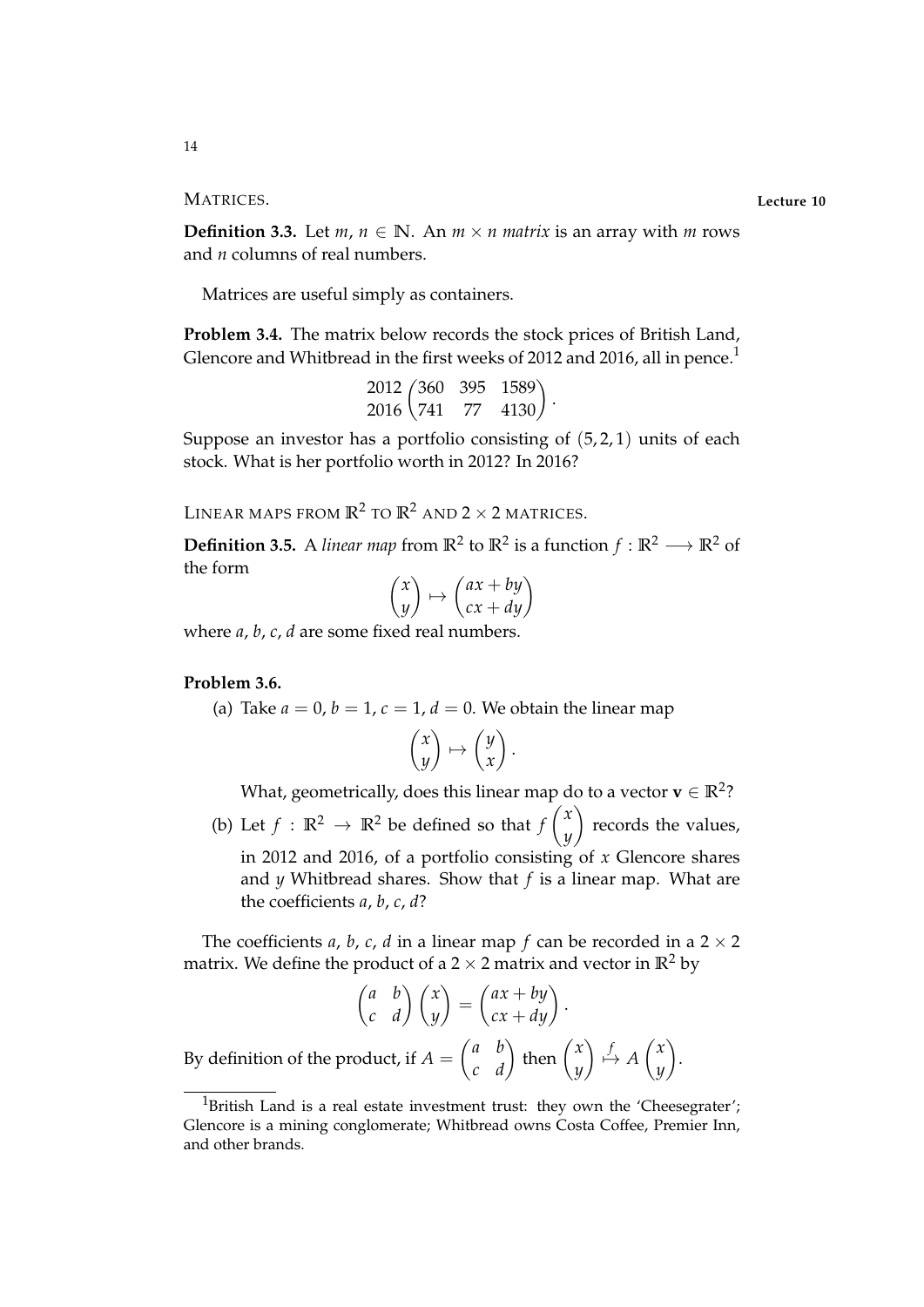**Example 3.7.** The matrix  $\begin{pmatrix} 2 & 1 \\ 3 & 1 \end{pmatrix}$  represents the linear map  $\sqrt{ }$  $\setminus$  $\setminus$ 

$$
\begin{pmatrix} x \\ y \end{pmatrix} \mapsto \begin{pmatrix} 2x + y \\ 3x + y \end{pmatrix}
$$

Note that the entries *a*, *b* in the first row of the matrix appear in the first row of the result, and similarly for *c* and *d*.

**Problem 3.8.** Let  $f : \mathbb{R}^2 \to \mathbb{R}^2$  be defined so that  $f(\mathbf{v})$  is **v** rotated by  $\pi/4$ . (Remember that a positive angle means an anticlockwise rotation.) For example,

$$
f\begin{pmatrix}1\\0\end{pmatrix}=\frac{\sqrt{2}}{2}\begin{pmatrix}1\\1\end{pmatrix}.
$$

Find a formula for *f x y*  $\setminus$ and show that *f* is a linear map.

The solution using complex numbers to this problem generalizes to show that rotation by *θ* is the linear map

$$
\begin{pmatrix} x \\ y \end{pmatrix} \mapsto \begin{pmatrix} \cos \theta & -\sin \theta \\ \sin \theta & \cos \theta \end{pmatrix} \begin{pmatrix} x \\ y \end{pmatrix}
$$

You are asked to prove this on Question 2 on Problem Sheet 4.

**Lecture 11**

MATRIX MULTIPLICATION FOR  $2 \times 2$  MATRICES. In Problem 3.6(a), suppose that two investors have portfolios  $\binom{r}{r}$ *t*  $\int$  and  $\int$ <sup>s</sup> *u*  $\lambda$ . Using approximate prices in pounds, the values of their portfolios in 2012 and 2016 are

$$
\begin{pmatrix} 4 & 16 \\ 1 & 40 \end{pmatrix} \begin{pmatrix} r \\ t \end{pmatrix} = \begin{pmatrix} 4r + 16t \\ r + 40t \end{pmatrix} \text{ and } \begin{pmatrix} 4 & 16 \\ 1 & 40 \end{pmatrix} \begin{pmatrix} s \\ u \end{pmatrix} = \begin{pmatrix} 4s + 16u \\ s + 40u \end{pmatrix}.
$$

It would be more convenient if we could compute all four values in one operation.

**Definition 3.9.** We define the *product* of 2 × 2 matrices  $\begin{pmatrix} a & b \\ c & d \end{pmatrix}$  and  $\begin{pmatrix} r & s \\ t & u \end{pmatrix}$ by

$$
\begin{pmatrix} a & b \\ c & d \end{pmatrix} \begin{pmatrix} r & s \\ t & u \end{pmatrix} = \begin{pmatrix} ar + bt & as + bu \\ cr + dt & cs + du \end{pmatrix}.
$$

For example,

$$
\begin{pmatrix} 4 & 16 \\ 1 & 40 \end{pmatrix} \begin{pmatrix} r & s \\ t & u \end{pmatrix} = \begin{pmatrix} 4r + 16t & 4s + 16u \\ r + 40t & s + 40u \end{pmatrix}
$$

agreeing with the matrix times vector calculations above.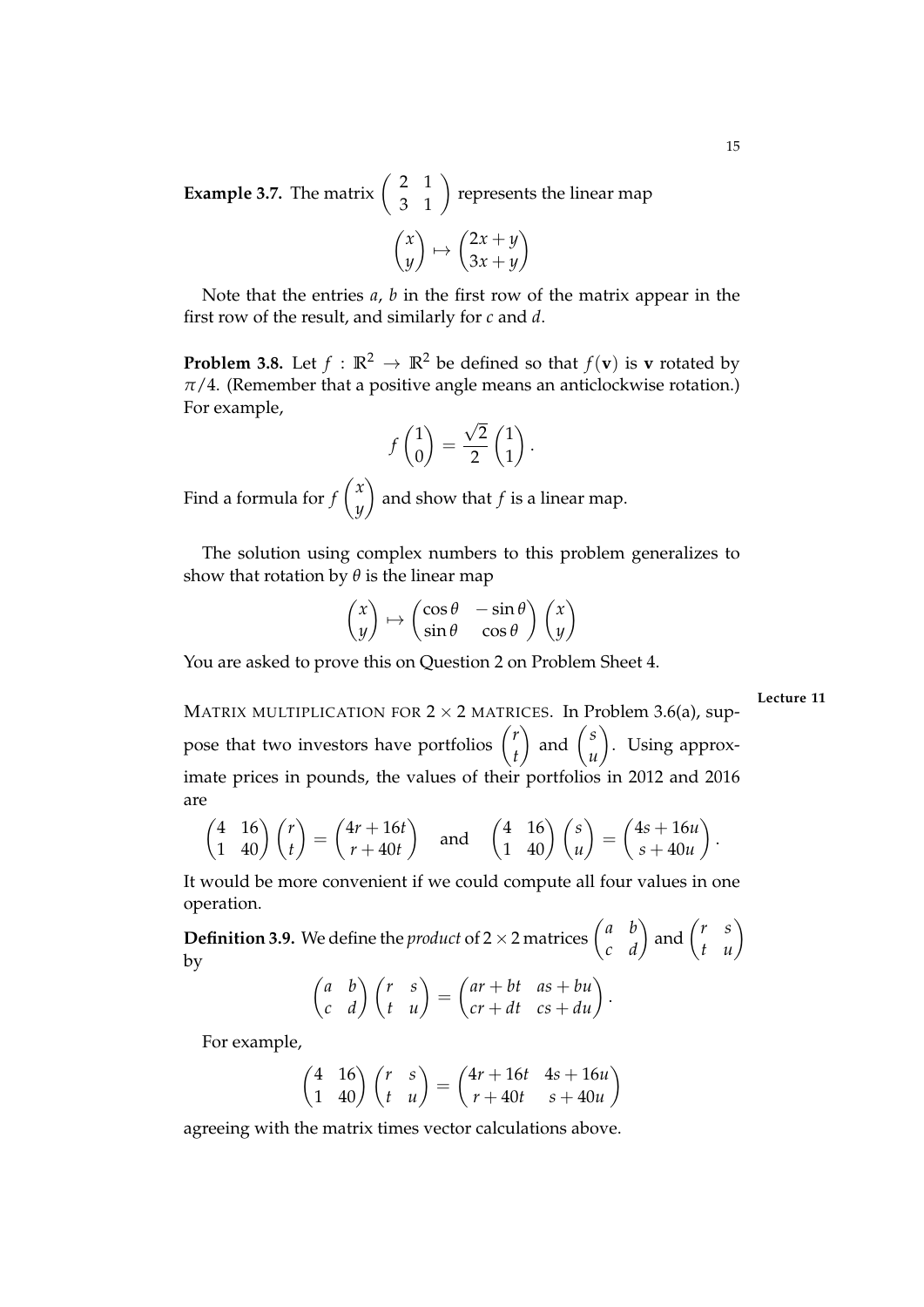**Example 3.10.** Let  $\theta$ ,  $\phi \in \mathbb{R}$ . The matrix representing rotation by  $\theta + \phi$  is

$$
M_{\theta+\phi} = \begin{pmatrix} \cos(\theta+\phi) & -\sin(\theta+\phi) \\ \sin(\theta+\phi) & \cos(\theta+\phi) \end{pmatrix}.
$$

We can rotate by  $\theta + \phi$  by first rotating by  $\phi$ , then by  $\theta$ . The corresponding matrices are

$$
M_{\theta} = \begin{pmatrix} \cos \theta & -\sin \theta \\ \sin \theta & \cos \theta \end{pmatrix} \text{ and } M_{\phi} = \begin{pmatrix} \cos \phi & -\sin \phi \\ \sin \phi & \cos \phi \end{pmatrix}
$$

*Exercise:* Check that  $M_{\theta+\phi} = M_{\theta}M_{\phi}$ .

More generally, we have the following lemma.

**Lemma 3.11.** Let  $f : \mathbb{R}^2 \to \mathbb{R}^2$  and  $g : \mathbb{R}^2 \to \mathbb{R}^2$  be linear maps represented by the matrices A and B, respectively. Then  $gf : \mathbb{R}^2 \to \mathbb{R}^2$  is a linear map, *represented by the matrix BA.*

**Problem 3.12.** Let  $\theta \in \mathbb{R}$ . Let  $g : \mathbb{R}^2 \to \mathbb{R}^2$  be defined so that  $g(\mathbf{v})$  is  $\mathbf{v}$ reflected in the line  $y = (\tan \theta)x$ . Show that *g* is a linear map and find the matrix representing *g*.



In the special case  $\theta = 0$ , we reflect in the *x*-axis, and so

$$
g\begin{pmatrix}x\\y\end{pmatrix}=\begin{pmatrix}x\\-y\end{pmatrix}=\begin{pmatrix}1&0\\0&-1\end{pmatrix}\begin{pmatrix}x\\y\end{pmatrix}.
$$

We can reduce the general case to this by using matrix multiplication to 'conjugate' by a rotation by −*θ*.

**Lecture 12**

INVERSES OF LINEAR MAPS AND 2 × 2-MATRICES. Recall that if *S* and *T* are sets and  $f : S \to T$  is a bijective function then the *inverse* of f is the function *f*<sup>-1</sup> : *T* → *S* defined by  $f^{-1}(t) = s \Longleftrightarrow f(s) = t$ .

For example, the inverse of rotation by  $\theta$  is rotation by  $-\theta$ . A reflection is its own inverse. But the linear map

$$
\begin{pmatrix} x \\ y \end{pmatrix} \mapsto \begin{pmatrix} x+y \\ x+y \end{pmatrix} = \begin{pmatrix} 1 & 1 \\ 1 & 1 \end{pmatrix} \begin{pmatrix} x \\ y \end{pmatrix}
$$

is not bijective, so has no inverse.

16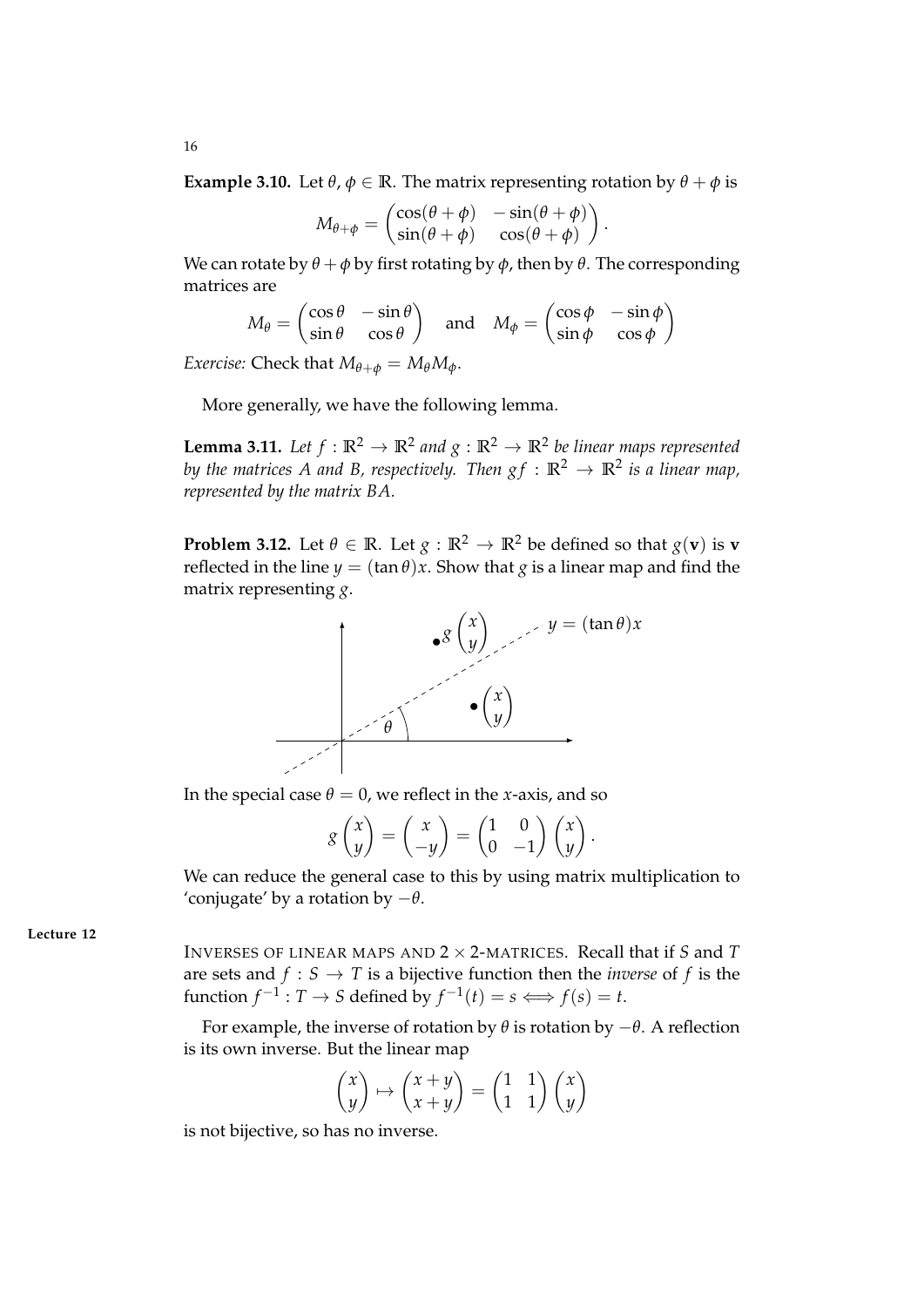**Lemma 3.13.** *The linear map*  $f : \mathbb{R}^2 \to \mathbb{R}^2$  represented by the matrix  $\begin{pmatrix} a & b \\ c & d \end{pmatrix}$ *is invertible if and only if ad*  $-bc\neq 0$ *. In this case the inverse*  $f^{-1}:\mathbb{R}^2\to\mathbb{R}^2$ *is the linear map represented by the matrix*  $\frac{1}{ad-bc} \begin{pmatrix} d & -b \\ -c & a \end{pmatrix}$ *.*

We say that  $\frac{1}{ad-bc} \begin{pmatrix} d & -b \\ -c & a \end{pmatrix}$  is the *inverse* of  $\begin{pmatrix} a & b \\ c & d \end{pmatrix}$ . This will be related to inverses in the sense of rings in the following section.

DETERMINANTS OF  $2 \times 2$  MATRICES. The quantity  $ad - bc$  appearing in Lemma 3.12 has a geometric interpretation.

**Problem 3.14.** Let  $\beta > 0$  be a real number. Let *f*, *g*, and *h* :  $\mathbb{R}^2 \to \mathbb{R}^2$  be rotation by  $\pi/4$ , a stretch of  $β$  in the *x*-direction, and reflection in the *x* axis.

- (a) What is the matrix representing *hg f* ?
- (b) What is the image of the square with vertices at  $(0,0)$ ,  $(1,0)$ ,  $(0,1)$ and (1, 1) under *hg f* ?
- (c) How does the area change?

More generally we have the following lemma. Perhaps surprisingly, the shortest proof for us will use vectors in  $\mathbb{R}^3$ .

**Lemma 3.15.** *The image of the unit square under the linear transformation represented by*  $\begin{pmatrix} a & b \ c & d \end{pmatrix}$  has area  $|ad - bc|$ . Moreover, ad  $-$  bc  $>0$  if and only *if the vectors*

$$
\begin{pmatrix} a \\ b \\ 0 \end{pmatrix}, \begin{pmatrix} c \\ d \\ 0 \end{pmatrix}, \begin{pmatrix} 0 \\ 0 \\ 1 \end{pmatrix}
$$

*form a right-handed system.*

We define the *determinant* of 
$$
\begin{pmatrix} a & b \\ c & d \end{pmatrix}
$$
 by det  $\begin{pmatrix} a & b \\ c & d \end{pmatrix} = ad - bc$ .

By Lemma 3.13, a 2  $\times$  2 matrix *M* is invertible if and only if det *M*  $\neq$  0.

Let *A* and *B* be  $2 \times 2$ -matrices. By Lemma 3.14, when we apply *AB* to the unit square, the image has signed area det *AB*. On the other hand, when we apply *B* the signed area is multiplied by det *B*, and when we apply *A* the signed area is multiplied by det *A*. Hence

$$
\det AB = (\det A)(\det B).
$$

You are asked to give an algebraic proof of this on Sheet 4.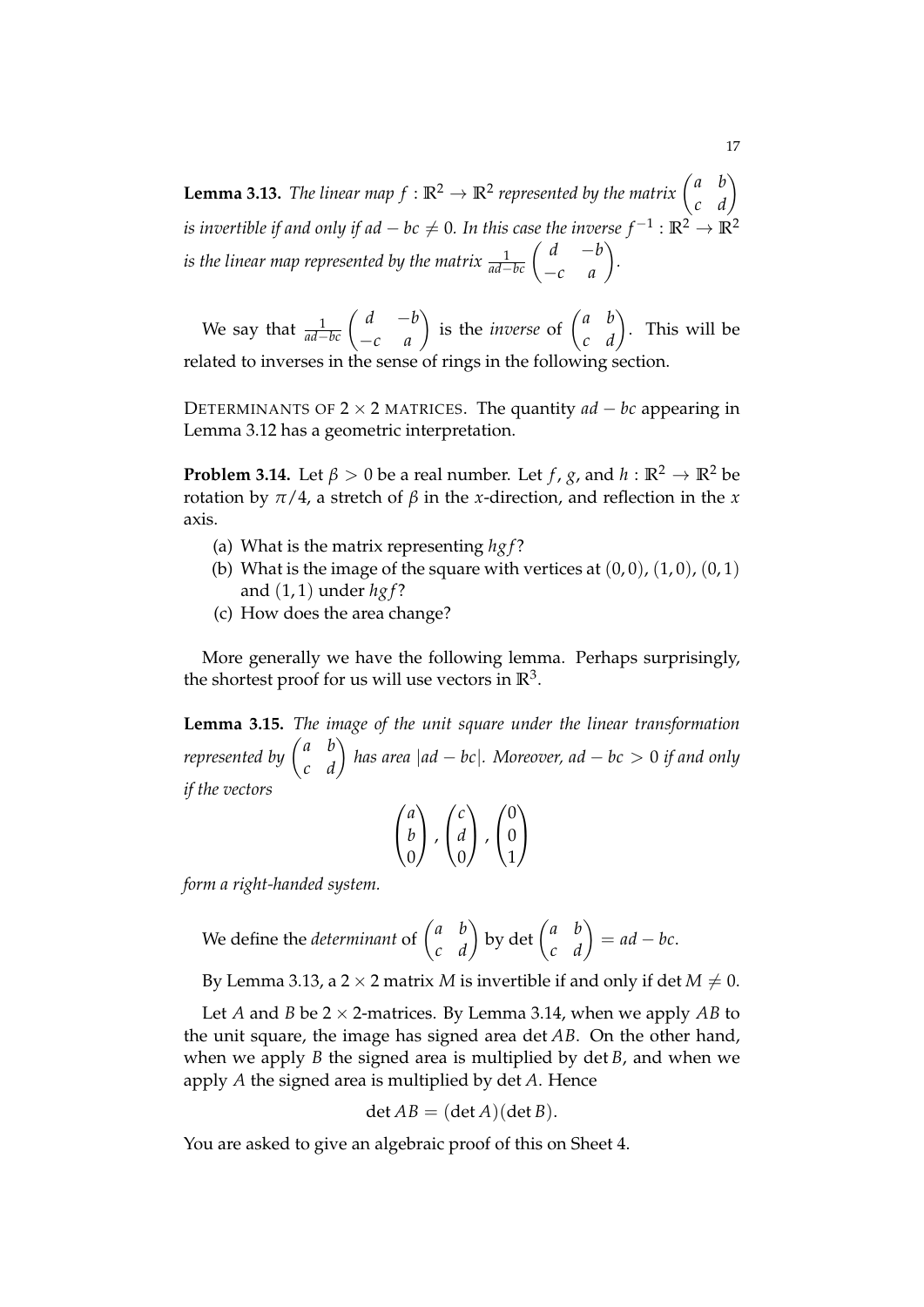The determinant gives a convenient criterion for a matrix to send a non-zero vector to **0**.

**Lecture 13**

**Lemma 3.16.** *Let M be a*  $2 \times 2$ *-matrix. There is a non-zero vector* **v** *such that*  $M$ **v** = **0** *if and only if det*  $M = 0$ *.* 

EIGENVECTORS AND EIGENVALUES OF  $2 \times 2$ -MATRICES. Let  $f : \mathbb{R}^2 \to \mathbb{R}^2$ be the linear map defined by

$$
f\begin{pmatrix} x \\ y \end{pmatrix} = \begin{pmatrix} x + 2y \\ 2x + y \end{pmatrix}
$$

for  $x, y \in \mathbb{R}$ . Observe that

$$
f\begin{pmatrix} 1 \\ 1 \end{pmatrix} = \begin{pmatrix} 3 \\ 3 \end{pmatrix} = 3 \begin{pmatrix} 1 \\ 1 \end{pmatrix}
$$
 and  $f\begin{pmatrix} 1 \\ -1 \end{pmatrix} = \begin{pmatrix} -1 \\ 1 \end{pmatrix} = -\begin{pmatrix} 1 \\ -1 \end{pmatrix}$ .

The diagram below shows the images of these special vectors.



Thus  $f$  is a stretch by 3 in the direction 1 followed by a reflection in the line with this direction.

**Definition 3.17.** Let *A* be a  $2 \times 2$ -matrix. We say that a non-zero vector  $\mathbf{v} \in \mathbb{R}^2$  is an *eigenvector* of *A* with *eigenvalue*  $\lambda$  if  $A\mathbf{v} = \lambda \mathbf{v}$ .

For example,  $\begin{pmatrix} 1 & 2 \\ 2 & 1 \end{pmatrix}$  has eigenvectors  $\begin{pmatrix} 1 & 1 \\ 1 & 1 \end{pmatrix}$ 1  $\Big)$  and  $\Big($  1 −1  $\lambda$ with eigenvalues 1 and −1. It is a special feature of this example that the eigenvectors are orthogonal. (This happens if and only if *A* is symmetric.)

*Exercise:* why do we require **v** to be non-zero in Definition 3.17?

The sum of 2  $\times$  2-matrices and the product of a 2  $\times$  2-matrix by a scalar were defined on Question 1 of Sheet 4. Let *I* denote the 2 × 2 *identity*  $\textit{matrix}\begin{pmatrix} 1 & 0 \ 0 & 1 \end{pmatrix}.$  We have

**v** is an eigenvector of *A* with eigenvalue  $\lambda \iff A$ **v** =  $\lambda$ **v**  $\Longleftrightarrow$   $(\lambda I - A)\mathbf{v} = 0$ 

18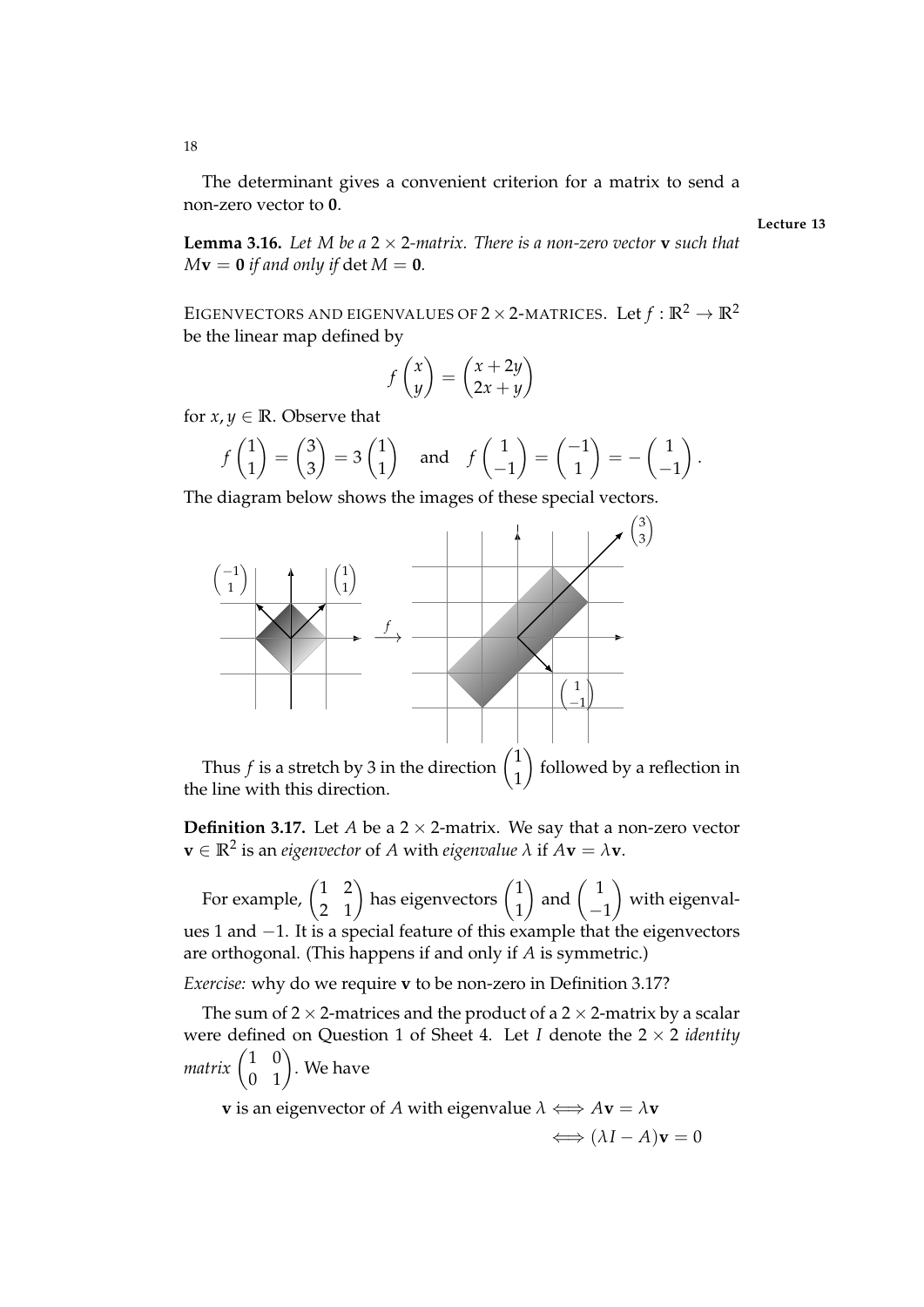*A* has an eigenvector with eigenvalue  $\lambda \iff \det(\lambda I - A) = 0$ .

This gives a practical way to find eigenvectors and eigenvalues.

Example 3.18. Let 
$$
A = \begin{pmatrix} 8 & 5 \\ -10 & -7 \end{pmatrix}
$$
. Then  
\n
$$
\det(\lambda I - A) = \det \begin{pmatrix} \lambda - 8 & -5 \\ 10 & \lambda + 7 \end{pmatrix}
$$
\n
$$
= (\lambda - 8)(\lambda + 7) + 50
$$
\n
$$
= \lambda^2 - \lambda - 6
$$
\n
$$
= (\lambda + 2)(\lambda - 3).
$$

Hence *A* has eigenvalues −2 and 3. To find corresponding eigenvectors, we put  $\lambda = -2$  and  $\lambda = 3$  in the equation

$$
(\lambda I - A) \begin{pmatrix} x \\ y \end{pmatrix} = \begin{pmatrix} 0 \\ 0 \end{pmatrix}
$$

and solve for *x* and *y*. For  $\lambda = -2$  the equations are

$$
\begin{pmatrix} 10 & 5 \ -10 & -5 \end{pmatrix} \begin{pmatrix} x \\ y \end{pmatrix} = \begin{pmatrix} 0 \\ 0 \end{pmatrix}
$$

with solutions  $\begin{pmatrix} x \\ y \end{pmatrix}$ *y*  $\setminus$ = *α*  $\begin{pmatrix} -1 \end{pmatrix}$ 2  $\setminus$ for  $\alpha \in \mathbb{R}$ . So  $\mathbf{u} =$  $\begin{pmatrix} -1 \end{pmatrix}$ 2  $\setminus$ is an eigenvector for the eigenvalue −2.

**Exercise 3.19.** Show that  $\mathbf{v} =$  $\left(1\right)$  $-1$  $\setminus$ is an eigenvector of *A* with eigenvalue 3.

It is no surprise that we found infinitely many solutions to both equations: if  $A$ **v** =  $\lambda$ **v** then  $A(\alpha$ **v**) =  $\lambda(\alpha$ **v**) for any  $\alpha \in \mathbb{R}$ . The eigenvectors of *A* are the non-zero vectors on the two lines below.



Since eigenvectors are not unique, it is good style to write 'an eigenvector with eigenvalue 3', rather than 'the eigenvector with eigenvalue 3'.

**Lecture 14**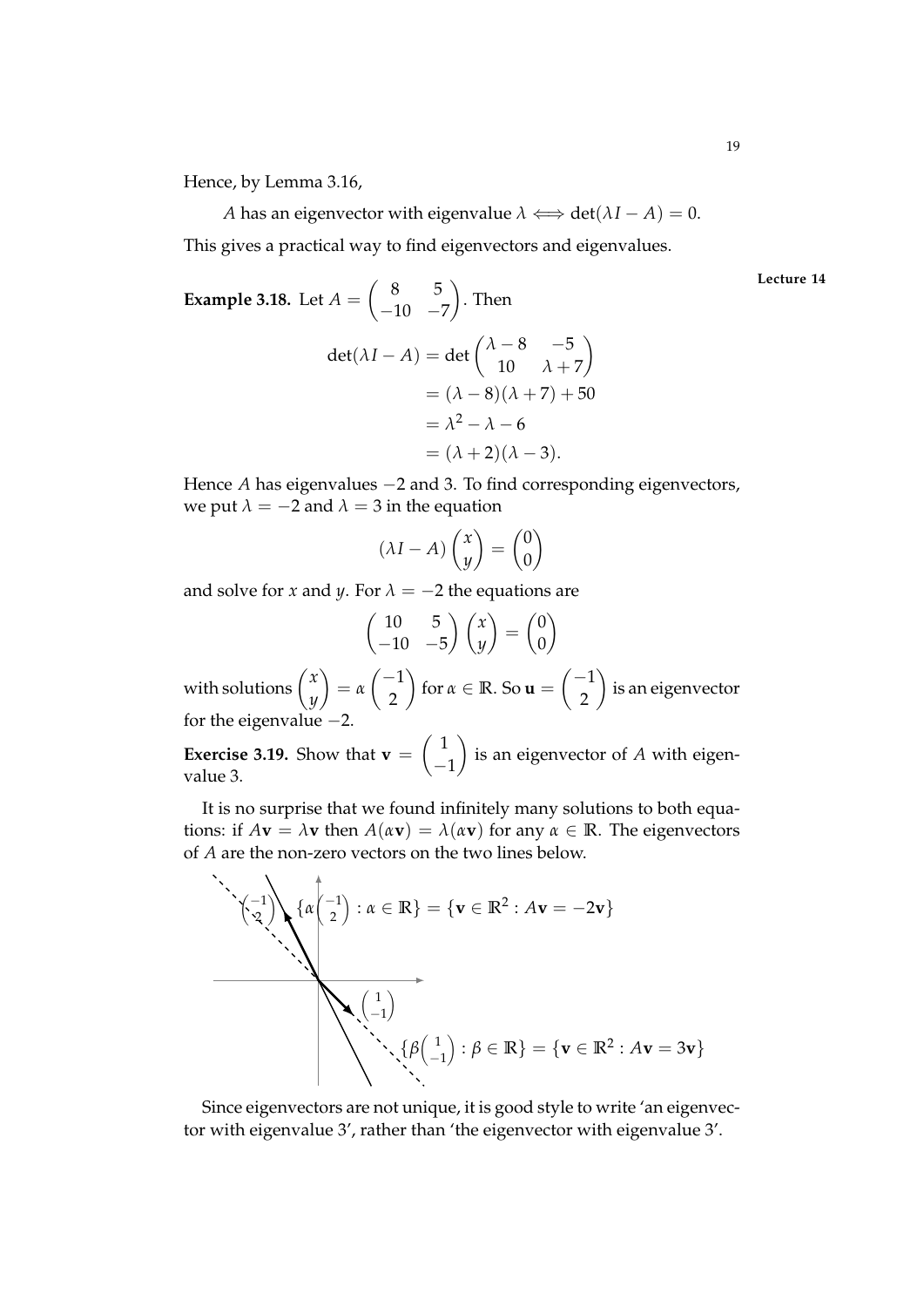DIAGONALIZATION. Let *A* be as in Example 3.18 and let

$$
P=\begin{pmatrix} -1 & 1 \\ 2 & -1 \end{pmatrix}
$$

be the matrix whose columns are the eigenvectors **u** and **v** of *A* found above. Writing (**u v**) for the matrix with columns **u** and **v**, and so on, we have

$$
AP = A(\mathbf{u} \ \mathbf{v}) = (A\mathbf{u} \ A\mathbf{v}) = (-2\mathbf{u} \ 3\mathbf{v}) = (\mathbf{u} \ \mathbf{v}) \begin{pmatrix} -2 & 0 \\ 0 & 3 \end{pmatrix} = P \begin{pmatrix} -2 & 0 \\ 0 & 3 \end{pmatrix}.
$$

Since det  $P = 1$ , Lemma 3.13 implies that *P* has an inverse. Multiplying on the right by  $P^{-1}$ , we get

$$
A = P \begin{pmatrix} -2 & 0 \\ 0 & 3 \end{pmatrix} P^{-1}.
$$

We say that *A* is *diagonalized* by *P*. (Compare the conjugation trick used in Problem 3.12.)

**Problem 3.20.** Compute *A* 2016 .

Not all matrices can be diagonalized. A necessary and sufficient condition is that the matrix has two non-proportional eigenvectors, as defined below. (If time permits, this will be proved in Part E.)

**Definition 3.21.** Let  $n \in \mathbb{N}$ . Vectors **u** and  $\mathbf{v} \in \mathbb{R}^n$  are *proportional* if there exist  $\alpha$  and  $\beta \in \mathbb{R}$ , not both zero, such that  $\alpha$ **u** =  $\beta$ **v**.

Thus 0 and **v** are proportional for any  $\mathbf{v} \in \mathbb{R}^n$ , and non-zero vectors (such as eigenvectors in  $\mathbb{R}^2$ ) are proportional if and only if they point in the same direction.

We will prove that if a matrix has two distinct eigenvalues then it is diagonalizable. For this we need the following two lemmas.

**Lemma 3.22.** Let A be a  $2 \times 2$  matrix. Suppose that A has distinct real eigen*values λ and µ with eigenvectors* **u** *and* **v***, respectively. Then* **u** *and* **v** *are not proportional.*

So eigenvectors with different eigenvalues point in different directions.

**Lemma 3.23.** *If* **u** *and*  $\mathbf{v} \in \mathbb{R}^2$  *are not proportional then the matrix*  $(\mathbf{u} \ \mathbf{v})$  *with columns* **u** *and* **v** *is invertible.*

The converse of Lemma 3.23 is also true: you are asked to prove this on Sheet 5.

**Lecture 15**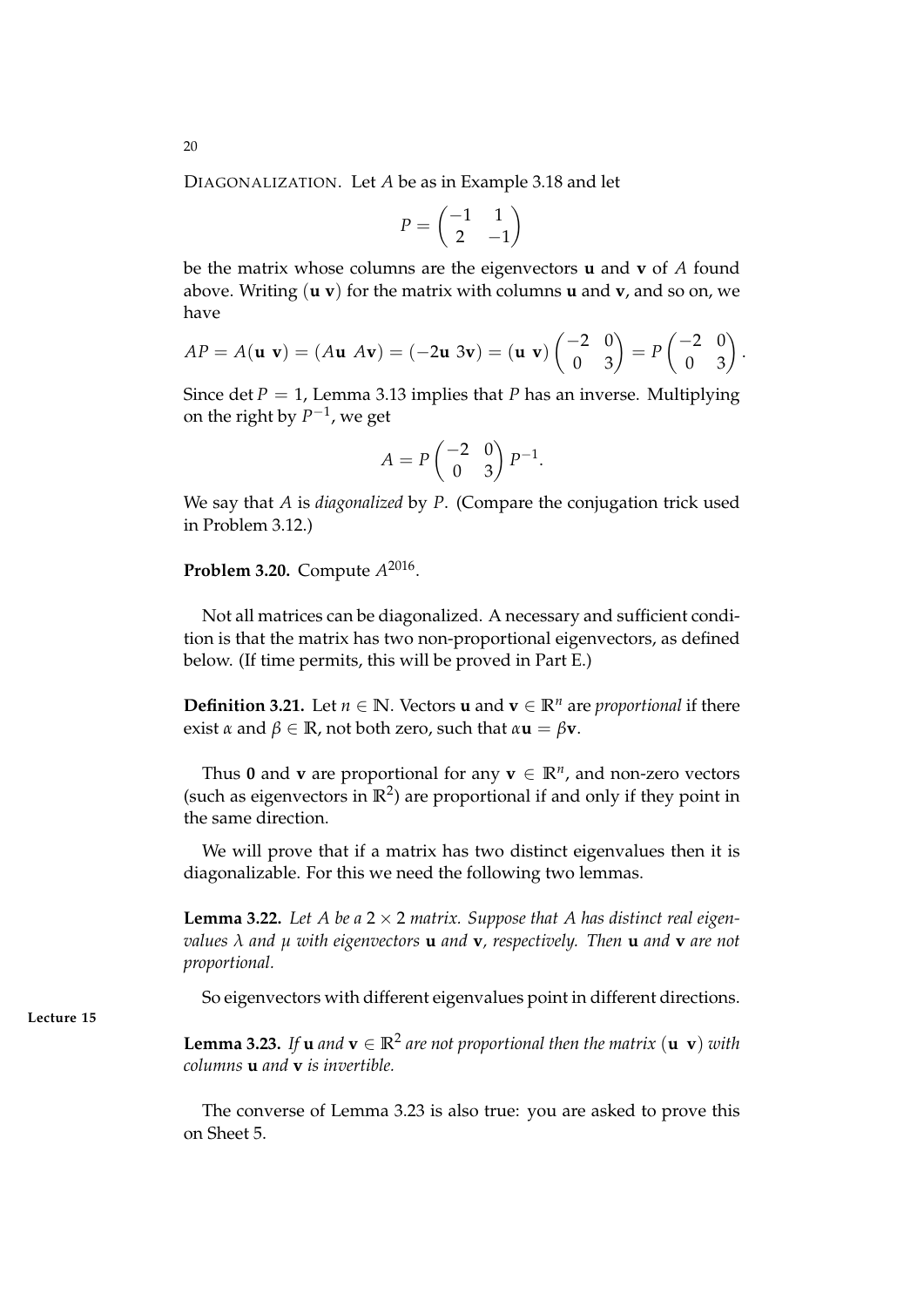**Proposition 3.24.** Let A be a  $2 \times 2$  matrix. Suppose that A has distinct eigen*values*  $\lambda$  *and*  $\mu$  *with eigenvectors* **u** *and* **v***, respectively. Let*  $P = (\mathbf{u} \ \mathbf{v})$  *be the matrix formed by these eigenvectors. Then P is invertible and*

$$
A = P \begin{pmatrix} \lambda & 0 \\ 0 & \mu \end{pmatrix} P^{-1}.
$$

A VERY SIMPLE WEATHER MODEL. If today is sunny then tomorrow is sunny with probability  $3/4$ . If today is rainy then tomorrow is equally likely to be sunny and rainy.

**Example 3.25.** Suppose Monday is sunny. Then Tuesday is sunny with probability 3/4. The probability that Wednesday is sunny is

> ${\bf P}[\text{Tuesday is sunny}] \frac{3}{4} + {\bf P}[\text{Tuesday is rainy}] \frac{1}{2}$  $rac{1}{2}$ .

Since **P**[Tuesday is rainy] =  $1 - \frac{3}{4} = \frac{1}{4}$ , the probability that Wednesday is sunny is  $\frac{3}{4} \times \frac{3}{4} + \frac{1}{4} \times \frac{1}{2} = \frac{9}{16} + \frac{1}{8} = \frac{11}{16}$ .

More generally,

 ${\bf P}[$ day  $n+1$  is sunny $]= {\bf P}[$ day  $n$  is sunny $]\frac{3}{4} + {\bf P}[$ day  $n$  is rainy $]\frac{1}{2}$  $rac{1}{2}$ .

So, setting  $p_n = \mathbf{P}[\text{day } n \text{ is sunny}],$  we get  $p_{n+1} = \frac{3}{4}p_n + \frac{1}{2}(1 - p_n).$ 

**Exercise 3.26.** Show that  $1 - p_{n+1} = \frac{1}{4}p_n + \frac{1}{2}(1 - p_n)$ .

The equations for  $p_{n+1}$  and  $1 - p_{n+1}$  can be written in matrix form:

$$
\begin{pmatrix} p_{n+1} \\ 1 - p_{n+1} \end{pmatrix} = A \begin{pmatrix} p_n \\ 1 - p_n \end{pmatrix} \text{ where } A = \begin{pmatrix} \frac{3}{4} & \frac{1}{2} \\ \frac{1}{4} & \frac{1}{2} \end{pmatrix}.
$$

We have  $p_n = p_{n+1}$  if and only if  $\binom{p_n}{n}$ 1 − *p<sup>n</sup>* is an eigenvector of *A* with eigenvalue 1. Equivalently,

$$
\begin{pmatrix} 0 \\ 0 \end{pmatrix} = (I - A) \begin{pmatrix} p_n \\ 1 - p_n \end{pmatrix} = \begin{pmatrix} -\frac{1}{4} & \frac{1}{2} \\ \frac{1}{4} & -\frac{1}{2} \end{pmatrix} \begin{pmatrix} p_n \\ 1 - p_n \end{pmatrix} = \begin{pmatrix} -\frac{1}{4}p_n + \frac{1}{2}(1 - p_n) \\ \frac{1}{4}p_n - \frac{1}{2}(1 - p_n) \end{pmatrix}.
$$

Hence  $p_n = 2(1 - p_n)$  and  $p_n = \frac{2}{3}$ . So the long-term proportion of sunny days is  $\frac{2}{3}$ .

### 4. MATRICES AND LINEAR MAPS IN HIGHER DIMENSIONS

DEFINITIONS. Matrices were defined in Definition 3.3. If *A* is an  $m \times n$  Lecture 16 matrix we write  $A_{ij}$  for the entry of  $A$  in row  $i$  and column  $j$ . For example if *A* is the  $2 \times 3$  matrix

$$
\begin{pmatrix}2&3&4\\3&4&5\end{pmatrix}
$$

then  $A_{23} = 5$  and, more generally,  $A_{ij} = i + j$  for all  $i \in \{1,2\}$  and  $j \in \{1, 2, 3\}.$ 

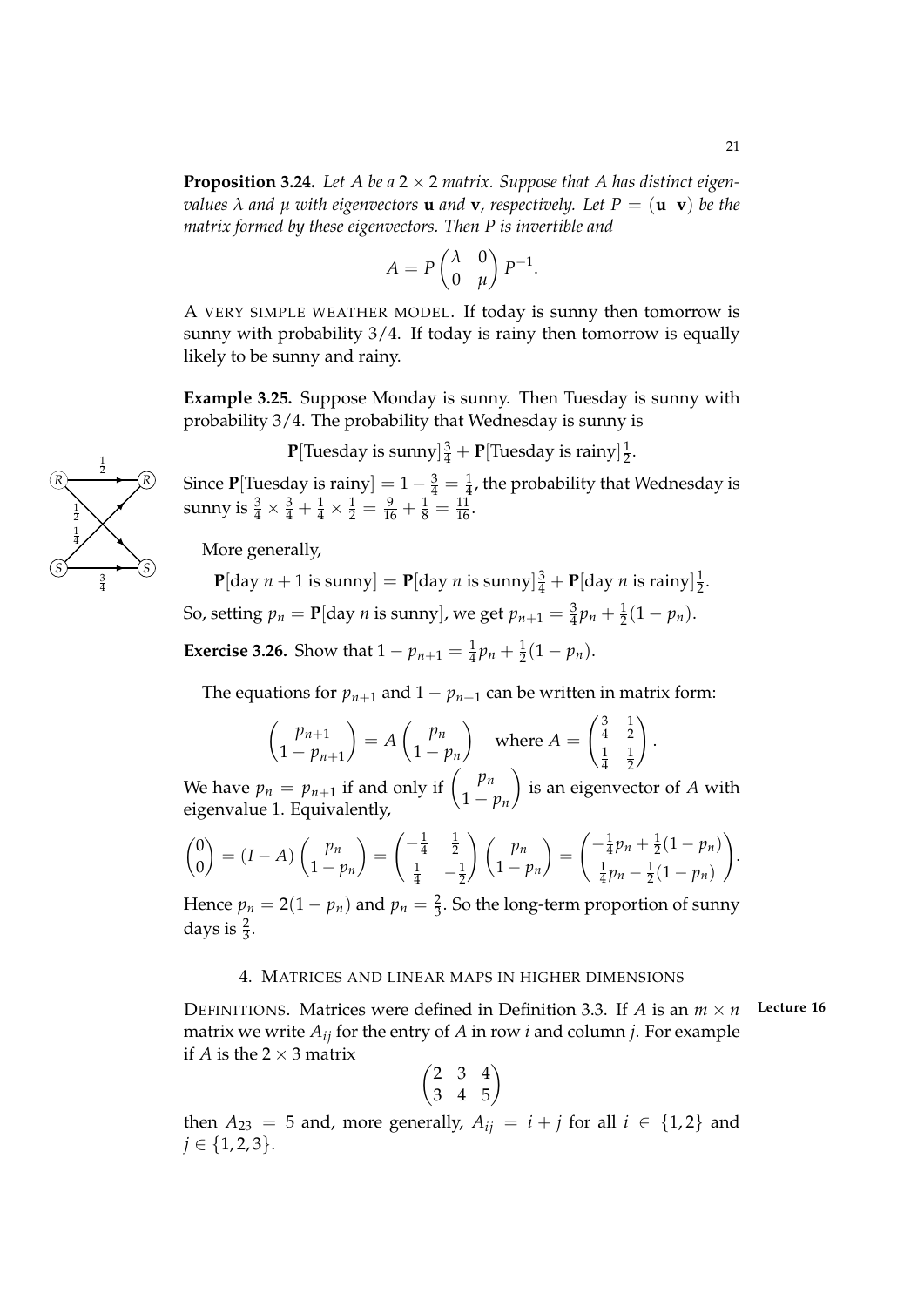**Definition 4.1.** Let *m*, *n* ∈ **N** and let *A* be an *m* × *n* matrix. Let **v** ∈ **R**<sup>*n*</sup>. We define the *product* of *A* and **v** by

$$
A\begin{pmatrix}v_1\\v_2\\ \vdots\\v_n\end{pmatrix} = \begin{pmatrix}A_{11}v_1 + A_{12}v_2 + \cdots + A_{1n}v_n\\ A_{21}v_1 + A_{22}v_2 + \cdots + A_{2n}v_n\\ \vdots\\ A_{m1}v_1 + A_{m2}v_2 + \cdots + A_{mn}v_n\end{pmatrix}
$$

Equivalently,  $(Av)_i = \sum_{j=1}^n A_{ij}v_j$  for each  $i \in \{1, 2, ..., m\}.$ 

**Exercise 4.2.** Check that Definition 4.1 generalizes the definition on page 14 of the product of a  $2 \times 2$  matrix and a vector in  $\mathbb{R}^2$ .

We also generalize Definition 3.5.

**Definition 4.3.** Let *m*,  $n \in \mathbb{N}$ . A function  $f : \mathbb{R}^n \to \mathbb{R}^m$  is a *linear map* if there is an  $m \times n$  matrix  $A$  such that  $f(\mathbf{v}) = A\mathbf{v}$  for all  $\mathbf{v} \in \mathbb{R}^n$ .

Note that  $\mathbb{R}^n$  is the domain of  $f$  and  $\mathbb{R}^m$  is the codomain of  $f$ .

We saw earlier that if  $f : \mathbb{R}^2 \to \mathbb{R}^2$  is a linear map then the matrix representing *f* is

$$
\begin{pmatrix} a & b \\ c & d \end{pmatrix} \text{ where } \begin{pmatrix} a \\ c \end{pmatrix} = f \begin{pmatrix} 1 \\ 0 \end{pmatrix} \text{ and } \begin{pmatrix} b \\ d \end{pmatrix} = f \begin{pmatrix} 0 \\ 1 \end{pmatrix}.
$$

This is true more generally: if  $f : \mathbb{R}^n \to \mathbb{R}^m$  is a linear map represented by the matrix *A* then column *j* of *A* is the image of the vector in **R***<sup>n</sup>* with 1 in position *j* and zero in all other positions.

### EXAMPLES.

**Example 4.4.** Let *M* be the stock price matrix in Problem 3.4. Suppose an investor has *x*, *y* and *z* shares in each company. The function  $f : \mathbb{R}^3 \to \mathbb{R}^2$ defined by

$$
f\begin{pmatrix} x \\ y \\ z \end{pmatrix} = \begin{pmatrix} 360 & 395 & 1589 \\ 741 & 77 & 4130 \end{pmatrix} \begin{pmatrix} x \\ y \\ z \end{pmatrix} = \begin{pmatrix} 360x + 395y + 1589z \\ 741x + 77y + 4130z \end{pmatrix}
$$

is linear; the top component is the value of the portfolio in 2012, and the bottom component is the value of the portfolio in 2016. Note that the columns of the matrix are  $f(i)$ ,  $f(i)$  and  $f(k)$ .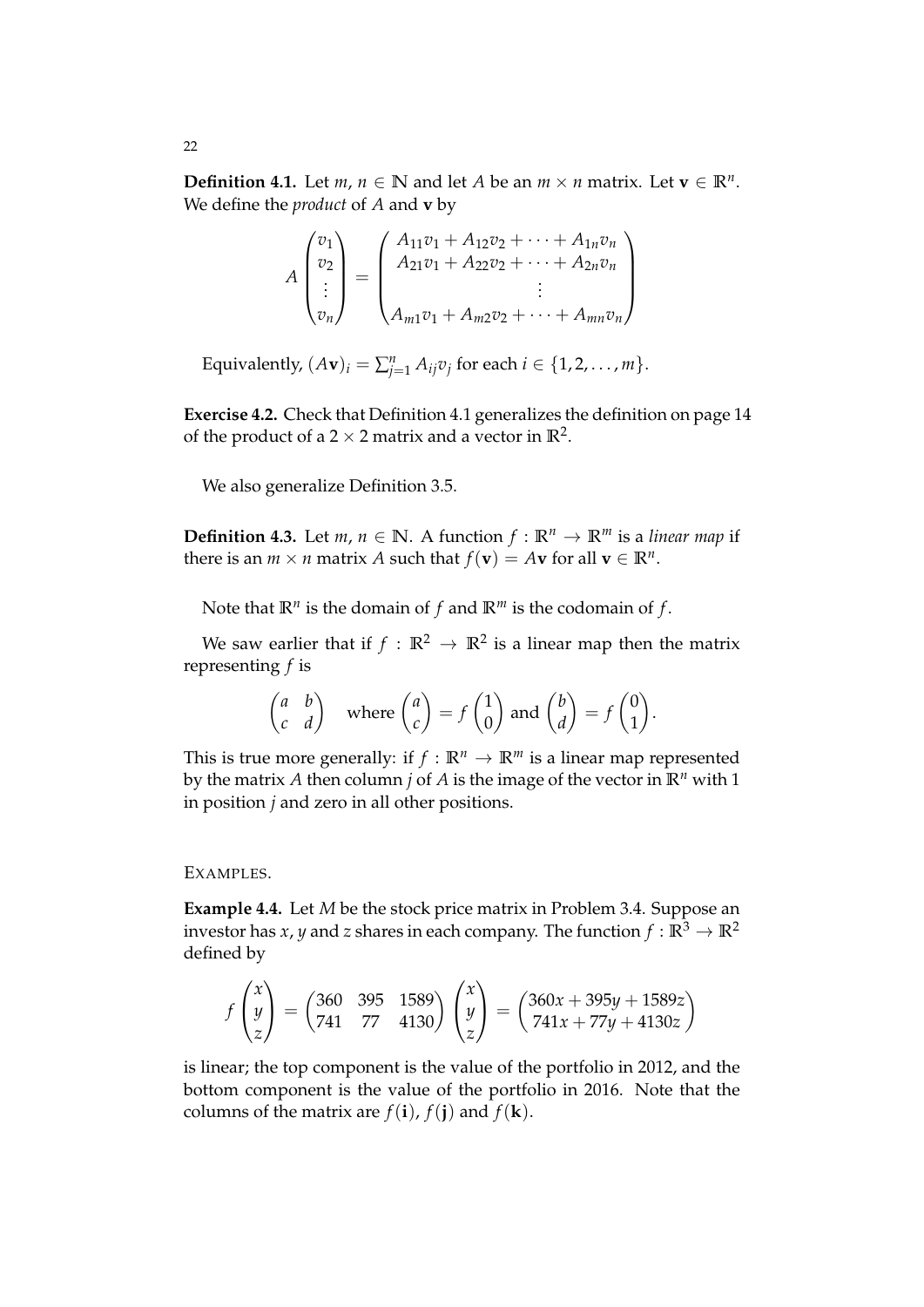$$
f\begin{pmatrix} x \\ y \\ z \end{pmatrix} = \begin{pmatrix} 1 \\ 2 \\ 3 \end{pmatrix} \times \begin{pmatrix} x \\ y \\ z \end{pmatrix} = \begin{pmatrix} 2z - 3y \\ 3x - z \\ y - 2x \end{pmatrix} = \begin{pmatrix} 0 & -3 & 2 \\ 3 & 0 & -1 \\ -2 & 1 & 0 \end{pmatrix} \begin{pmatrix} x \\ y \\ z \end{pmatrix}.
$$

Hence *f* is a linear map, represented by the  $3 \times 3$  matrix

$$
A = \begin{pmatrix} 0 & -3 & 2 \\ 3 & 0 & -1 \\ -2 & 1 & 0 \end{pmatrix}.
$$

Note that the columns of *A* are *f*(**i**), *f*(**j**) and *f*(**k**). Now let  $g : \mathbb{R}^3 \to \mathbb{R}$ be defined by  $g(\mathbf{v}) = (\mathbf{i} - \mathbf{j}) \cdot \mathbf{v}$ . We will show that the 1 × 3 matrix  $B = (1 \quad -1 \quad 0)$  represents *g*, and answer these questions:

- (a) What is the matrix representing the composition  $gf$ ?
- (b) What is the matrix representing the composition *f f* ?

PRODUCTS OF MATRICES.

**Definition 4.6.** If *B* is an  $m \times n$  matrix and *A* is an  $n \times p$  matrix then the *product BA* is the  $m \times p$  matrix defined by

$$
(BA)_{ij} = \sum_{k=1}^{n} B_{ik} A_{kj} \quad \text{for } 1 \le i \le m \text{ and } 1 \le j \le p.
$$

Written out without the Sigma notation,

 $(BA)_{ii} = B_{i1}A_{1i} + B_{i2}A_{2i} + \cdots + B_{in}A_{ni}.$ 

So to calculate (*BA*)*ij* go left-to-right along row *i* of *B* and top-to-bottom down column *j* of *A*, multiplying each pair of entries. Then take the sum.

**Exercise 4.7.** Continuing Example 4.5, check that the matrix  $(-3 \quad -3 \quad 3)$ found in (a) representing *g f* is *BA*.

In each case matrix multiplication corresponds to composition of linear maps. The general proof is non-examinable, and will be skipped if time is pressing. (See Lemma 3.11 for the  $2 \times 2$  case.)

**Lemma 4.8.** Let  $f : \mathbb{R}^p \to \mathbb{R}^n$  and  $g : \mathbb{R}^n \to \mathbb{R}^m$  be linear maps, represented *by the n*  $\times$  *p* matrix *A* and the *m*  $\times$  *n* matrix *B*, respectively. Then  $gf : \mathbb{R}^p \to$ **R***<sup>m</sup> is a linear map, represented by the matrix BA.*

*Proof.* By definition of *A*, if  $\mathbf{v} \in \mathbb{R}^p$  then  $f(\mathbf{v}) = A\mathbf{v}$ . Similarly by definition of *B*, if  $\mathbf{w} \in \mathbb{R}^n$  then  $f(\mathbf{w}) = B\mathbf{w}$ . Hence

$$
(gf)(\mathbf{v}) = g(f(\mathbf{v})) = g(A\mathbf{v}) = B(A\mathbf{v}) \text{ for all } \mathbf{v} \in \mathbb{R}^p.
$$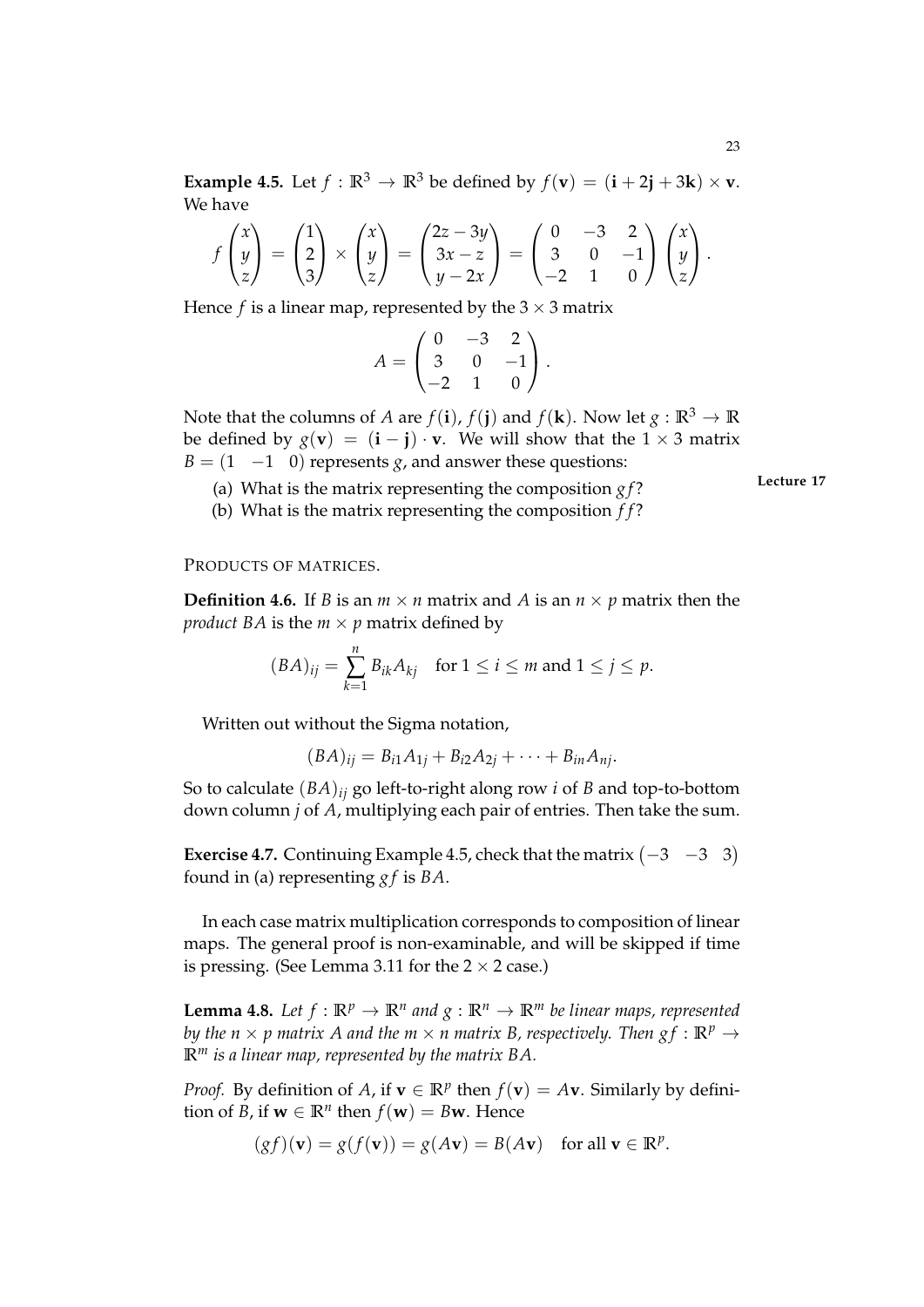So to show that *gf* is represented by *BA*, it is sufficient to prove that  $(BA)\mathbf{v} = B(A\mathbf{v})$  for all  $\mathbf{v} \in \mathbb{R}^p$ . Let  $1 \le i \le m$ . Then

$$
(B(A\mathbf{v}))_i = \sum_{j=1}^n B_{ij}(A\mathbf{v})_j = \sum_{j=1}^n B_{ij} \sum_{k=1}^p A_{jk} v_k
$$
  
= 
$$
\sum_{k=1}^p \left(\sum_{j=1}^n B_{ij} A_{jk}\right) v_k = \sum_{k=1}^p (BA)_{ik} v_k = ((BA)\mathbf{v})_i
$$

Therefore  $B(Av) = (BA)v$ , as required.

RINGS OF MATRICES. The sum of  $m \times n$  matrices *B* and *C* is defined, as you would expect, by  $(B+C)_{ij} = B_{ij} + C_{ij}$ . The set of all  $n \times n$  matrices (for a fixed *n*) forms a ring, as defined in 181 Number Systems. The zero element is the all-zeros matrix, and the one element is the  $n \times n$  identity matrix

$$
I = \begin{pmatrix} 1 & 0 & \dots & 0 \\ 0 & 1 & \dots & 0 \\ \vdots & \vdots & \ddots & \vdots \\ 0 & 0 & \dots & 1 \end{pmatrix}.
$$

The proposition below shows that two of the ring axioms hold. We will assume the rest.

### **Proposition 4.9.**

- (a) If A, B, C are matrices then  $C(BA) = (CB)A$ , whenever either side is *defined. (Associativity.)*
- *(b)* If A is an  $n \times p$  matrix and B and C are  $m \times n$  matrices then  $(B + p)$  $C$ ) $A = BA + CA$ . (Distributivity)

For the left-handed version of (b) see Problem Sheet 6. Since matrix multiplication is not commutative, an independent proof is needed.

**Lecture 18** EIGENVECTORS AND EIGENVALUES. Eigenvectors and eigenvalues of a square matrix are defined by the expected generalization of Definition 3.17.

> **Definition 4.10.** Let *A* be a  $n \times n$  matrix. A non-zero vector  $\mathbf{v} \in \mathbb{R}^n$  is an *eigenvector* of *A* with *eigenvalue*  $\lambda$  if  $A$ **v** =  $\lambda$ **v**.

> **Example 4.11.** Let  $f : \mathbb{R}^3 \to \mathbb{R}^3$  be rotation by  $\pi/4$  with axis **k** and  $g : \mathbb{R}^3 \to \mathbb{R}^3$  be rotation by  $\pi/2$  with axis **j**. The planes orthogonal to these vectors are shown in the diagram overleaf.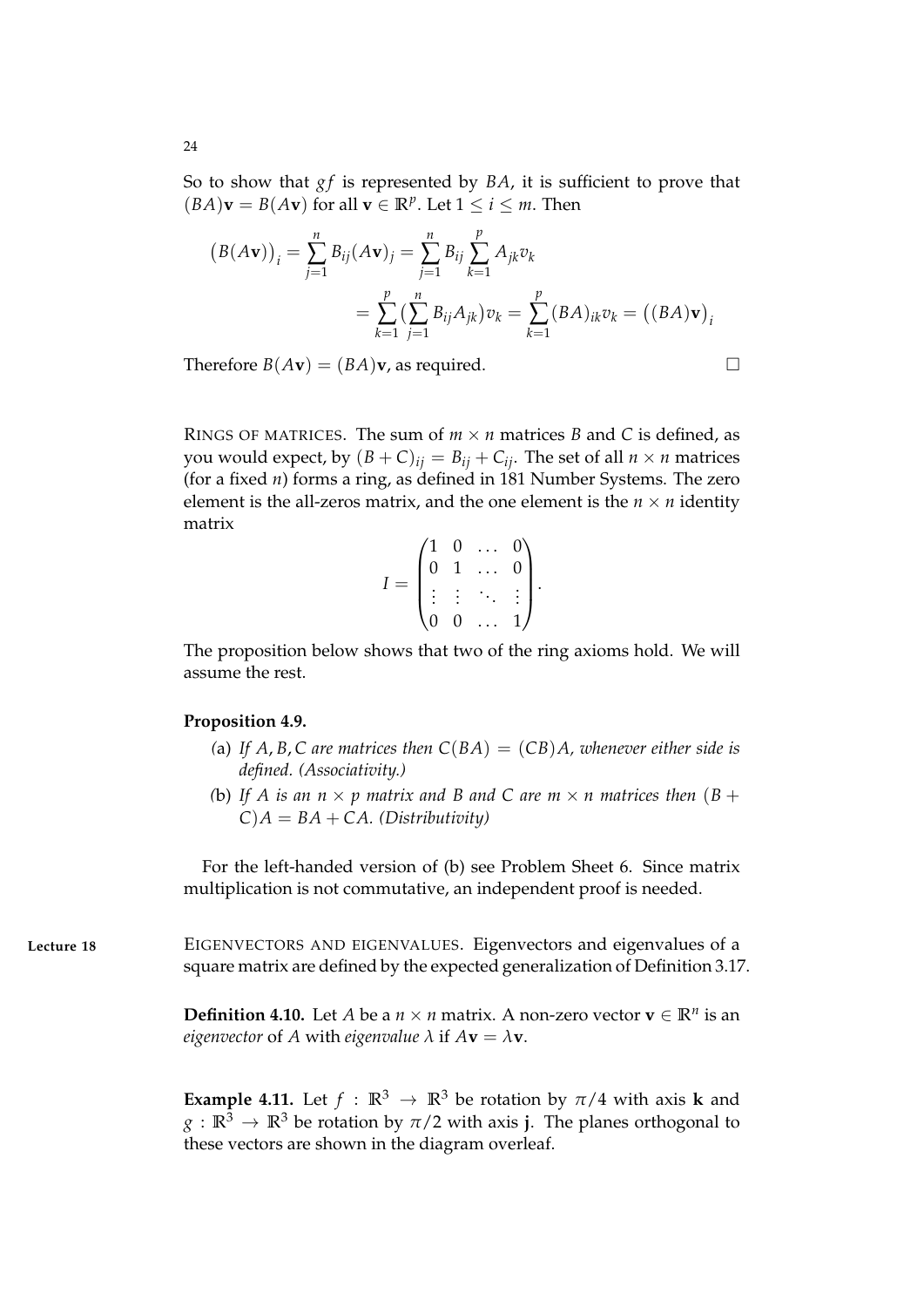

It is a theorem (no need to remember it beyond this example) that the composition of two rotations of  $\mathbb{R}^3$  is another rotation. Moreover, if *C* is a 3  $\times$  3 matrix representing a rotation by  $\theta$  then the sum of the diagonal entries of *C* is  $1 + 2\cos\theta$ . (You can check this holds for *f* and *g*.)

Assuming these results, we will find the axis of the rotation  $gf$  and its angle.

The final example is included for interest only, and will be skipped it time is pressing.

**Example 4.12.** The diagram below shows a tiny part of the World Wide Web. Each dot represents a website; an arrow from site *A* to site *B* means that site *A* links to site *B*. (Internal links are not considered.)



Suppose we start at site 1 and surf the web by following links at random. So we might visit 3, then 4, then 2, then 1, and so on.

**Exercise 4.13.** Simulate a surfer who clicks 10 links. Where do you finish?

Let  $p(n)$ <sup>*i*</sup> be the probability we are at site *i* after *n* steps. For example, since we are equally likely to visit 3 and 5 from 1, and from 3 we can go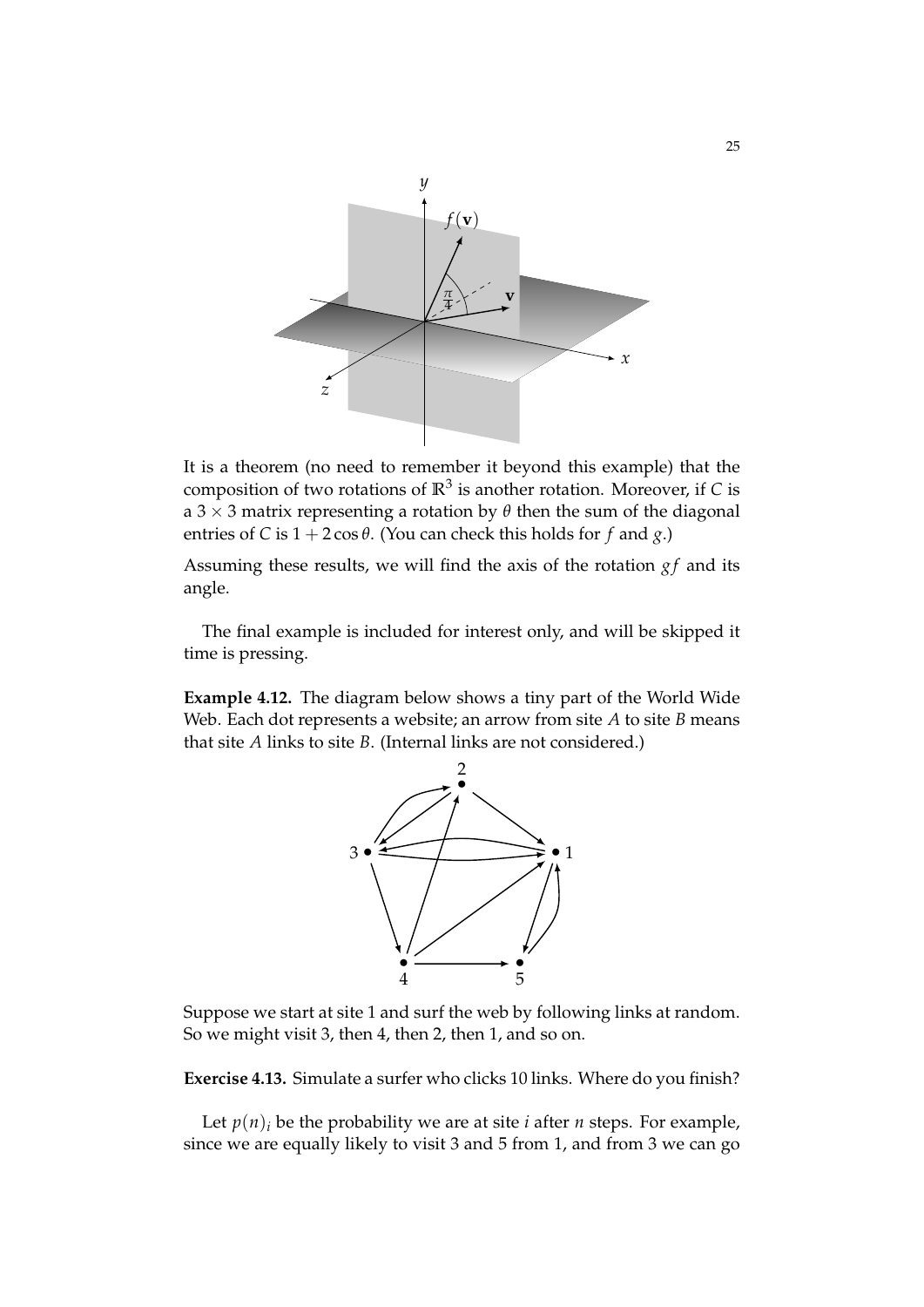to 1, 2 or 4, whereas from 5 we must go back to 1, we have

$$
\mathbf{p}(0) = \begin{pmatrix} 1 \\ 0 \\ 0 \\ 0 \\ 0 \end{pmatrix}, \quad \mathbf{p}(1) = \begin{pmatrix} 0 \\ 0 \\ \frac{1}{2} \\ 0 \\ \frac{1}{2} \end{pmatrix}, \quad \mathbf{p}(2) = \begin{pmatrix} \frac{4}{6} \\ \frac{1}{6} \\ 0 \\ \frac{1}{6} \\ 0 \end{pmatrix}.
$$

More generally, a similar argument to the Purple Fever problem on Sheet 5 shows that

$$
\mathbf{p}(n+1) = \begin{pmatrix} 0 & \frac{1}{2} & \frac{1}{3} & \frac{1}{3} & 1 \\ 0 & 0 & \frac{1}{3} & \frac{1}{3} & 0 \\ \frac{1}{2} & \frac{1}{2} & 0 & 0 & 0 \\ 0 & 0 & \frac{1}{3} & 0 & 0 \\ \frac{1}{2} & 0 & 0 & \frac{1}{3} & 0 \end{pmatrix} \mathbf{p}(n)
$$

for all  $n \in \mathbb{N}_0$ . For *n* large,  $p(n)$  is close to an eigenvector of this  $5 \times 5$ matrix with eigenvalue 1. (This can be checked using the MATHEMATICA notebook available from Moodle.) We find this eigenvector by solving the equations

$$
\begin{pmatrix} p_1 \\ p_2 \\ p_3 \\ p_4 \\ p_5 \end{pmatrix} = \begin{pmatrix} 0 & \frac{1}{2} & \frac{1}{3} & \frac{1}{3} & 1 \\ 0 & 0 & \frac{1}{3} & \frac{1}{3} & 0 \\ \frac{1}{2} & \frac{1}{2} & 0 & 0 & 0 \\ 0 & 0 & \frac{1}{3} & 0 & 0 \\ \frac{1}{2} & 0 & 0 & \frac{1}{3} & 0 \end{pmatrix} \begin{pmatrix} p_1 \\ p_2 \\ p_3 \\ p_4 \\ p_5 \end{pmatrix}, \quad p_1 + p_2 + p_3 + p_4 + p_5 = 1.
$$

The unique solution is

 $\overline{ }$ 

$$
\begin{pmatrix} p_1 \\ p_2 \\ p_3 \\ p_4 \\ p_5 \end{pmatrix} = \frac{1}{38} \begin{pmatrix} 14 \\ 4 \\ 9 \\ 3 \\ 8 \end{pmatrix}.
$$

A measure of how important a website is the proportion of time we spend at it. As you might expect, this analysis shows site 1 is the most important (every other site links to it) and site 4 (reachable only via site 3) is the least important.

This is essentially how Google's Pagerank Algorithm works.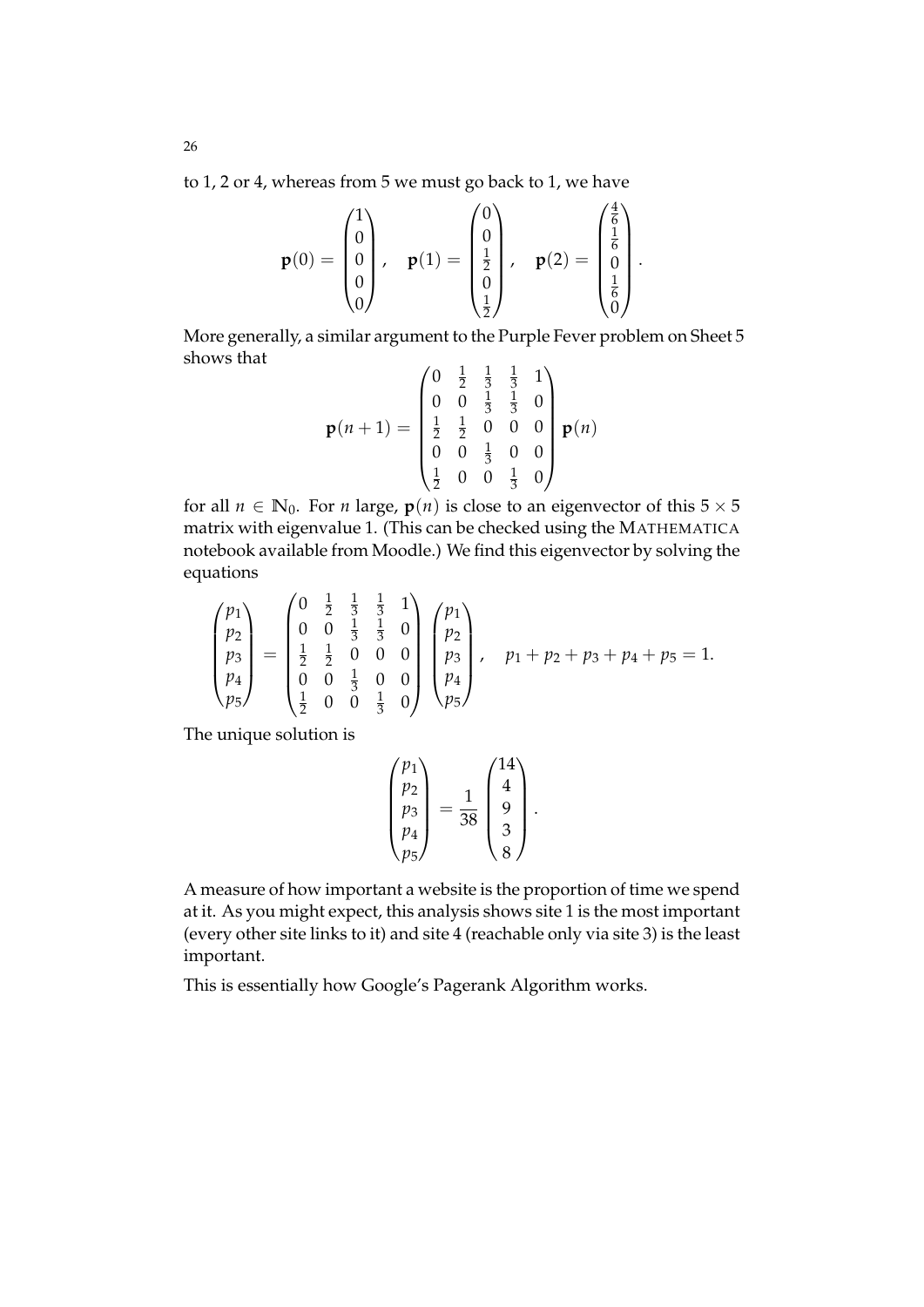### **(C) Solving equations**

### 5. ROW OPERATIONS

MOTIVATION. Many mathematical problems come down to solving lin- **Lecture 19** ear equations. In this section we will see how matrices gives a systematic way to do this. Here are two illustrative examples.

**Example 5.1.** Suppose that

$$
2x + y + 3z = 11
$$

$$
2x + 4y + 6z = 20.
$$

There are infinitely many solutions, since for each  $z \in \mathbb{R}$ , the equations  $2x + y = 11 - 3z$  and  $2x + 4y = 20 - 6z$  have the unique solution

$$
x=4-z, \quad y=3-z
$$

(*Proof:* subtract the two equations, to get  $3y = 9 - 3z$ , hence  $y = 3 - z$ , then substitute to find *x*.) Is there a solution with  $x - y = 2$ ?

It is routine to convert simultaneous equations into matrix form. For example, the equations above can be written as

$$
\begin{pmatrix} 2 & 1 & 3 \ 2 & 4 & 6 \end{pmatrix} \begin{pmatrix} x \\ y \\ z \end{pmatrix} = \begin{pmatrix} 11 \\ 20 \end{pmatrix}.
$$

An important special case is the equation  $Ax = 0$ , where *A* is an  $m \times n$ matrix,  $x \in \mathbb{R}^m$  and  $\mathbf{0} \in \mathbb{R}^n$  denotes, as usual, the all-zero vector.

**Example 5.2.** Consider the linear equations  $Ax = 0$  and  $A'x = 0$  below

(1)
$$
\begin{pmatrix} 4 & 8 & 0 & -4 \ 2 & 4 & -1 & -1 \ -1 & -2 & 3 & -2 \ \end{pmatrix} \begin{pmatrix} x_1 \ x_2 \ x_3 \ x_4 \end{pmatrix} = \mathbf{0}
$$

$$
\begin{pmatrix} 1 & 2 & 0 & -1 \ 0 & 0 & 1 & -1 \ 0 & 0 & 0 & 0 \ \end{pmatrix} \begin{pmatrix} x_1 \ x_2 \ x_3 \ x_4 \end{pmatrix} = \mathbf{0}.
$$

The solutions to (2) can be found very easily: using the **1**s marked in bold, we see that  $x_2$  and  $x_4$  uniquely determine  $x_1$  and  $x_3$ . The solution set is

$$
\left\{ \begin{pmatrix} -2x_2 + x_4 \\ x_2 \\ -x_4 \\ x_4 \end{pmatrix} : x_2, x_4 \in \mathbb{R} \right\}.
$$

*Exercise:* show that (1) has the same set of solutions.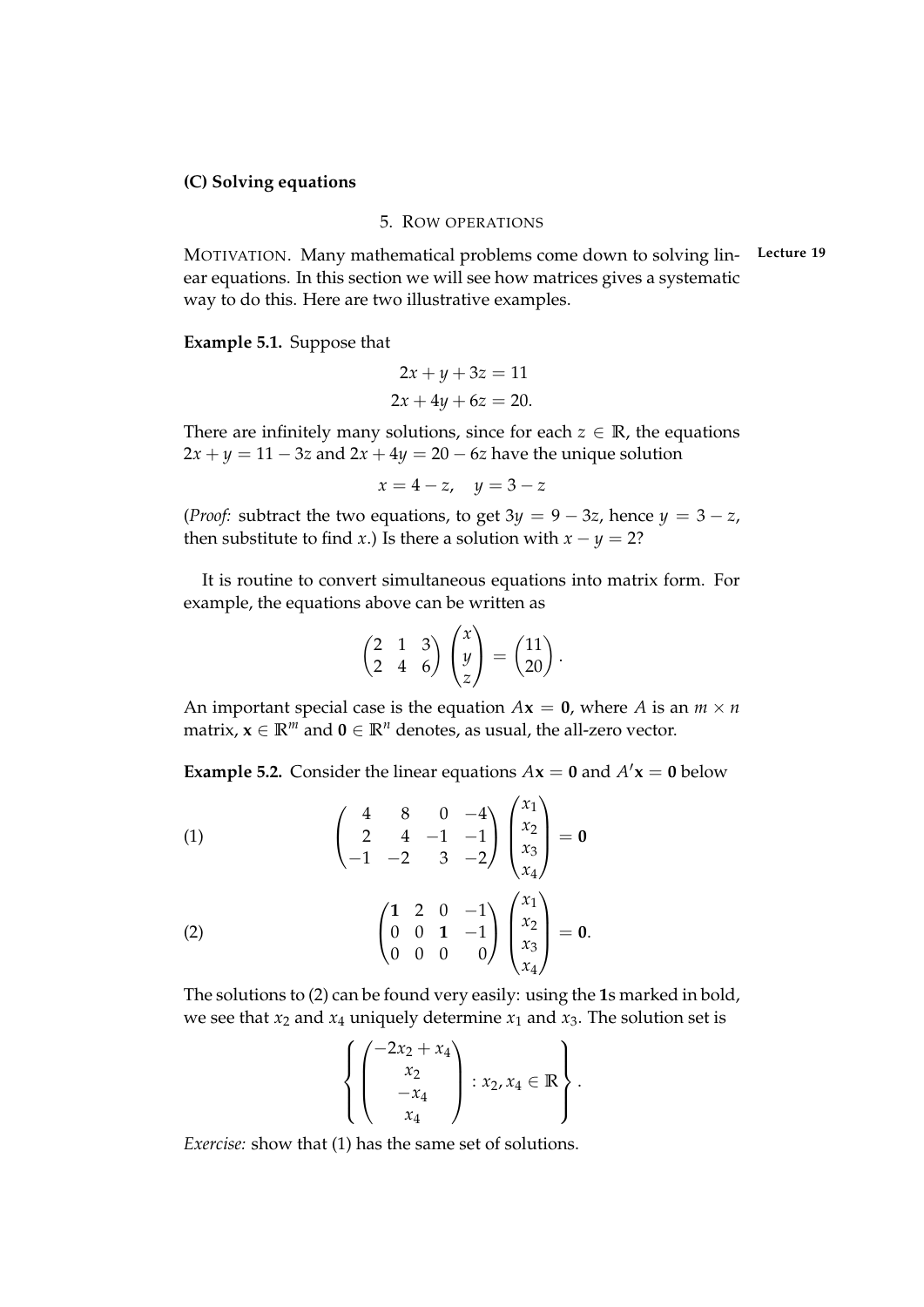Remarkably, *any* system  $Ax = 0$  can be transformed, as in Example 5.2, so that it has the form of the second system, *without changing its solution set*. We prove this in Corollary 5.5 below. This gives a systematic way to solve linear equations.

ROW OPERATIONS. Fix  $m, n \in \mathbb{N}$  and let *A* be an  $m \times n$  matrix.

**Definition 5.3.** An elementary row operation (ERO) on an  $m \times n$  matrix *A* is one of the following:

- (a) Multiply a row of *A* by a non-zero scalar.
- (b) Swap two rows of *A*.
- (c) Add a multiple of one row of *A* to another row of *A*.

For example, the matrix *A* in Example 5.2(1) can be converted to the matrix *A'* in Example 5.2(2) by a sequence of EROs beginning as follows:

$$
2\begin{pmatrix} 4 & 8 & 0 & -4 \ 2 & 4 & -1 & -1 \ -1 & -2 & 3 & -2 \ \end{pmatrix} \xrightarrow{\text{mod }4} \begin{pmatrix} 1 & 2 & 0 & -1 \ 2 & 4 & -1 & -1 \ -1 & -2 & 3 & -2 \ \end{pmatrix}
$$
  
\n
$$
\xrightarrow{\text{mod }4} \begin{pmatrix} 1 & 2 & 0 & -1 \ -1 & -2 & 3 & -2 \ \end{pmatrix}
$$
  
\n
$$
\xrightarrow{\text{mod }4} \begin{pmatrix} 1 & 2 & 0 & -1 \ 0 & 0 & -1 & 1 \ -1 & -2 & 3 & -2 \ \end{pmatrix}
$$
  
\n
$$
\xrightarrow{\text{mod }4} \begin{pmatrix} 1 & 2 & 0 & -1 \ 0 & 0 & -1 & 1 \ 0 & 0 & 3 & -3 \ \end{pmatrix}.
$$

*Exercise:* apply two more EROs to reach A'.

Elementary row operations on an  $m \times n$  matrix are performed by *left* multiplication by suitable  $m \times m$  matrices. Importantly, these matrices are all invertible.

**Lemma 5.4.** Let A be an  $m \times n$  matrix. Let  $1 \leq k, \ell \leq m$  with  $k \neq \ell$ . Let I be *the identity m*  $\times$  *m* matrix. Let  $\alpha \in \mathbb{R}$ *, with*  $\alpha \neq 0$ *.* 

- (a) *Let S be I with the* 1 *in row k replaced with α. Then SA is A with row k scaled by α.*
- (b) Let P be I with rows k and  $\ell$  *swapped. Then PA is A with rows k and*  $\ell$ *swapped.*
- **Lecture 20** (c) Let Q be I with the entry in row k and column  $\ell$  changed from 0 to  $\alpha$ . *Then QA is A with row k replaced with the sum of row k and α times row*  $\ell$ *.*

*Moreover, S, P and Q are invertible.*

For example, applying the row operations corresponding to

$$
\begin{pmatrix} \frac{1}{4} & 0 & 0 \\ 0 & 1 & 0 \\ 0 & 0 & 1 \end{pmatrix}, \begin{pmatrix} 1 & 0 & 0 \\ -2 & 1 & 0 \\ 0 & 0 & 1 \end{pmatrix}, \begin{pmatrix} 1 & 0 & 0 \\ 0 & 1 & 0 \\ 1 & 0 & 1 \end{pmatrix}, \begin{pmatrix} 1 & 0 & 0 \\ 0 & 1 & 0 \\ 0 & 0 & \frac{1}{3} \end{pmatrix}, \begin{pmatrix} 1 & 0 & 0 \\ 0 & 1 & 0 \\ 0 & 1 & 1 \end{pmatrix}
$$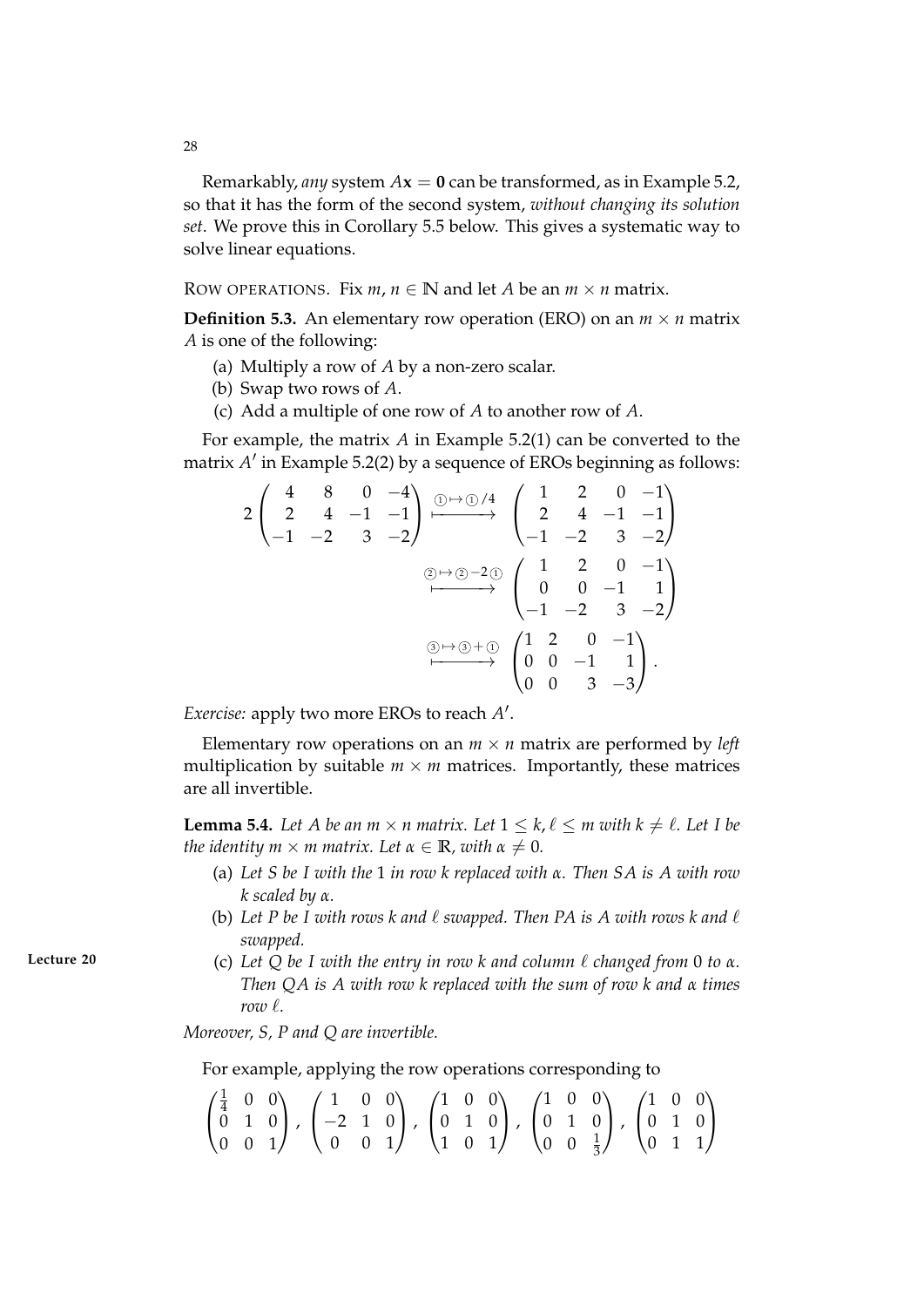of type *S*, *Q*, *Q*, *S*, *Q* reduce *A* in Example 5.2(1) to *A* 0 .

**Corollary 5.5.** Let A be an  $m \times n$  matrix and let A' be obtained from A by a *sequence of elementary row operations. Then*

$$
\{x \in \mathbb{R}^n : Ax = 0\} = \{x \in \mathbb{R}^n : A'x = 0\}.
$$

The analogous result holds for  $A$ **x** = **b**, provided **b** is transformed along with *A*. See Questions 2 and 3 on Sheet 7 and Example 5.9 below.

ECHELON FORM AND ROW-REDUCED ECHELON FORM. Example 5.2 suggests what to aim for when doing row operations.

**Definition 5.6.** Let *A* be an  $m \times n$  matrix. We say that *A* is in *echelon form* if both of the following conditions hold.

- (i) All zero rows are at the bottom.
- (ii) Suppose  $i < m$ . If row *i* of *A* is non-zero, and the leftmost nonzero entry of row *i* is in column *j* then all the non-zero entries of row  $i + 1$  of A are in columns  $j + 1, \ldots, n$ .

We say that *A* is in *row-reduced echelon form* if *A* is in echelon form and

(iii) If row *i* is non-zero and its leftmost non-zero entry is in column *j*, then  $A_{ij} = 1$ , and this 1 is the unique non-zero entry in column *j*.

If *j* is a column as in (iii) then we say that *j* is a *pivot column*.

For example,

$$
\begin{pmatrix}\n1 & 2 & 1 & 0 \\
0 & 1 & 3 & 1\n\end{pmatrix}
$$

is in echelon form, but not row-reduced echelon form, because of the entry 2. It can be put in row-reduced echelon form by the row operation  $\textcircled{1} \mapsto \textcircled{2} - 2 \textcircled{3}$ . The matrix in Example 5.2(2) is in row-reduced echelon form with pivot columns 1 and 3.

**Lecture 21**

**Proposition 5.7.** Let A be an  $m \times n$  matrix in row-reduced echelon form. Sup*pose that the first r rows of A are non-zero and the rest are zero. Thus A has r pivot columns and n − r non-pivot columns, say columns*  $\ell_1, \ldots, \ell_{n-r}$ *. Given*  $a_n, a_{n-1}, \ldots, a_{n-r} \in \mathbb{R}$  there is a unique solution  $\mathbf{x} \in \mathbb{R}^n$  to the equation

 $A$ **x** = 0

*such that*  $x_{\ell_s} = \alpha_s$  *for each s with*  $1 \leq s \leq n-r$ .

Stated informally, the solution space of a system of *n* equations in *m* variables is  $n - r$  dimensional, for some  $r \leq m, n$ .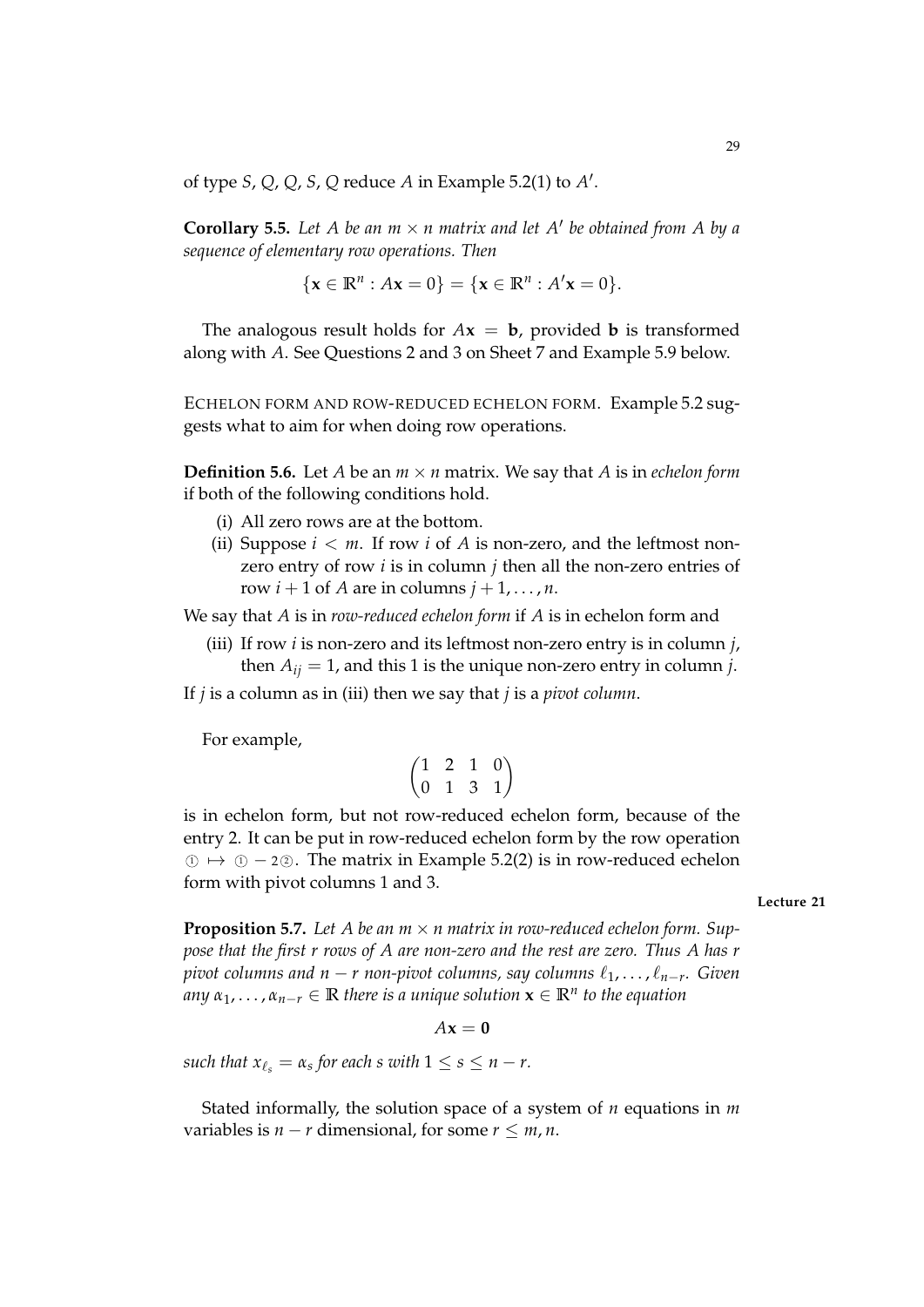**Example 5.8.** If  $A'$  is an in Example 5.2 then  $A'$  has pivot columns 1 and 3, and non-pivot columns  $\ell_1 = 2$  and  $\ell_2 = 4$ . So  $r = 2$ . The unique solution **x** ∈  $\mathbb{R}^4$  to the equation  $A'$ **x** = **0** with given  $x_2$  and  $x_4$  was found earlier to

be 
$$
\mathbf{x} = \begin{pmatrix} -2x_2 + x_4 \\ x_2 \\ -x_4 \\ x_4 \end{pmatrix}
$$
. Note  $x_1$  and  $x_3$  are determined by  $x_2$  and  $x_4$ .

The more general version of Proposition 5.7 for the equation  $A$ **x** = **b** is illustrated in the problem below.

### **Problem 5.9.** Find all solutions to the system

$$
x_1 - x_3 - x_4 = -4
$$
  
\n
$$
x_1 + x_2 - x_4 = -1
$$
  
\n
$$
x_1 - x_2 - 2x_3 = -1
$$
  
\n
$$
2x_1 - 3x_2 - 5x_3 = \beta
$$

where  $\beta \in \mathbb{R}$ . Row reducing the augmented matrix

$$
\left(\begin{array}{rrrrr} 1 & 0 & -1 & -1 & -4 \\ 1 & 1 & 0 & -1 & -1 \\ 1 & -1 & -2 & 0 & -1 \\ 2 & -3 & -5 & 0 & \beta \end{array}\right)
$$

we get

$$
\left(\n\begin{array}{cccc|c}\n1 & 0 & -1 & 0 & 2 \\
0 & 1 & 1 & 0 & 3 \\
0 & 0 & 0 & 1 & 6 \\
0 & 0 & 0 & 0 & \beta+5\n\end{array}\n\right)
$$

The equation for the final row is  $0x_1 + 0x_2 + 0x_3 + 0x_4 = \beta + 5$ . So if  $\beta \neq -5$  then the equations are inconsistent and there is no solution.

When  $\beta = -5$  the pivot columns are 1, 2 and 4, so given  $x_3$ , there exist unique *x*<sub>1</sub>, *x*<sub>2</sub> and *x*<sub>4</sub> such that  $\mathbf{x} \in \mathbb{R}^4$  is a solution. From row 3 of the reduced matrix, we get  $x_4 = 6$ . From row 2 we get  $x_2 + x_3 = 3$ , hence  $x_2 = 3 - x_4$ . From row 1 we get  $x_1 - x_3 = 2$ , hence  $x_1 = 2 + x_3$ . The solution set is

$$
\left\{ \begin{pmatrix} 2+x_3 \\ 3-x_3 \\ x_3 \\ 6 \end{pmatrix} : x_3 \in \mathbb{R} \right\}
$$

Intuitively, we can say that the solution set is 2-dimensional, corresponding to the 2 non-pivot columns.

30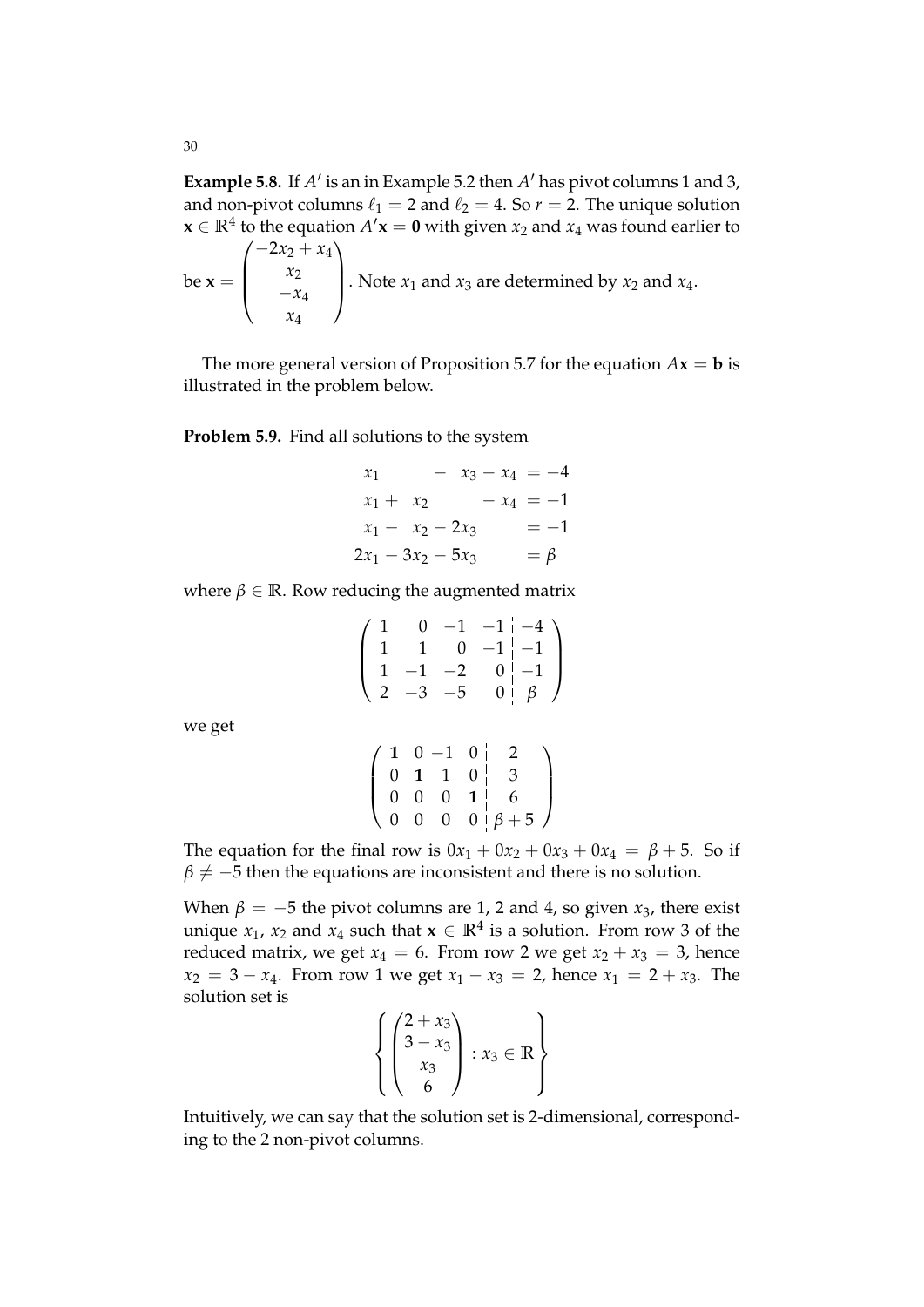**Lecture 22** APPLICATION: INVERTING A MATRIX.

**Problem 5.10.** Let *A* =  $\sqrt{ }$  $\mathbf{I}$ 1 2 3 1 3 3 1 2 4  $\overline{ }$ . What is  $A^{-1}$ ? We form the aug-

mented matrix  $(A | I)$  and perform row operations putting it into rowreduced echelon form, getting  $(I | B)$ . As seen in the proof of Corollary 5.5, this corresponds to multiplying  $(A | I)$  by a sequence of invertible 3  $\times$  3 matrices  $E_1, \ldots, E_t$ . Setting  $R = E_t \ldots E_2 E_1$ , we have

$$
R(A | I) = (I | B).
$$

Hence  $RA = I$  and so  $R = A^{-1}$ .

What happens if we apply the method of Problem 5.10 to a non-invertible matrix?

**Example 5.11.** By row operations we can transform

$$
A = \begin{pmatrix} 1 & 0 & 1 \\ 0 & 1 & 1 \\ 1 & -1 & 0 \end{pmatrix} \text{ to } A' = \begin{pmatrix} 1 & 0 & 1 \\ 0 & 1 & 1 \\ 0 & 0 & 0 \end{pmatrix}
$$

in row-reduced echelon form. So there is an invertible matrix *R* such that  $RA = A'$ . If *A* is invertible then so is *RA*, since

$$
(RA)^{-1} = A^{-1}R^{-1}.
$$

But *A'* is not invertible*,* because it is not surjective. For example

$$
A'\begin{pmatrix} x \\ y \\ z \end{pmatrix} = \begin{pmatrix} x+z \\ y+z \\ 0 \end{pmatrix} \neq \begin{pmatrix} 0 \\ 0 \\ 1 \end{pmatrix}
$$

for any  $x, y, z \in \mathbb{R}$ .

EXTRAS: LEFT VERSUS RIGHT INVERSES (NON-EXAMINABLE). By definition, the inverse of an  $n \times n$  matrix *A* is an  $n \times n$  matrix *B* such that  $AB = BA = I$ , the  $n \times n$  identity matrix.

*Exercise:* show that *B* is unique if it exists.

Suppose that, by applying the method in Problem 5.10 to a matrix *A*, we get  $R = E_t \dots E_2 E_1$  such that  $RA = I$ . Each  $E_i$  is invertible, by Lemma 5.4, so multiplying on the left by  $E_1^{-1}E_2^{-1}$  . . .  $E_t^{-1}$ , we get

$$
A = E_1^{-1} E_2^{-1} \dots E_t^{-1}.
$$

Hence  $AR = (E_1^{-1}E_2^{-1} \dots E_t^{-1})(E_t \dots E_2 E_1) = I$  and *R* is indeed the inverse of *A*.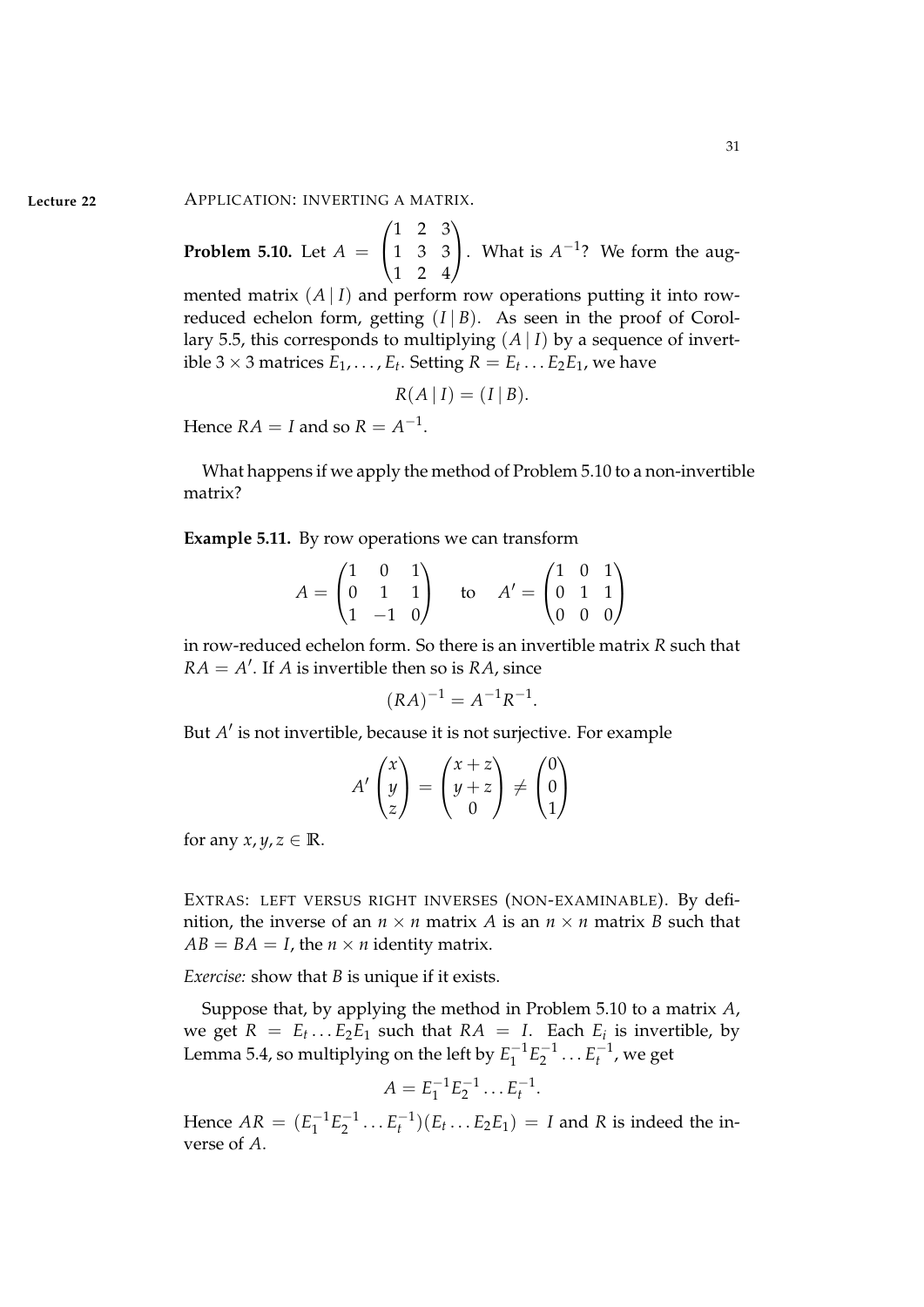Generalizing this argument and Example 5.11 gives most of the proof of the following proposition. Say that a matrix is *elementary* if it is one of the matrices in Lemma 5.4.

**Proposition 5.12.** Let  $n \in \mathbb{N}$ . Let A be an  $n \times n$  matrix. The following are *equivalent:*

- (i) *A is invertible,*
- (ii) *A is surjective,*
- (iii) *A is equal to a product of elementary matrices.*

*Proof.* It is sufficient to prove that (i)  $\implies$  (ii)  $\implies$  (iii)  $\implies$  (i). Suppose (i) holds. Then  $A(A^{-1}\mathbf{v}) = \mathbf{v}$  for each  $\mathbf{v} \in \mathbb{R}^3$ , so *A* is surjective.

Suppose (ii) holds. Let  $A' = E_t \dots E_2 E_1 A = R A$  be in row-reduced echelon form. If  $A'$  has a zero row then  $A'$  is not surjective. Choose **v** such that  $A'$ **u**  $\neq$  **v** for any **u**  $\in \mathbb{R}^n$ . Since

$$
A\mathbf{u} = R^{-1}\mathbf{v} \Longrightarrow A'\mathbf{u} = RA\mathbf{u} = R(R^{-1}\mathbf{v}) = \mathbf{v}
$$

we see that *A* is not surjective, a contradiction. Hence *A'* is a square matrix in row-reduced echelon form with no zero rows, and so  $A' = I$ . Therefore  $A = E_1^{-1}E_2^{-1} \dots E_t^{-1}$  is a product of elementary matrices.

Suppose (iii) holds. Then  $A$  is a product of invertible matrices, so invertible.  $\Box$ 

**Exercise 5.13.** Show that (ii) can be replaced with (ii)<sup> $\Lambda$ </sup> *A* is injective.

Therefore a linear map  $f : \mathbb{R}^n \to \mathbb{R}^n$  is injective if and only if it is surjective if and only if it is bijective. Nothing like this is true for general functions.

32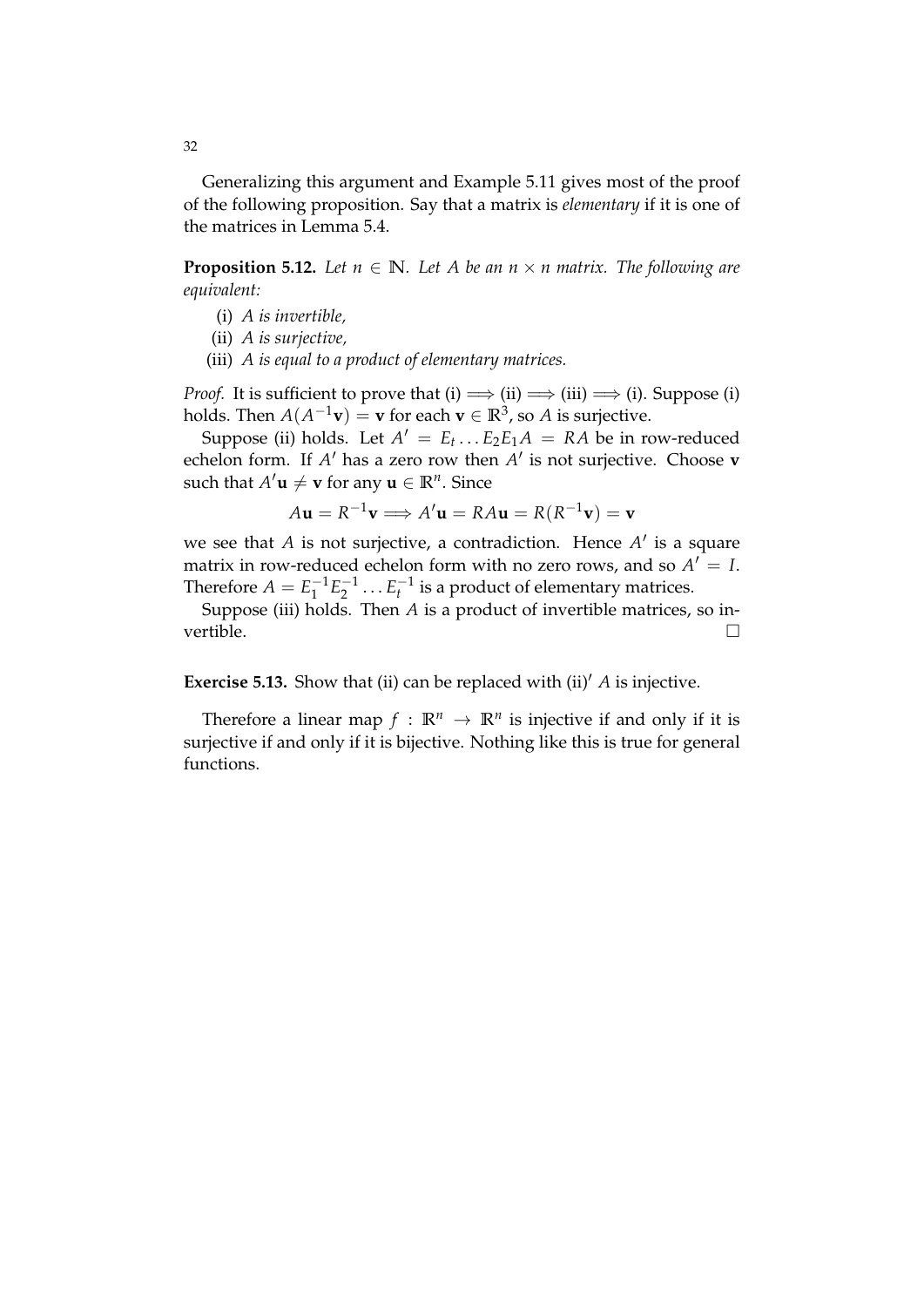### **(D) Determinants**

### 6. PERMUTATIONS AND DETERMINANTS

MOTIVATION. We saw in Lemma 3.15 that if *A* is a  $2 \times 2$  matrix then the image of the unit square with vertices at

$$
\begin{pmatrix} 0 \\ 0 \end{pmatrix}, \begin{pmatrix} 1 \\ 0 \end{pmatrix}, \begin{pmatrix} 0 \\ 1 \end{pmatrix}, \begin{pmatrix} 1 \\ 1 \end{pmatrix}
$$

under *A* has area |det *A*|.

Now suppose that *A* is a  $3 \times 3$  matrix, with columns **a**, **b**, **c**. As seen in Example 4.5, the columns of *A* are the images of **i**, **j** and **k** under *A*. That is,

$$
A\mathbf{i} = \begin{pmatrix} A_{11} & A_{12} & A_{13} \\ A_{21} & A_{22} & A_{23} \\ A_{31} & A_{32} & A_{33} \end{pmatrix} \begin{pmatrix} 1 \\ 0 \\ 0 \end{pmatrix} = \begin{pmatrix} A_{11} \\ A_{21} \\ A_{31} \end{pmatrix} = \mathbf{a}
$$

and similarly  $A$ **j** = **b** and  $A$ **k** = **c**. Thus the unit cube is sent to the parallelepiped formed by **a**, **b**, **c**. By Theorem 2.12 and Exercise 2.13 the volume of this parallelepiped is  $|\mathbf{a} \cdot (\mathbf{b} \times \mathbf{c})|$ .

**Definition 6.1.** Let *A* be a  $3 \times 3$  matrix with columns **a**, **b**, **c**. We define

$$
\det A = \mathbf{a} \cdot (\mathbf{b} \times \mathbf{c}).
$$

Two alternative forms for det *A* are given in the next lemma.

**Lemma 6.2.** *Let A be a*  $3 \times 3$  *matrix. Then* 

$$
\det A = A_{11} \det \begin{pmatrix} A_{22} & A_{23} \ A_{32} & A_{33} \end{pmatrix} - A_{21} \det \begin{pmatrix} A_{12} & A_{13} \ A_{32} & A_{33} \end{pmatrix} + A_{31} \det \begin{pmatrix} A_{12} & A_{13} \ A_{22} & A_{23} \end{pmatrix}
$$
  
=  $A_{11}A_{22}A_{33} + A_{12}A_{23}A_{31} + A_{13}A_{21}A_{32}$   
-  $A_{12}A_{21}A_{33} - A_{13}A_{22}A_{31} - A_{11}A_{23}A_{32}.$ 

The diagram below shows the patterns of signs: products coming from lines on the left get  $+$ , products from lines on the right get  $-$ .



Note that each of the six summands takes one entry from each row and each column of *A*. For example  $-A_{11}A_{23}A_{32}$  takes the entries in columns 1, 3 and 2 from rows 1, 2 and 3 respectively. So we have

$$
\det A = \sum_{\sigma} \pm A_{1\sigma(1)} A_{2\sigma(2)} A_{3\sigma(3)}
$$

**Lecture 23**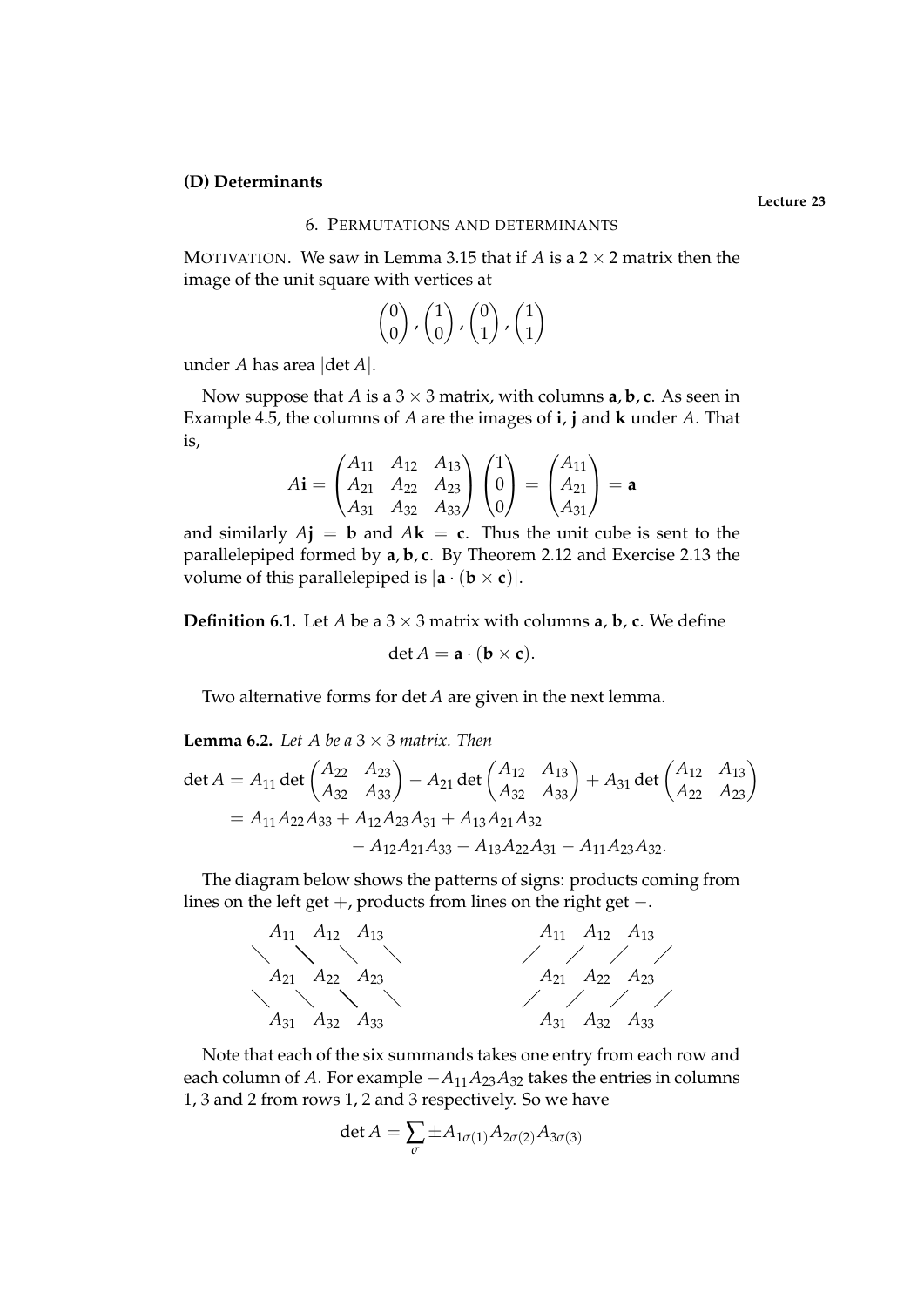where the sums is over all bijections  $\sigma$  : {1, 2, 3}  $\rightarrow$  {1, 2, 3} and  $\pm$  is the appropriate sign for each of these bijections.

PERMUTATIONS. To define the determinant for  $n \times n$  matrices we need to know the correct sign to attach to each bijection  $\sigma : \{1, 2, ..., n\} \rightarrow$ {1, 2, . . . , *n*}. We call such bijections *permutations*.

**Example 6.3.** It is convenient to write permutations in *two-line notation*. For example, the permutation  $\sigma$  of  $\{1, 2, 3, 4, 5, 6\}$  defined by  $\sigma(1) = 6$ ,  $\sigma(2) = 1, \sigma(3) = 5, \sigma(4) = 4, \sigma(5) = 3, \sigma(6) = 2$  is written as

|  |  | $(1 \t2 \t3 \t4 \t5 \t6)$  |  |
|--|--|----------------------------|--|
|  |  | $(6 \t1 \t5 \t4 \t3 \t2)'$ |  |

Another way to write permutations uses the following definition.

**Definition 6.4.** A permutation  $\sigma$  of  $\{1, 2, ..., n\}$  is an *r-cycle* if there exist distinct  $x_1, x_2, ..., x_r \in \{1, 2, ..., n\}$  such that

$$
\sigma(x_1)=x_2, \sigma(x_2)=x_3, \ldots \sigma(x_r)=x_1
$$

and  $\sigma(y) = y$  for all  $y \notin \{x_1, x_2, \ldots, x_r\}$ . We write

$$
\sigma=(x_1,x_2,\ldots,x_r).
$$

For example, (1, 6, 2) is a 3-cycle and (3, 5) is a 2-cycle, or *transposition*. Note that the same cycle can be written in different ways. For example,

$$
(1,6,2) = (6,2,1) = (2,1,6).
$$

More informally, we can represent this 3-cycle by a diagram as in the margin. The notation for cycles clashes with the notation for tuples: one has to rely on the context to make it clear what is intended.

As a small example of composing cycles, consider

$$
((1,2)(2,3))1 = (1,2)((2,3)(1)) = (1,2)(1) = 2
$$

$$
((1,2)(2,3))2 = (1,2)((2,3)(2)) = (1,2)(3) = 3
$$

$$
((1,2)(2,3))3 = (1,2)((2,3)(3)) = (1,2)(2) = 1
$$

hence  $(1, 2)(2, 3) = (1, 2, 3)$ .

There are *n*! permutations of  $\{1, 2, \ldots, n\}$ . To see this, let  $X = \{1, 2, \ldots, n\}$ and think about constructing a bijection  $\sigma : X \to X$  step-by-step.

- We may choose any element of *X* for  $\sigma(1)$ .
- For  $\sigma(2)$  we may choose any element of *X* except  $\sigma(1)$ . . . .
- Finally for  $\sigma(n)$  we have a unique choice, the unique element of *X* not equal to any of  $\sigma(1)$ , ...,  $\sigma(n-1)$ .

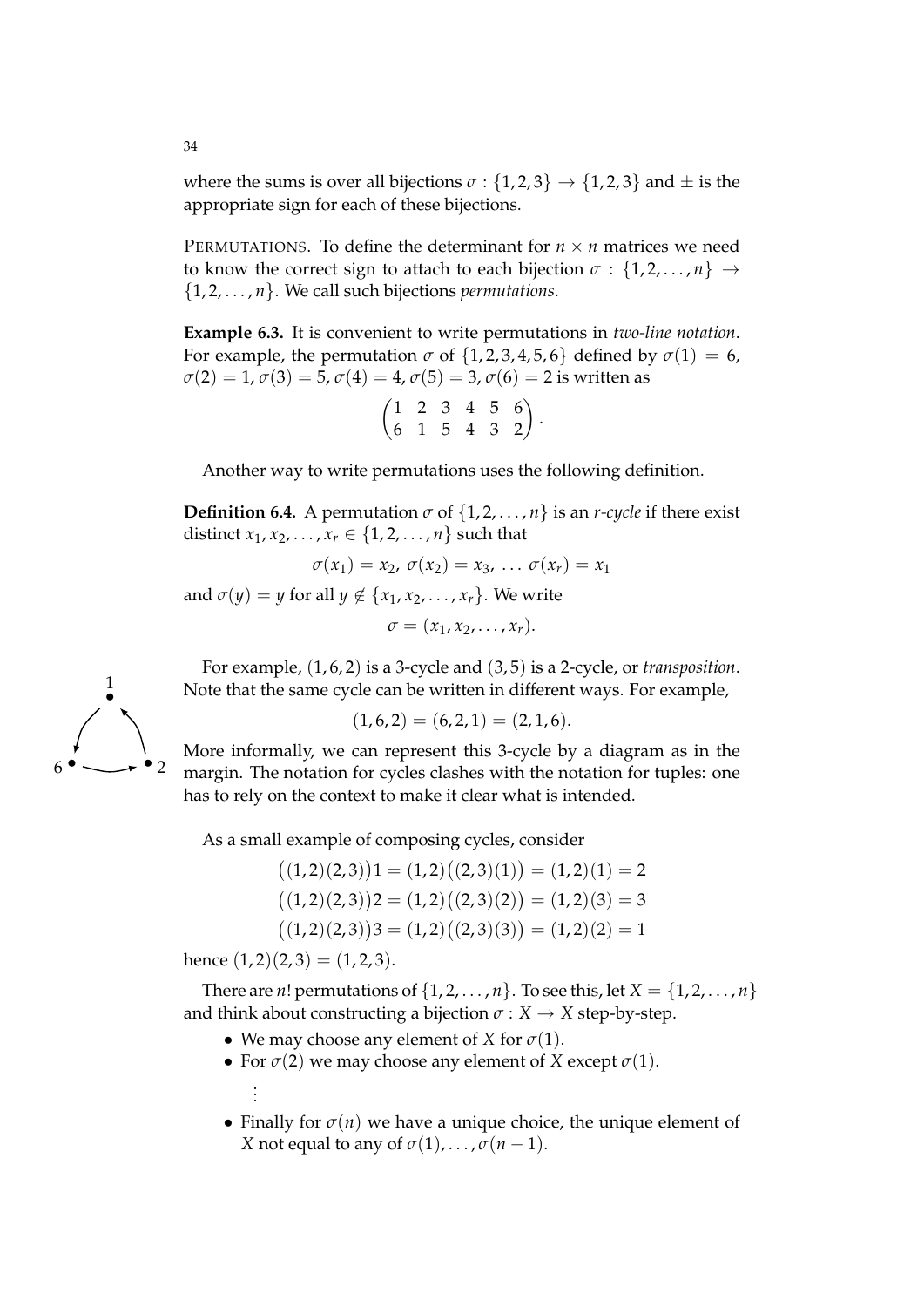Hence the number of permutations is  $n(n-1)...1 = n!$ .

Any shuffle of a deck of cards can be achieved by repeatedly swapping **Lecture 24** two chosen cards. Correspondingly, any permutation is a composition of transpositions. For example,  $(1, 2, 3, 4) = (1, 2)(2, 3)(3, 4)$ .

**Definition 6.5.** Let  $\sigma$  be a permutation. We define the *sign* of  $\sigma$  by

- sgn( $\sigma$ ) = 1 if  $\sigma$  is equal to a composition of an even number of transpositions;
- sgn( $\sigma$ ) =  $-1$  if  $\sigma$  is equal to a composition of an odd number of transpositions.

By Question 7 (optional) on Sheet 8 the sign of a permutation is welldefined. That is, no permutation is expressible both as a composition of evenly many and oddly many transpositions. The examples above show that  $sgn(1,2) = -1$ ,

$$
sgn(1,2,3) = sgn\big((1,2)(2,3)\big) = (-1)^2 = 1
$$

and sgn $(1, 2, 3, 4) = (-1)^3 = -1$ . See Lemma 6.10 for the general result.

SLIDING BLOCK PUZZLE. A (somewhat unfair) sliding block puzzle has these initial and target positions.

| $\begin{array}{cccc} 1 & 2 & 3 & 4 \end{array}$  |  |                 | $\begin{array}{cccccc} 1 & 2 & 3 & 4 \end{array}$ |       |  |
|--------------------------------------------------|--|-----------------|---------------------------------------------------|-------|--|
| $\begin{array}{cccc} 5 & 6 & 7 & 8 \end{array}$  |  | $5\overline{)}$ |                                                   | 6 7 8 |  |
| $\begin{vmatrix} 9 & 10 & 11 & 12 \end{vmatrix}$ |  |                 | $9 \t10 \t11 \t12$                                |       |  |
| $ 13 \t15 \t14 \t \square $                      |  |                 | $ 13 \t14 \t15 \t $                               |       |  |

Here  $\square$  shows the empty space.

**Claim 6.6.** *There is no sequence of slides going from the initial position to the target position.*

*Proof.* A sequence of slides corresponds to a composition of transpositions each involving the empty space  $\square$ . For example, the permutation corresponding to sliding 14 right, 11 down, 12 left and 14 up is

$$
(14,\square)(11,\square)(12,\square)(14,\square)=(14,12,11).
$$

Any slide sequence leaving  $\square$  in its original position has even length, since  $\square$  must move right the same number of times it moves left, and up the same number of times it moves down. The corresponding permutation therefore has sign  $+1$ . But the initial and target positions differ by the transposition  $(14, 15)$  which has sign  $-1$ .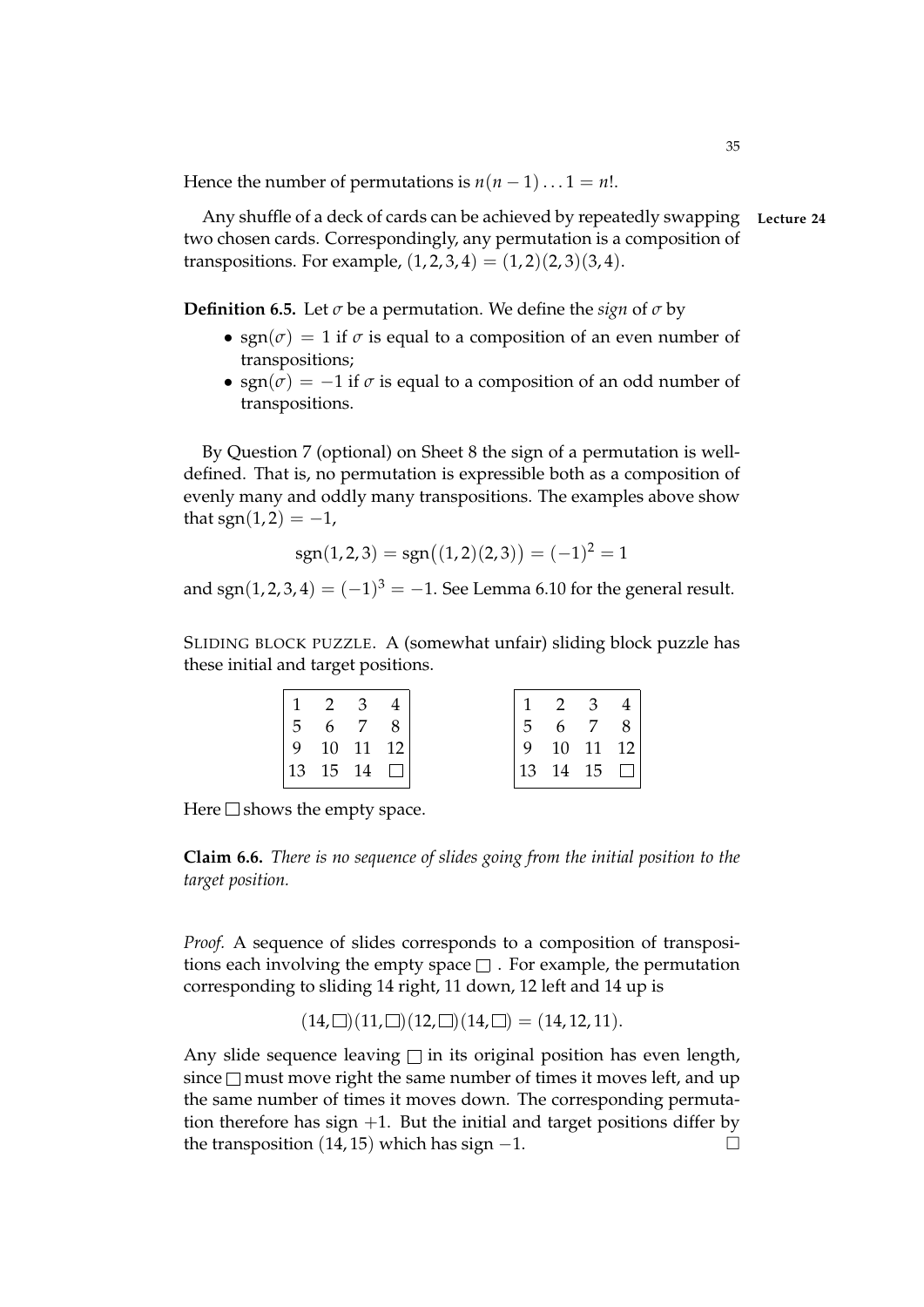In fact any permutation of  $\{1, 2, \ldots, 15, \square\}$  of sign  $+1$  that fixes  $\square$  can be obtained by a suitable sequence of slides. A special case is proved in (optional) Question 8 on Sheet 8.

**Lemma 6.7.** Let  $\sigma$ ,  $\tau$  be permutations of  $\{1, 2, \ldots, n\}$ . Then

 $sgn(\sigma\tau) = sgn(\sigma) sgn(\tau)$ .

In particular,  $1 = \text{sgn}(\text{id}) = \text{sgn}(\sigma \sigma^{-1}) = \text{sgn}(\sigma) \text{sgn}(\sigma^{-1})$ , and so  $sgn(\sigma) = sgn(\sigma^{-1})$  for any permutation  $\sigma$ . Moreover, if  $\sigma$  is any permutation and  $\tau$  is a transposition then  $sgn(\sigma) = -sgn(\sigma \tau)$ .

DISJOINT CYCLE DECOMPOSITION. We say that two cycles  $(x_1, \ldots, x_k)$ and  $(y_1, \ldots, y_\ell)$  are *disjoint* if  $\{x_1, \ldots, x_k\} \cap \{y_1, \ldots, y_\ell\} = \varnothing$ .

**Exercise 6.8.** Let  $\tau = (4, 5)$  and let  $\sigma = (1, 4, 7)(2, 5)(6, 8)$ . To write  $\tau\sigma$  as a composition of disjoint cycles we start with 1 and find that  $(\tau \sigma)(1)$  = *τ*( $\sigma$ (1)) = *τ*(4) = 5, ( $\tau$  $\sigma$ )(5) = *τ*( $\sigma$ (5)) = *τ*(2) = 2, and so on, forming the cycle  $(1, 5, 2, 4, 7)$ . We then repeat with the smallest number not yet seen, namely 3, which is fixed. Finally 6 is in the 2-cycle (6, 8). Hence

 $\tau\sigma = (1, 5, 2, 4, 7)(3)(6, 8) = (1, 5, 2, 4, 7)(6, 8).$ 

(It is fine to omit the 1-cycle (3), since it is the identity permutation.)

**Lecture 25** The algorithm in this exercise can be used to write any permutation as a composition of disjoint cycles.

> **Lemma 6.9.** *A permutation*  $\sigma$  of  $\{1, 2, \ldots, n\}$  can be written as a composition *of disjoint cycles. The cycles in this composition are uniquely determined by σ.*

COMPUTING SIGNS.

**Lemma 6.10.** *Let*  $\tau = (x_1, x_2, \ldots, x_\ell)$  *be an*  $\ell$ *-cycle. Then*  $sgn(\tau) = (-1)^{\ell-1}$ *.* 

Thus cycles of odd length have sign 1 and cycles of even length have sign  $-1$ .

**Corollary 6.11.** *If*  $\sigma$  *is a permutation of*  $\{1, 2, \ldots, n\}$  *then* 

 $sgn(\sigma) = \begin{cases} 1 & \text{if } \sigma \text{ has an even number of cycles of even length} \\ 1 & \text{if } \sigma \text{ has an even number of cycles of even length} \end{cases}$ −1 *if σ has an odd number of cycles of even length*

*in its disjoint cycle decomposition.*

**Exercise 6.12.** By Exercise 6.8, if  $\tau = (4, 5)$ ,  $\sigma = (1, 4, 7)(2, 5)(6, 8)$  then  $\tau\sigma = (4, 7, 1, 5, 2)(6, 8) = (1, 5, 2, 4, 7)(6, 8)$ . Find sgn $(\tau)$ , sgn $(\sigma)$ , sgn $(\sigma^{-1})$ and sgn( $\tau\sigma$ ) using either Lemma 6.7 or Corollary 6.11.

36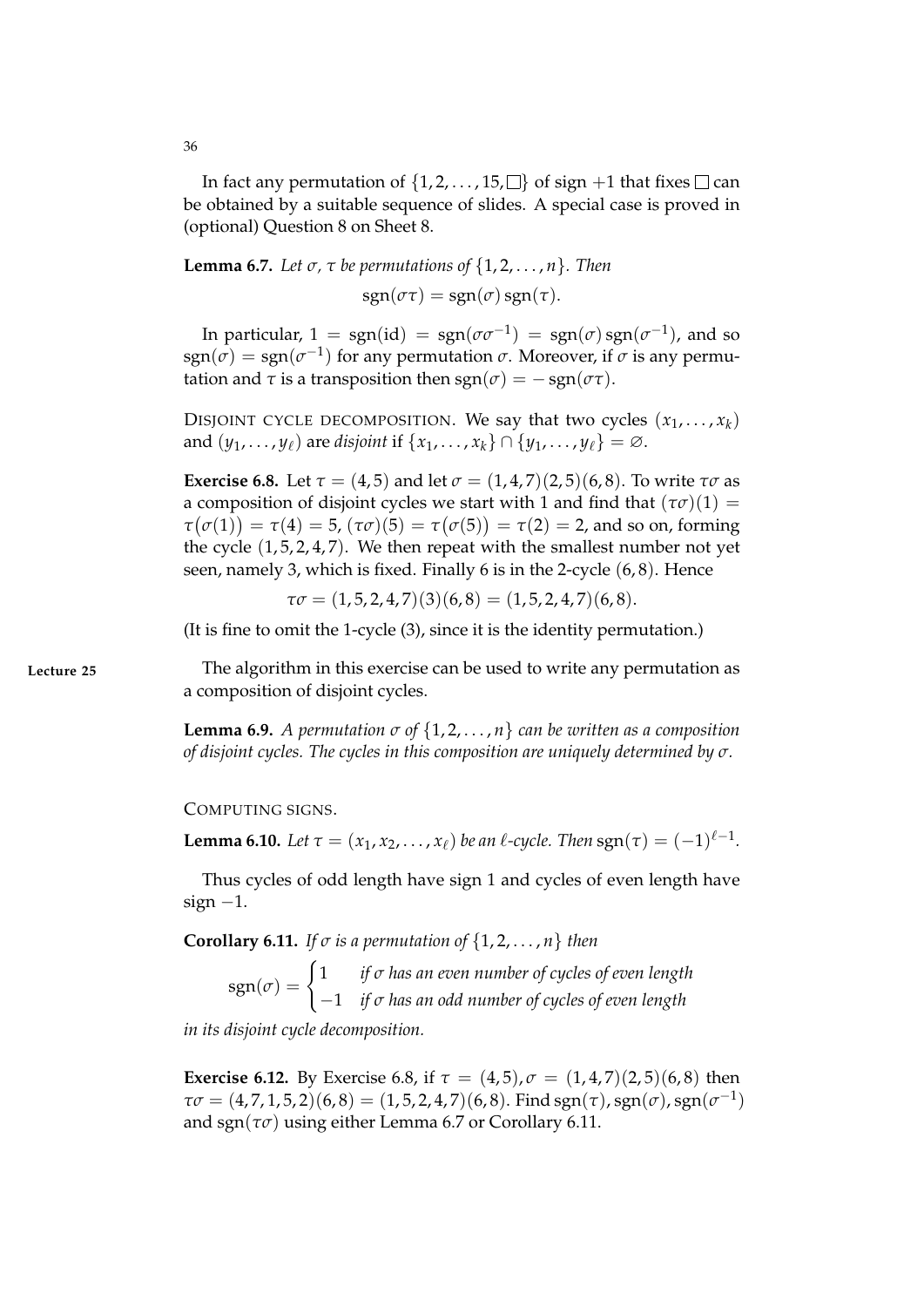**Lecture 26** DEFINITION OF THE DETERMINANT. We are now ready to define the determinant of a general  $n \times n$  matrix.

> **Definition 6.13.** Let *A* be an  $n \times n$  matrix. We define the *determinant* of *A* by

$$
\det A = \sum_{\sigma} \text{sgn}(\sigma) A_{1\sigma(1)} A_{2\sigma(2)} \dots A_{n\sigma(n)}
$$

where the sum is over all permutations  $\sigma$  of  $\{1, 2, \ldots, n\}$ .

Thus a permutation  $\sigma$  of  $\{1, 2, ..., n\}$  corresponds to the summand where we choose the entry in row *i* and column  $\sigma(i)$  of *A* for each  $i \in$  $\{1, 2, \ldots, n\}.$ 

### **Exercise 6.14.**

- (a) Check that if *A* is a  $2 \times 2$  matrix then Definition 6.13 agrees with the definition given immediately after Lemma 3.15.
- (b) List all permutations of  $\{1, 2, 3\}$  and state their signs. Hence check that Definition 6.13 agrees with Lemma 6.2.

(c) Compute det 
$$
\begin{pmatrix} 1 & 1 & 0 & 0 \\ 0 & 1 & 1 & 0 \\ 0 & 0 & 1 & 1 \\ \beta & 0 & 0 & 1 \end{pmatrix}
$$
 for each  $\beta \in \mathbb{R}$ .

[*Hint:* only a few of the  $4! = 24$  permutations of  $\{1, 2, 3, 4\}$  give a non-zero summand.]

#### 7. PROPERTIES OF THE DETERMINANT

In this section we see some effective way to compute the determinant of a general  $n \times n$  matrix. Some proofs will be omitted or given only in a special case that shows the key idea.

ROW OPERATIONS AND DETERMINANTS. Recall that  $A<sup>T</sup>$  denotes the transpose of *A*, defined on Question 3 of Sheet 6 by  $(A^T)_{ij} = A_{ji}$ .

**Proposition 7.1.** Let A be an  $n \times n$  matrix.

- (i) If  $A'$  is obtained from  $A$  by swapping two rows then  $\det A' = -\det A$ .
- (ii) If  $A'$  is obtained from  $A$  by scaling a row by  $\alpha \in \mathbb{R}$  then  $\det A' =$ *α* det *A.*
- (iii) det  $A^T = \det A$ .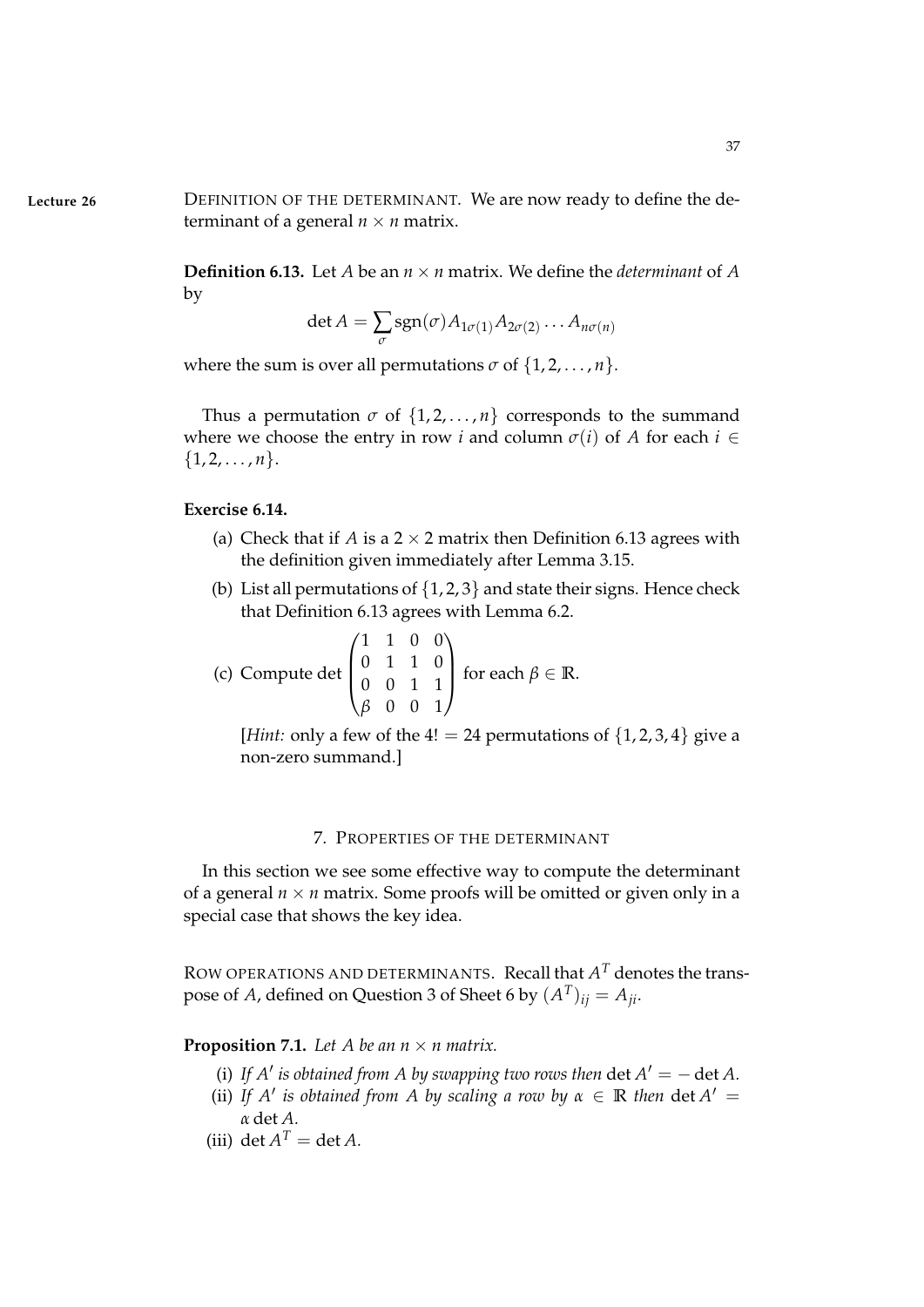In particular, if *E* is an elementary matrix (see Lemma 5.4) that swaps two rows then, since *E* is obtained from the identity matrix by swapping these rows, det  $E = -1$ . Similarly if *E* scales a row by  $\alpha$  then det  $E = \alpha$ .

By (iii) applied to (i) and (ii), we get the analogous results for columns. You could use them in the following exercise, or use the alternative definition of the  $3 \times 3$  determinant using the vector product (see Definition 6.1).

**Exercise 7.2.** Let *A* be a  $3 \times 3$  matrix with columns **a**, **b**, **c**. Let  $A' =$  $(a \ c \ b)$  and let  $A'' = (b \ 3c \ 2a)$  Express det *A'* and det *A''* in terms of det *A*.

For the third elementary row operation, adding a multiple of one row to another, we need the following two lemmas.

**Lemma 7.3.** If A is an  $n \times n$  matrix with two equal rows then det  $A = 0$ .

**Lecture 27 Lemma 7.4.** *Let*  $A_{ij} \in \mathbb{R}$  *for*  $2 \le i \le n$  *and*  $1 \le j \le n$ . *If*  $\alpha_1, \alpha_2, \ldots, \alpha_n$  *and*  $\beta_1, \beta_2, \ldots, \beta_n \in \mathbb{R}$  *then* 

$$
\det \begin{pmatrix} \alpha_1 & \alpha_2 & \dots & \alpha_n \\ A_{21} & A_{22} & \dots & A_{2n} \\ \vdots & \vdots & \ddots & \vdots \\ A_{n1} & A_{n2} & \dots & A_{nn} \end{pmatrix} + \det \begin{pmatrix} \beta_1 & \beta_2 & \dots & \beta_n \\ A_{21} & A_{22} & \dots & A_{2n} \\ \vdots & \vdots & \ddots & \vdots \\ A_{n1} & A_{n2} & \dots & A_{nn} \end{pmatrix} =
$$
  

$$
\det \begin{pmatrix} \alpha_1 + \beta_1 & \alpha_2 + \beta_2 & \dots & \alpha_n + \beta_n \\ A_{21} & A_{22} & \dots & A_{2n} \\ \vdots & \vdots & \ddots & \vdots \\ A_{n1} & A_{n2} & \dots & A_{nn} \end{pmatrix}.
$$

A more general version of Lemma 7.4 holds when each entry in an arbitrary row *k* is given as a sum. It can be proved by swapping row 1 with row *k* using Proposition 7.2(i), applying Lemma 7.4 as above, and then swapping back.

**Proposition 7.5.** Let A be an  $n \times n$  matrix. Let  $1 \leq k, \ell \leq n$  with  $k \neq \ell$ . Let *A* 0 *be obtained from A by replacing row k with the sum of row k and α times row*  $\ell$ *. Then*  $\det A' = \det A$ .

In particular, the elementary matrix corresponding to the row operation in Proposition 7.5 has determinant 1.

**Example 7.6.** We will use row operations to show that

$$
\det \begin{pmatrix} \alpha & \beta & \gamma \\ \beta & \gamma & \alpha \\ \gamma & \alpha & \beta \end{pmatrix} = (\alpha + \beta + \gamma)(\alpha\beta + \beta\gamma + \gamma\alpha - \alpha^2 - \beta^2 - \gamma^2).
$$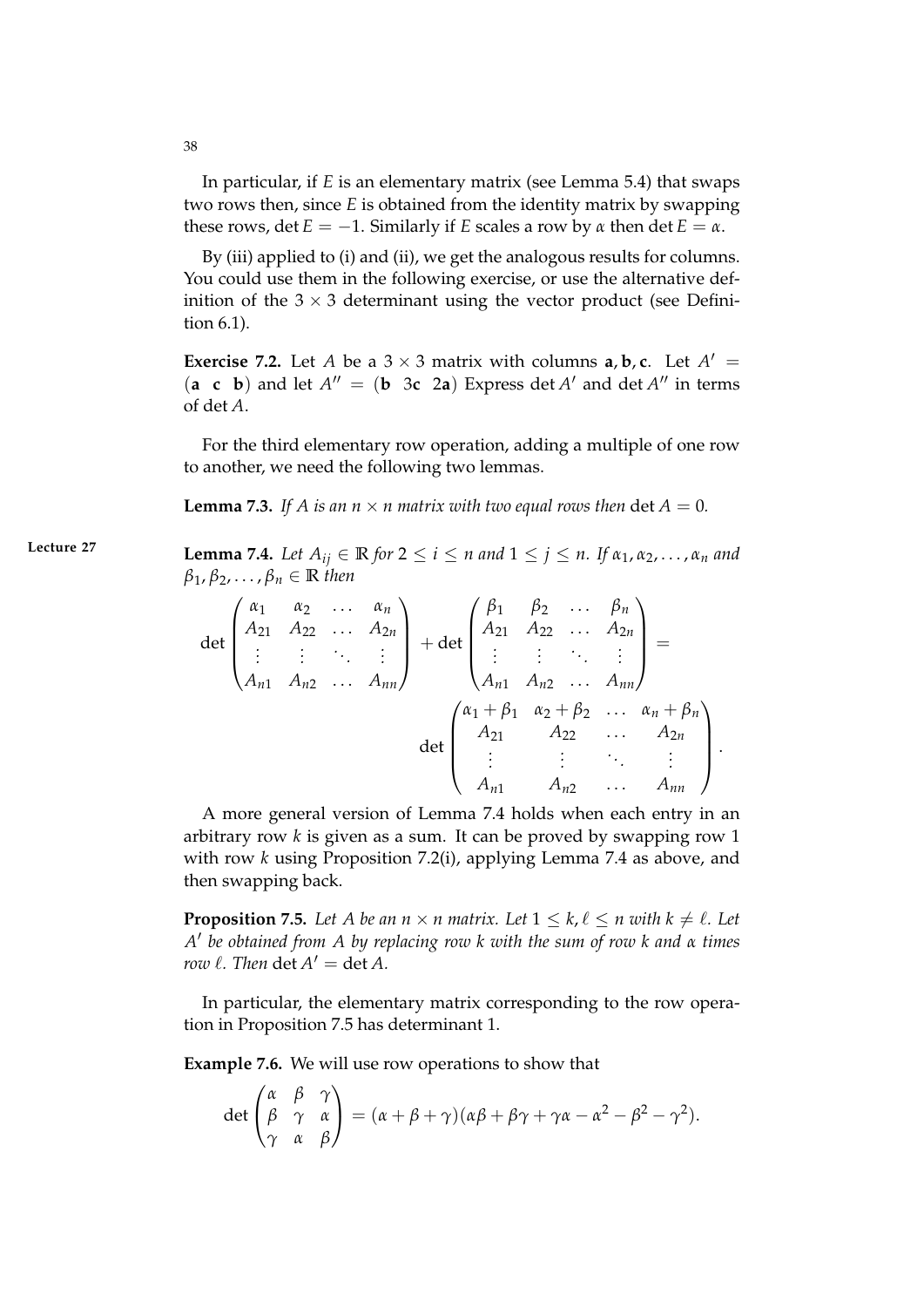Question 4 on Problem Sheet 9 can be done in a similar way.

The proof of the following corollary is non-examinable and will be skipped if time is pressing.

### **Corollary 7.7.** Let B be an  $n \times n$  matrix.

(i) If E is one of the elementary matrices in Lemma 5.4 then  $\det EB =$ det *E* det *B.* **Lecture 28**

- (ii) *If Q is a product of elementary*  $n \times n$  *matrices then* det  $OB = det O$  det *B*.
- (iii) If A is an  $n \times n$  matrix then  $\det AB = \det A \det B$ .
- (iv) det  $B \neq 0$  *if and only if B is invertible.*

*Proof.* (i) If *E* scales a row by *α* ∈ **R** then, by Proposition 7.1(ii) and the following remark, det  $EB = \alpha$  det  $B = \text{det }E$  det  $B$ .

The proof is similar if *E* swaps two rows, or adds one multiple of one row to another, using Proposition 7.1(i) and Proposition 7.5.

(ii) Suppose  $Q = E_1 \dots E_t$ . By repeated applications of (i), we have

 $\det OB = \det E_1(E_2 \dots E_t A) = \det E_1 \det(E_2 \dots E_t B) = \dots$ 

 $=$  det  $E_1$  det  $E_2$ ... det  $E_{t-1}$ (det  $E_t B$ )  $=$  det  $E_1$  det  $E_2$ ... det  $E_t$  det  $B$ .

In particular, taking  $B = I$ , we get  $\det Q = \det E_1 \det E_2 \ldots \det E_t.$  Hence,  $\det QB = \det Q \det B$ , as required.

(iii) Let  $E_1, \ldots, E_t$  be elementary matrices such that  $E_t \ldots E_1 A = A'$  is in row-reduced echelon form. Let  $Q = E_1^{-1} \dots E_t^{-1}$ ; by Lemma 5.4,  $Q$  is a product of elementary matrices. By (ii) we have

$$
(*)\qquad \qquad \det AB = \det QA'B = \det Q \det A'B.
$$

We now consider two cases.

- If  $A'$  has no zero rows then  $A$  has a pivot in every column and so  $A' = I$  and  $Q = A$ . Hence, by  $(\star)$ , det  $AB = \det QB$  $\det Q$  det *B* = det *A* det *B*.
- If *A'* has a zero row then so does *A'B*. Hence det  $A'B = 0$  for any *B*. So by  $(\star)$ , det  $AB = 0$ . Taking  $B = I$ , we get det  $A = 0$ . Hence  $\det AB = \det A \det B = 0.$

(iv) If *B* is invertible then, by (iii), det  $I = det(BB^{-1}) = det B det B^{-1}$ . Hence det  $B \neq 0$ . Conversely, if *B* is not invertible then we saw in Example 5.11 and Sheet 8, Question 1(c), that there is a product of elementary matrices *Q* such that *QB* has a zero row. Hence det *Q* det *B* = det *QB* = 0. Since *Q* is invertible, det  $Q \neq 0$ . Hence det *B* = 0.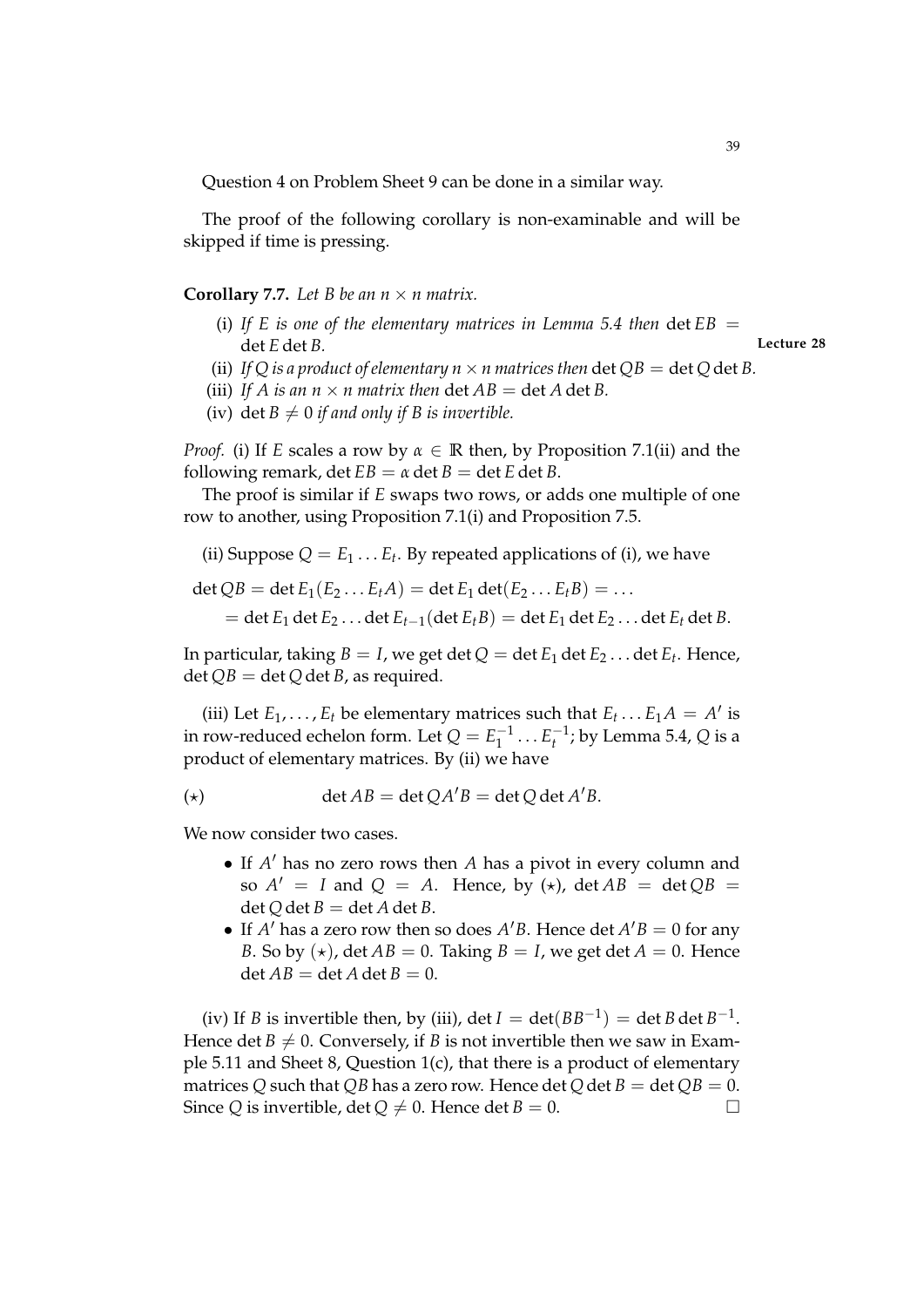LAPLACE EXPANSION AND THE ADJUGATE.

**Definition 7.8.** Let *A* be an  $n \times n$  matrix with  $n \ge 2$  and let  $1 \le k, \ell \le n$ . The *minor of A in row k, column*  $\ell$ *, denoted*  $M(k, \ell)$ *, is the*  $(n - 1) \times (n - 1)$ matrix obtained from  $A$  by deleting row  $k$  and column  $\ell$ .

For example, the minors of the 3  $\times$  3 matrix  $A=$  $\sqrt{ }$  $\overline{1}$ *A*<sup>11</sup> *A*<sup>12</sup> *A*<sup>13</sup> *A*<sup>21</sup> *A*<sup>22</sup> *A*<sup>23</sup> *A*<sup>31</sup> *A*<sup>32</sup> *A*<sup>33</sup>  $\setminus$ are

$$
M(1,1) = \begin{pmatrix} A_{22} & A_{23} \ A_{32} & A_{33} \end{pmatrix}, M(1,2) = \begin{pmatrix} A_{21} & A_{23} \ A_{31} & A_{33} \end{pmatrix}, \dots, M(3,3) = \begin{pmatrix} A_{11} & A_{12} \ A_{21} & A_{22} \end{pmatrix}.
$$

**Proposition 7.9.** Let A be an  $n \times n$  matrix. Then

$$
\det A = A_{11} \det M(1,1) - A_{12} \det M(1,2) + \cdots + (-1)^{n+1} A_{1n} \det M(1,n).
$$

The proof is slightly fiddly so will be omitted: see the bonus questions on Sheet 10 for an outline.

**Definition 7.10.** Let *A* be an  $n \times n$  matrix. The *adjugate of A* is the  $n \times n$ matrix defined by

$$
(\operatorname{adj} A)_{k\ell} = (-1)^{\ell+k} M(\ell,k).
$$

Note that the  $k$  and  $\ell$  are swapped on the right-hand side. The pattern of signs is shown in the margin for the  $3 \times 3$  case.

**Example 7.11.** Let *A* =  $\sqrt{ }$  $\mathbf{I}$ 1 1 1 2 4 4 3 5 6  $\overline{ }$  be the matrix in Sheet 8, Question 1(a). We have

$$
adj A = \begin{pmatrix} det \begin{pmatrix} 4 & 4 \\ 5 & 6 \end{pmatrix} & -det \begin{pmatrix} 1 & 1 \\ 5 & 6 \end{pmatrix} & det \begin{pmatrix} 1 & 1 \\ 4 & 4 \end{pmatrix} \\ -det \begin{pmatrix} 2 & 4 \\ 3 & 6 \end{pmatrix} & det \begin{pmatrix} 1 & 1 \\ 3 & 6 \end{pmatrix} & -det \begin{pmatrix} 1 & 1 \\ 2 & 4 \end{pmatrix} \\ det \begin{pmatrix} 2 & 4 \\ 3 & 5 \end{pmatrix} & -det \begin{pmatrix} 1 & 1 \\ 3 & 5 \end{pmatrix} & det \begin{pmatrix} 1 & 1 \\ 2 & 4 \end{pmatrix} \\ = \begin{pmatrix} 4 & -1 & 0 \\ 0 & 3 & -2 \\ -2 & -2 & 2 \end{pmatrix}.
$$

Comparing with  $A^{-1} =$  $\sqrt{ }$  $\left\lfloor \right\rfloor$ 2  $-\frac{1}{2}$  0 0  $\frac{3}{2}$  -1  $-1$   $-1$  1  $\setminus$ , we see that adj  $A = 2A^{-1} =$  $(\det A)A^{-1}.$ 

 $\sqrt{ }$  $\mathbf{I}$ + − + − + − + − +  $\setminus$  $\overline{1}$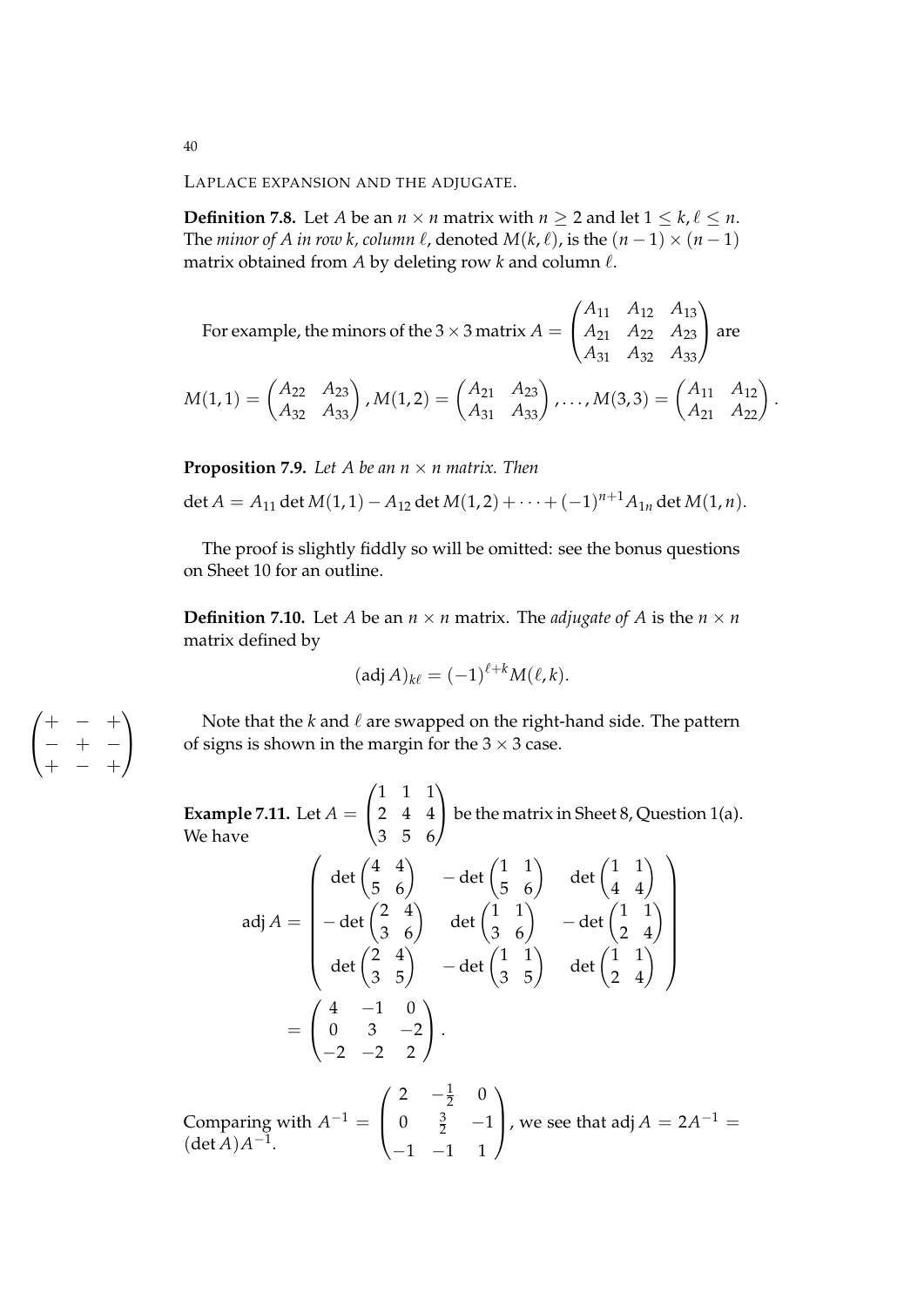This is a special case of the following result. While of some interest, for large matrices, computing the inverse using the adjugate is far slower than using row operations.

**Proposition 7.12.** *If A is a square matrix then*

 $A \text{adj}(A) = (\det A)I$ .

*Hence if*  $\det A \neq 0$  *then*  $A^{-1} = \frac{1}{\det A}$  adj *A*.

**Exercise 7.13.** Find adj  $\begin{pmatrix} a & b \\ c & d \end{pmatrix}$  and hence check that Proposition 7.12 holds in the  $2 \times 2$  case.

EIGENVALUES AND EIGENVECTORS. We saw earlier on page 19 that the eigenvalues of a 2 × 2 matrix are the roots of the *characteristic polynomial*  $det(\lambda I - A)$ . This is true in general.

**Proposition 7.14.** *Let A be a square matrix. Then λ is an eigenvalue of A if and only if*  $\det(\lambda I - A) = 0$ *.* 

In the  $2 \times 2$  case we saw that if *A* has distinct eigenvalues then it is diagonalizable. For  $n \geq 3$  if *A* has *n* distinct eigenvalues then it is diagonalizable; the proof is beyond the scope of this course. [**Correction:** this was worded rather vaguely in the issued version of these notes, and might have suggested the wrong result.]

The following example is illustrative.

Example 7.15. Let 
$$
\alpha \in \mathbb{R}
$$
 and let  $A = \begin{pmatrix} 2 & 0 & 0 \\ 1 & 1 & \alpha \\ 0 & 0 & 1 \end{pmatrix}$ . Hence  
\n
$$
\lambda I - A = \begin{pmatrix} \lambda - 2 & 0 & 0 \\ -1 & \lambda - 1 & -\alpha \\ 0 & 0 & \lambda - 1 \end{pmatrix}.
$$

Since we have to take the  $\lambda - 2$  in the top-left corner to get a non-zero summand in det( $\lambda I - A$ ) we have

$$
\det(\lambda I - A) = (\lambda - 2) \det \begin{pmatrix} \lambda - 1 & -\alpha \\ 0 & \lambda - 1 \end{pmatrix} = (\lambda - 2)(\lambda - 1)^2
$$

Hence the eigenvalues of *A* are 1 and 2. When  $\lambda = 2$  we have

$$
(2I - A)\begin{pmatrix} x \\ y \\ z \end{pmatrix} = \begin{pmatrix} 0 & 0 & 0 \\ -1 & 1 & -\alpha \\ 0 & 0 & 1 \end{pmatrix} \begin{pmatrix} x \\ y \\ z \end{pmatrix} = \begin{pmatrix} 0 \\ -x + y - \alpha z \\ z \end{pmatrix} = \begin{pmatrix} 0 \\ 0 \\ 0 \end{pmatrix}
$$

if and only if  $z = 0$  and  $x = y$ . So  $\begin{bmatrix} 1 \end{bmatrix}$  $\boldsymbol{0}$  is an eigenvector with eigenvalue 2. When  $\lambda=1$  we have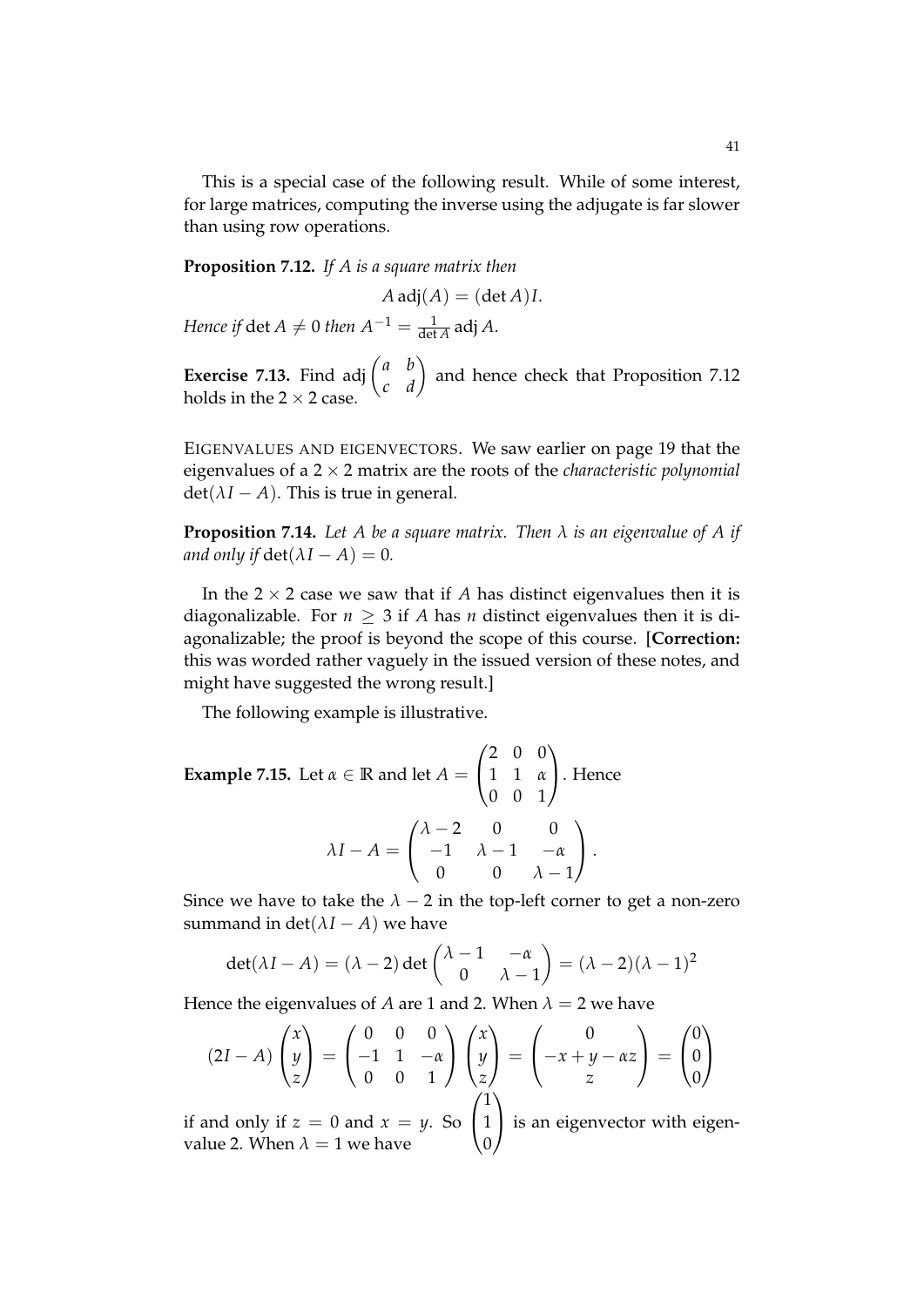$$
(I-A)\begin{pmatrix} x \\ y \\ z \end{pmatrix} = \begin{pmatrix} -1 & 0 & 0 \\ -1 & 0 & -\alpha \\ 0 & 0 & 0 \end{pmatrix} \begin{pmatrix} x \\ y \\ z \end{pmatrix} = \begin{pmatrix} -x \\ -x - \alpha z \\ 0 \end{pmatrix}.
$$

(i) If  $\alpha = 0$  then all we need is  $x = 0$ , so there are two non-parallel eigenvectors with eigenvalue 1, for example, **j** and **k** in the usual notation. Let *P* be the matrix whose columns are these chosen eigenvectors, so

$$
P = \begin{pmatrix} 1 & 0 & 0 \\ 1 & 1 & 0 \\ 0 & 0 & 1 \end{pmatrix}.
$$

Then, for the same reasons seen in the  $2 \times 2$  case on page 20,

$$
AP = P \begin{pmatrix} 2 & 0 & 0 \\ 0 & 1 & 0 \\ 0 & 0 & 1 \end{pmatrix}
$$

and *P* <sup>−</sup>1*AP* is diagonal. Thus *A* is diagonalizable.

(ii) If  $\alpha \neq 0$  then we need  $x = z = 0$ , so the only eigenvectors with eigenvalue 1 are the non-zero scalar multiples of **j**. In this case *A* is not diagonalizable.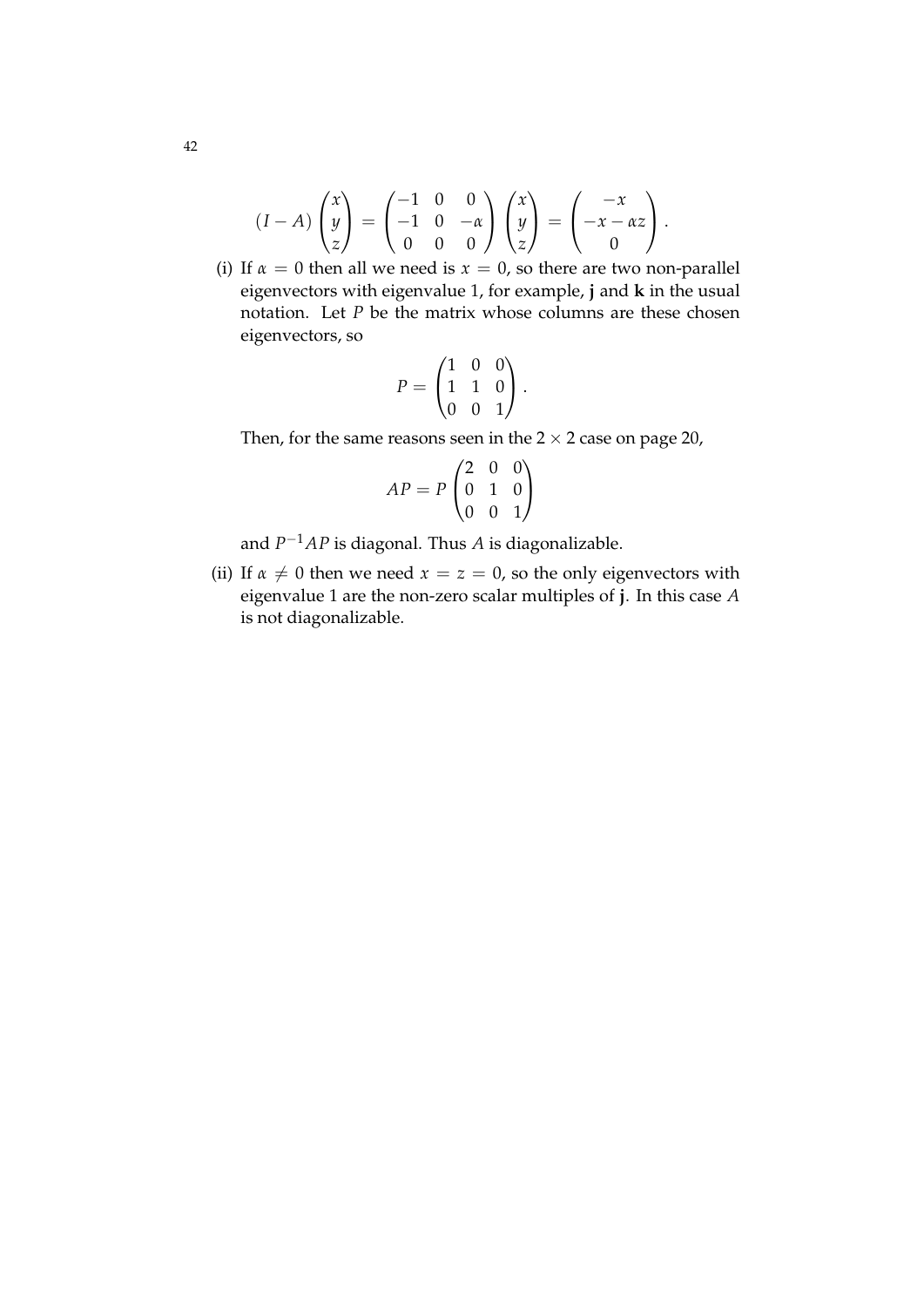### **(E) Vector Spaces**

### 8. VECTOR SPACES AND SUBSPACES

The following definition abstracts the key properties of sets such as  $\mathbb{R}^n$ or planes in  $\mathbb{R}^3$ . You do not need to memorize it.

**Definition 8.1.** A vector space is a set *V* of *vectors* with an addition rule and zero element **0** such that

- (A1) (*Addition is associative*)  $\mathbf{u} + (\mathbf{v} + \mathbf{w}) = (\mathbf{u} + \mathbf{v}) + \mathbf{w}$ ,
- (A2) (*Addition is commutative*)  $\mathbf{u} + \mathbf{v} = \mathbf{v} + \mathbf{u}$ ,
- (A3) (*Zero is the identity for addition*)  $\mathbf{u} + \mathbf{0} = \mathbf{0} + \mathbf{u} = \mathbf{u}$ ,

for all  $\mathbf{u}, \mathbf{v}, \mathbf{w} \in V$ . Moreover there is a rule for multiplying a vector by a scalar such that

- (M1) (*Scalar multiplication is associative*) *α*(*β***v**) = (*αβ*)**v**,
- (M2) (*One is the identity for scalar multiplication*)  $1\mathbf{v} = \mathbf{v}$ ,
- (M3) (*Action of zero*)  $0$ **v** = **0**,
- (D) (*Distributivity*)  $(\alpha + \beta)\mathbf{v} = \alpha\mathbf{v} + \beta\mathbf{v}$ ,

for all  $\mathbf{v} \in V$  and  $\alpha, \beta \in \mathbb{R}$ .

Note that (A1), (A2), (A3) refer only to the additive structure on *V*, while (M1), (M2), (M3) refer only to scalar multiplication. The only axiom combining both is (D). Compare the axioms for rings you saw in MT181.

By (M2), (D) and (M3), applied in that order, if *V* is a vector space and  $\mathbf{v} \in V$  then

$$
(-1)\mathbf{v} + \mathbf{v} = (-1)\mathbf{v} + (1\mathbf{v}) = ((-1) + 1)\mathbf{v} = 0\mathbf{v} = \mathbf{0}.
$$

Thus each **v** ∈ *V* has an additive inverse, namely  $(-1)$ **v**. This vector is usually written −**v**.

In this part we will follow the convention that Greek letters are used for scalars.

### **Example 8.2.**

- (1) Let  $n \in \mathbb{N}$ . Then  $\mathbb{R}^n$  is a vector space.
- (2) Let  $n \in \mathbb{N}$ . The set of all  $n \times n$  matrices is a vector space.
- (3) The set of all real polynomials,

$$
\mathbb{R}[x] = \{a_0 + a_1x + \dots + a_dx^d : a_0, a_1, \dots, a_d \in \mathbb{R}, d \in \mathbb{N}_0\}
$$

is a vector space.

- (4) The line  $\ell = {\lambda}$  $(1)$ 1  $\setminus$ :  $\lambda \in \mathbb{R}$  is a vector space.  $(1)$ )  $(1)$  $\setminus$
- (5) The translated line  $\ell' = \{$ 0  $+ \lambda$ 1 :  $\lambda \in \mathbb{R}$  is not a vector space.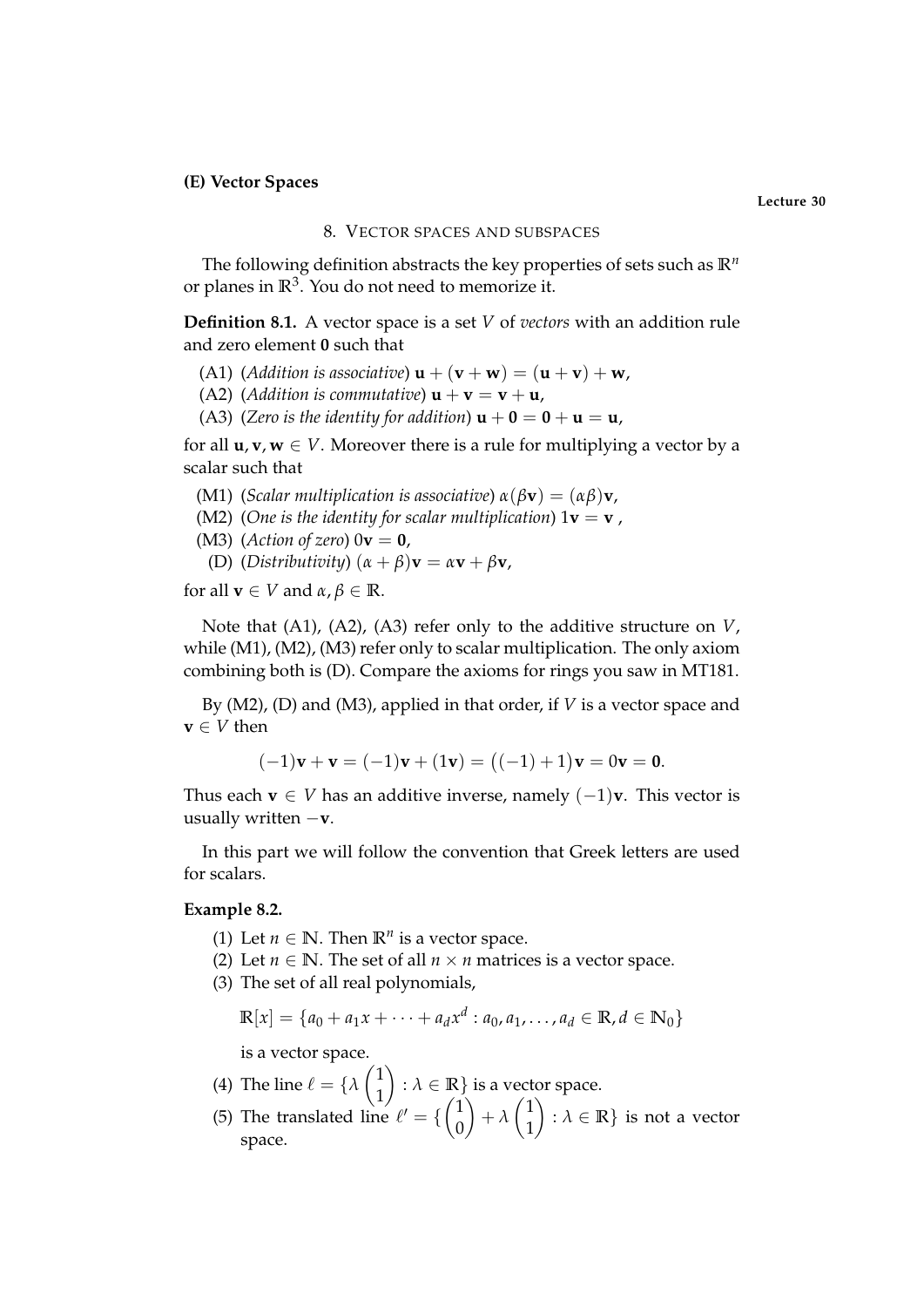LINEAR INDEPENDENCE, SPANNING AND BASES. These definitions require some thinking about, and will be explored in much greater depth in MT280 linear algebra.

**Definition 8.3.** Let *V* be a vector space. Vectors  $\mathbf{u}_1, \dots, \mathbf{u}_r \in V$ 

(i) are *linearly dependent* if there exist  $\alpha_1, \alpha_2, \ldots, \alpha_r \in \mathbb{R}$ , not all equal to zero, such that

$$
\alpha_1\mathbf{u}_1+\alpha_2\mathbf{u}_2+\cdots+\alpha_r\mathbf{u}_r=\mathbf{0};
$$

- (ii) are *linearly independent* if they are not linearly dependent;
- (iii) *span V* if for all  $\mathbf{v} \in V$  there exist  $\beta_1, \ldots, \beta_r \in \mathbb{R}$  such that

$$
\mathbf{v} = \beta_1 \mathbf{u}_1 + \beta_2 \mathbf{u}_2 + \cdots + \beta_r \mathbf{u}_r;
$$

(iv) are a *basis* for *V* if they are linearly independent and span *V*. Finally if *V* has a basis of size *d* we say that *V* has *dimension d*.

Any two bases of a finite-dimensional vector space have the same size. (A proof is given in the optional extras below.) So dimension is welldefined.

Some vector spaces, for example  $\mathbb{R}[x]$ , are not finite-dimensional.

#### **Example 8.4.** Let

$$
V = \left\{ \begin{pmatrix} x \\ y \\ z \end{pmatrix} \in \mathbb{R}^3 : x + z = 0 \right\}
$$

be the plane in  $\mathbb{R}^3$  through the origin with normal  $\mathbf{i} + \mathbf{k}$ . Let

$$
\mathbf{u}_1 = \begin{pmatrix} 1 \\ 0 \\ -1 \end{pmatrix}, \mathbf{u}_2 = \begin{pmatrix} 0 \\ 1 \\ 0 \end{pmatrix}, \mathbf{u}_3 = \begin{pmatrix} 1 \\ 1 \\ -1 \end{pmatrix}.
$$

Then

- (i)  $\mathbf{u}_1, \mathbf{u}_2, \mathbf{u}_3$  are linearly dependent;
- (ii)  $\mathbf{u}_1$ ,  $\mathbf{u}_2$  are linearly independent;
- (iii) **u**1, **u**<sup>2</sup> span *V*;
- (iv)  $\mathbf{u}_1, \mathbf{u}_2$  are a basis of *W*, so *V* has dimension 2.

Note that we found a linear dependence between  $\mathbf{u}_1$ ,  $\mathbf{u}_2$ ,  $\mathbf{u}_3$  by solving the equation  $\alpha_1 \mathbf{u}_1 + \alpha_2 \mathbf{u}_2 + \alpha_3 \mathbf{u}_3 = 0$ . As a matrix equation it is

$$
\begin{pmatrix} 1 & 0 & 1 \\ 0 & 1 & 1 \\ -1 & 0 & -1 \end{pmatrix} \begin{pmatrix} \alpha_1 \\ \alpha_2 \\ \alpha_3 \end{pmatrix} = \begin{pmatrix} 0 \\ 0 \\ 0 \end{pmatrix}
$$

and it can solved systematically by putting the matrix above into rowreduced echelon form. (Here only one row operation is needed.) More

44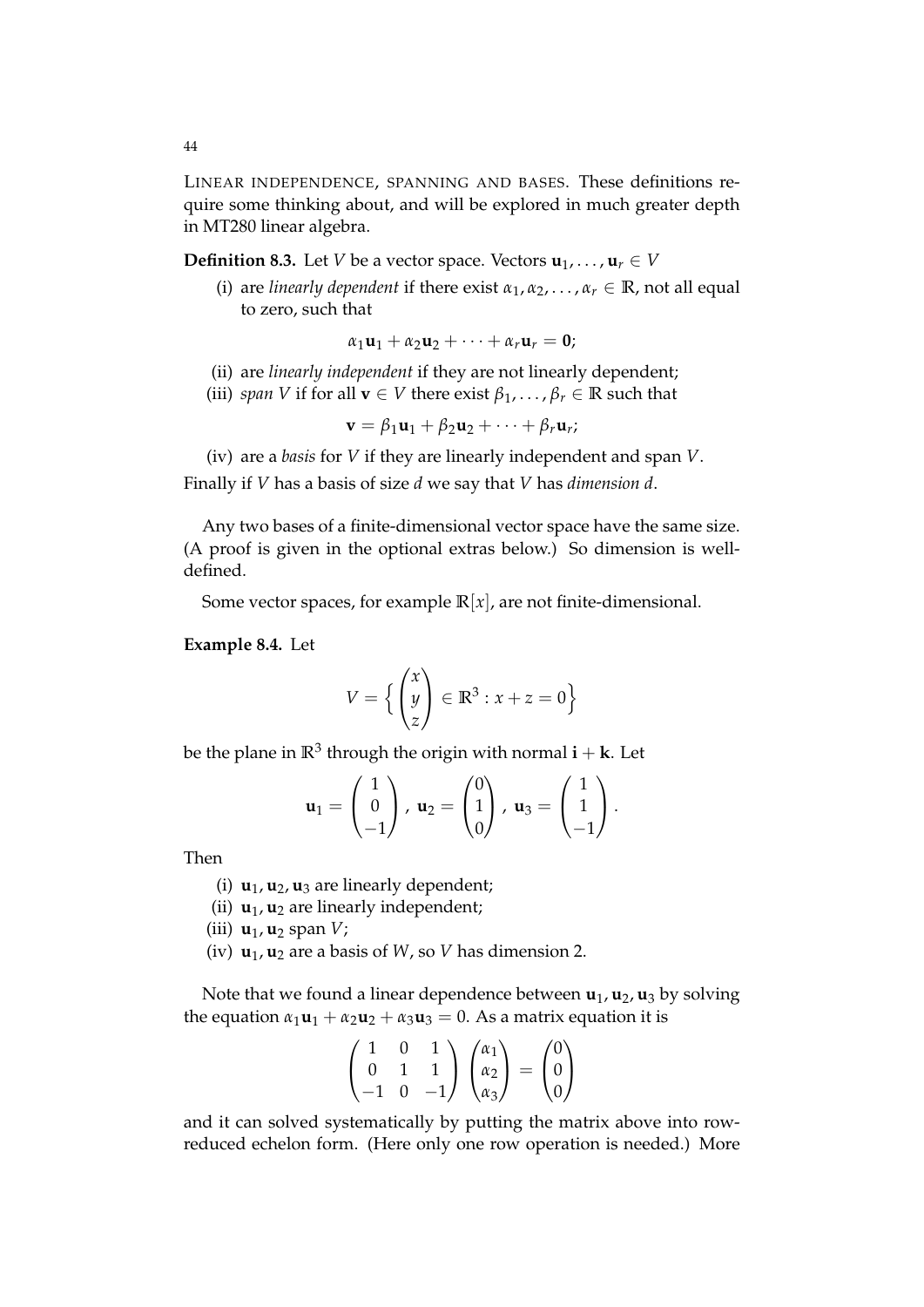generally, the row-reduced echelon form of  $(\mathbf{u}_1, \mathbf{u}_2, \dots, \mathbf{u}_n)$  has a zero row if and only if the vectors  $\mathbf{u}_1, \mathbf{u}_2, \dots, \mathbf{u}_n$  are linearly dependent.

We also saw a good way to find a basis for a vector space: write down vectors that span it, then delete vectors until those that remain are linearly independent.

### SUBSPACES.

**Definition 8.5.** Let *W* be a vector space. A subset *V* of *W* is a *subspace of W* if

- (i)  $0 \in V$  and
- (ii) for any  $\mathbf{u}, \mathbf{v} \in V$  and  $\alpha, \beta \in \mathbb{R}$ , we have  $\alpha \mathbf{u} + \beta \mathbf{v} \in V$ .

Note the universal quantifier in (ii): it is *not* enough to check that *α***u** +  $\beta$ **v**  $\in$  *V* for some particular choice of  $\alpha$ ,  $\beta$  and **u**, **v**.

**Example 8.6.** Let  $n \in \mathbb{R}^3$  be non-zero and let

$$
V = \{ \mathbf{v} \in \mathbb{R}^3 : \mathbf{n} \cdot \mathbf{v} = 0 \}
$$

be the plane in  $\mathbb{R}^3$  through the origin with normal **n**. Then  $V$  is a subspace of **R**<sup>3</sup> of dimension 2.

Note the requirement that a subspace contains **0**. For example, the translated plane  $\{v \in \mathbb{R}^3 : (i + k) \cdot v = 1\}$  is not a subspace of  $\mathbb{R}^3$ , because it does not contain **0**.

### **Proposition 8.7.** *If V is a subspace of a vector space W then V is a vector space.*

This gives an effective way to prove that a subset of  $\mathbb{R}^n$  is a vector space. For example, since  $\mathbb{R}^n$  is itself a vector space, the plane in Example 8.4 is now proved to be a vector space.

EXTRAS: DIMENSION IS WELL-DEFINED. There is a very beautiful proof that the dimension of a finite-dimensional vector space does not depend on the choice of basis. Like many important proofs, it is the seed of something more general: the very keen might like to search for 'matroid' on the web. We need the following lemma.

**Lemma 8.8** (Steinitz Exchange Lemma)**.** *Let V be a vector space. Suppose that*  $\mathbf{u}_1, \mathbf{u}_2, \ldots, \mathbf{u}_r$  *are linearly independent vectors in V and*  $\mathbf{v}_1, \mathbf{v}_2, \ldots, \mathbf{v}_s$ *span V.* Either  $\mathbf{u}_1, \mathbf{u}_2, \ldots, \mathbf{u}_s$  is a basis of V, or there exists  $j \in \{1, \ldots, s\}$ *such that* **u**1, **u**2, . . . , **u***<sup>r</sup>* , **v***<sup>j</sup> are linearly independent.*

*Proof.* Suppose  $\textbf{u}_1, \textbf{u}_2, \ldots, \textbf{u}_s$  is not a basis of  $V.$  Then the set

$$
U = \{\beta_1\mathbf{u}_1 + \beta_2\mathbf{u}_2 + \cdots + \beta_s\mathbf{u}_s\}
$$

is a subspace of *V* not equal to *V*. (*Exercise:* check *U* is a subspace.) If  $$